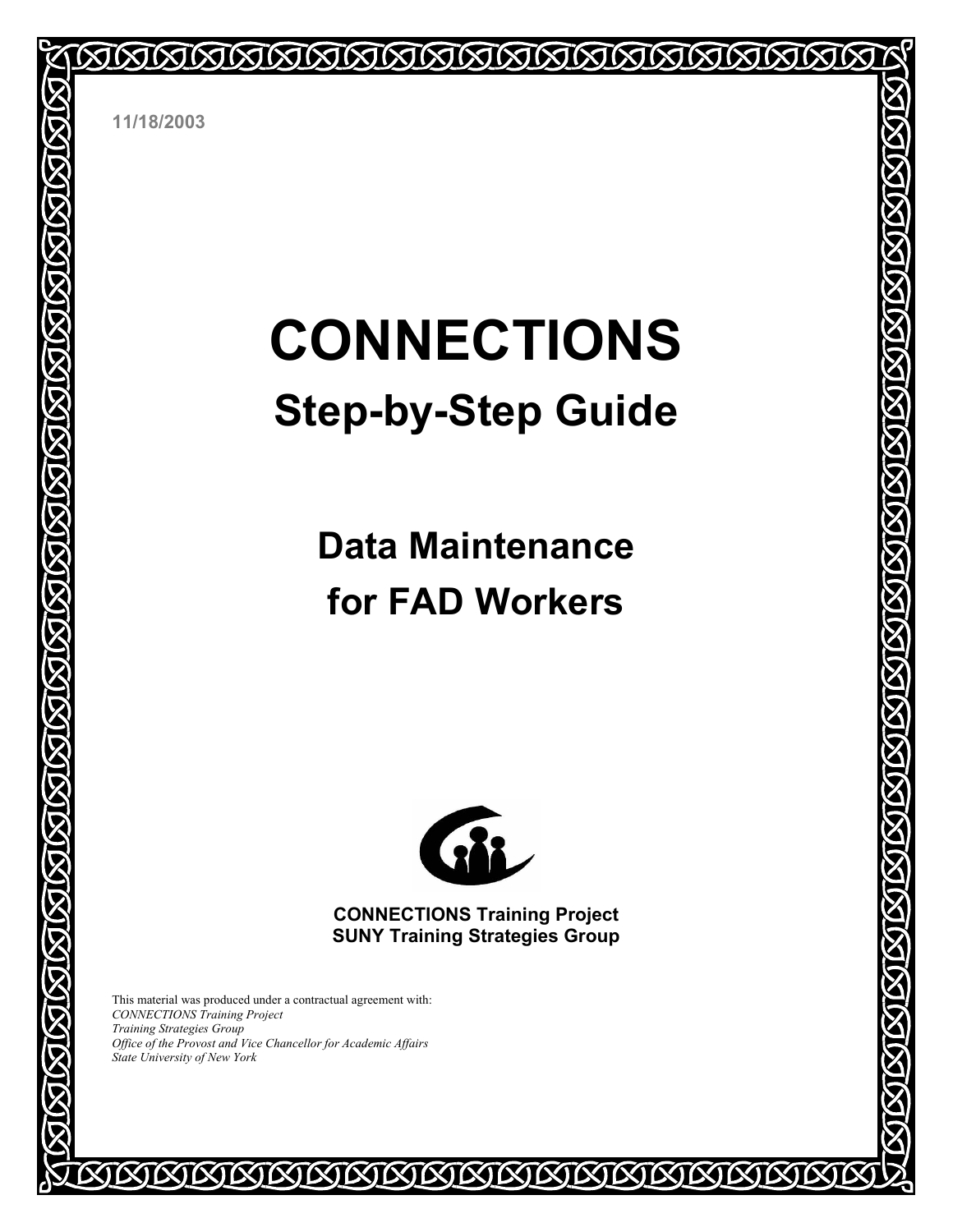#### **Data Maintenance TABLE OF CONTENTS**

| Effect of Historical Persons on Foster Home Certificates and Approval Letters31 |  |
|---------------------------------------------------------------------------------|--|
|                                                                                 |  |
|                                                                                 |  |
|                                                                                 |  |
|                                                                                 |  |
|                                                                                 |  |
|                                                                                 |  |
|                                                                                 |  |
|                                                                                 |  |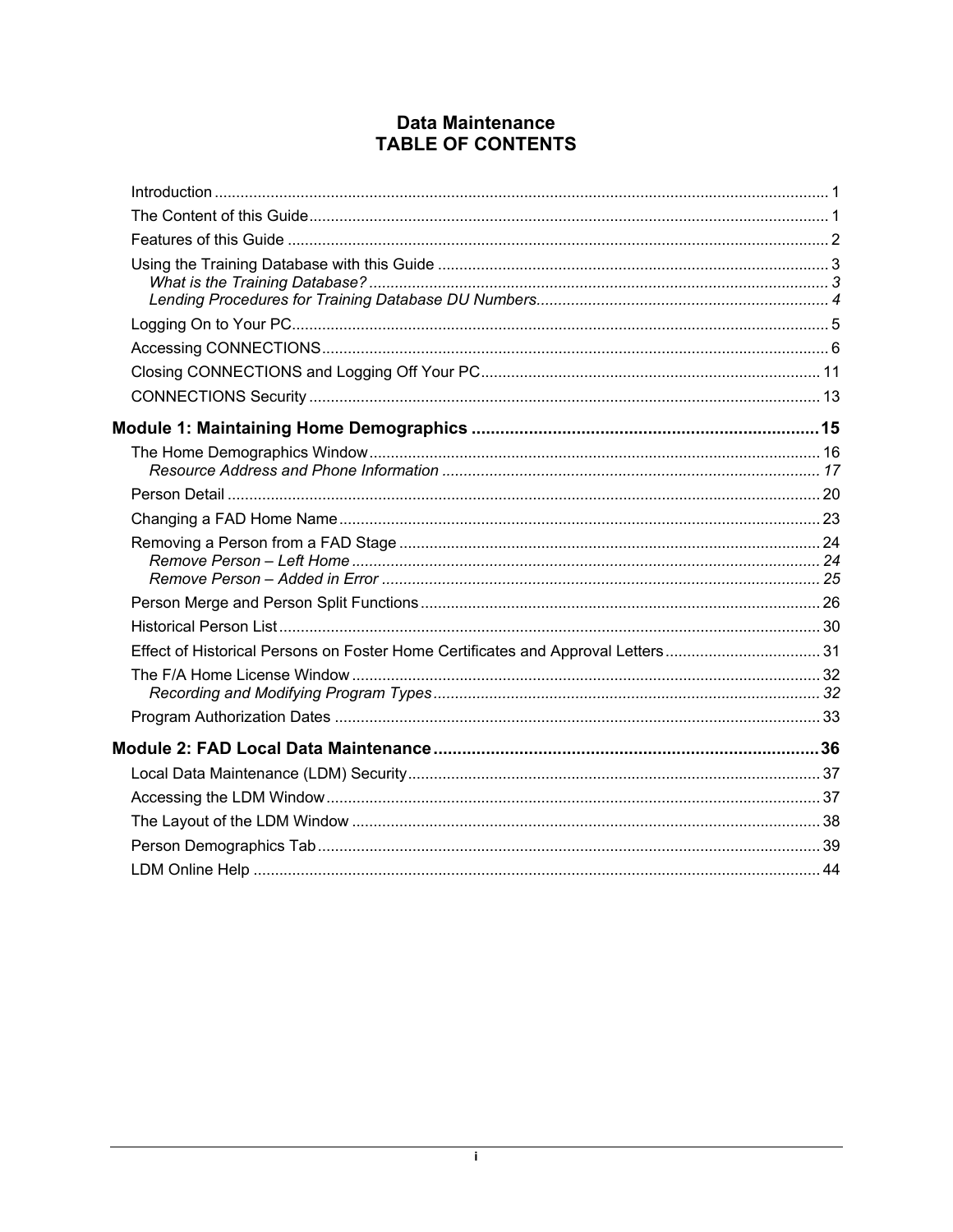#### *Introduction*

As a CONNECTIONS user, you are contributing to New York State's child welfare data management system. Timely record keeping and documentation is an essential part of maintaining an accurate and reliable database. This guide is meant to provide detailed instructions for updating or correcting information contained in CONNECTIONS as soon as possible.

## *The Content of this Guide*

This guide contains step-by-step instructions for accomplishing necessary updates or changes in CONNECTIONS, introductory remarks that provide a work context for these tasks, and hints for carrying out these tasks efficiently and effectively.

The last section of this guide contains hands-on practice exercises for you to use with the Training Database to reinforce your CONNECTIONS skills. These exercises cover key CONNECTIONS activities you perform as a FAD caseworker.

> **Note:** Any visible identifying data in this guide is simulated.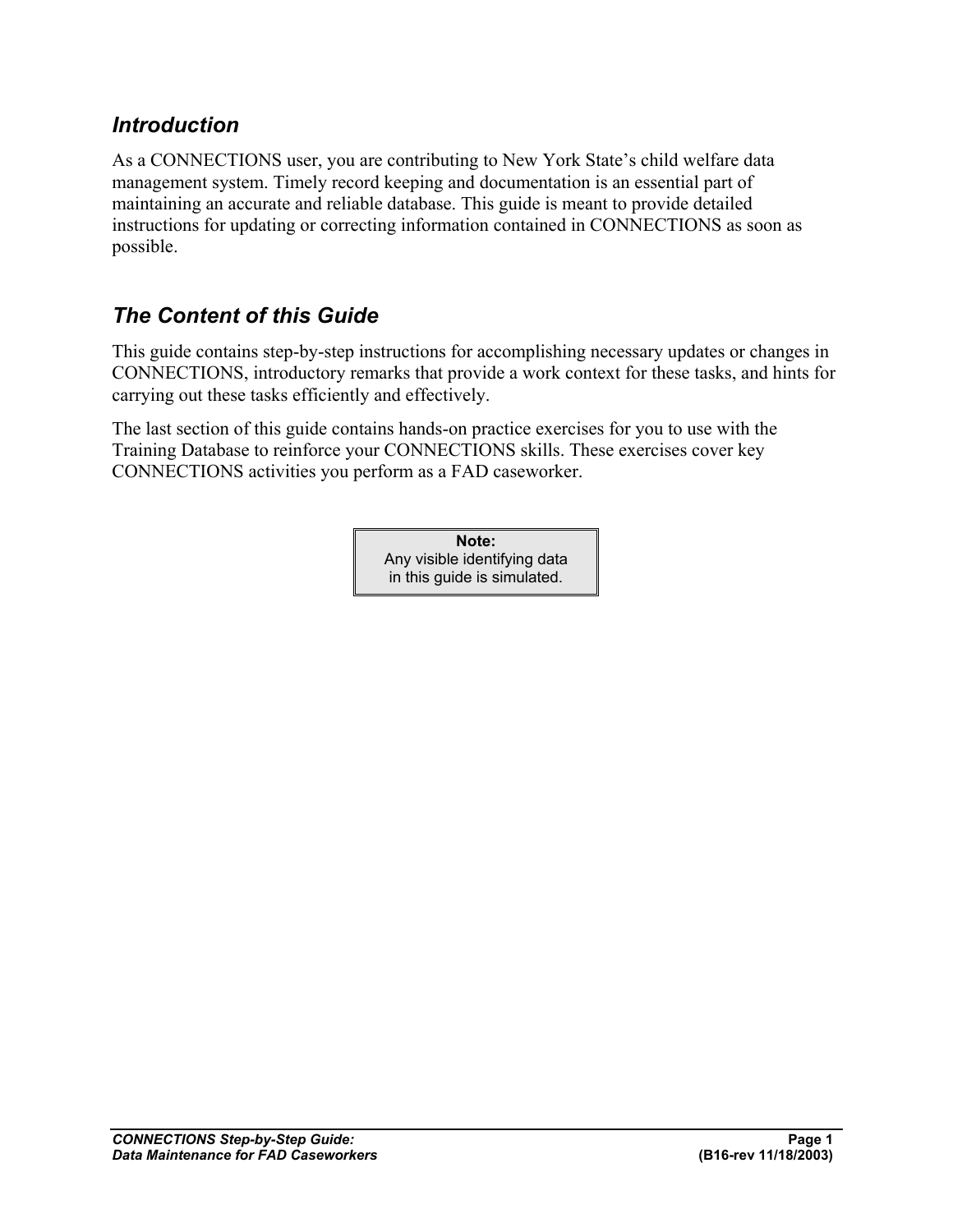## *Features of this Guide*

Two features of this guide help you quickly identify the information you need:

• **Tips**, set apart in margin boxes, provide information to help you carry out CONNECTIONS tasks efficiently and effectively. Icons in the boxes help focus your attention on three kinds of tips:



• **Subdivided Instructions:** The step-by-step instructions for each procedure are subdivided into major sub-steps to make it easier to jump ahead to the correct step if you're already on the window you need to access. After the initial instructions on how to sign on to the system and access CONNECTIONS, step-by-step instructions assume you have accessed the CONNECTIONS Toolbar.

We hope you find this to be a useful aid in your FAD work!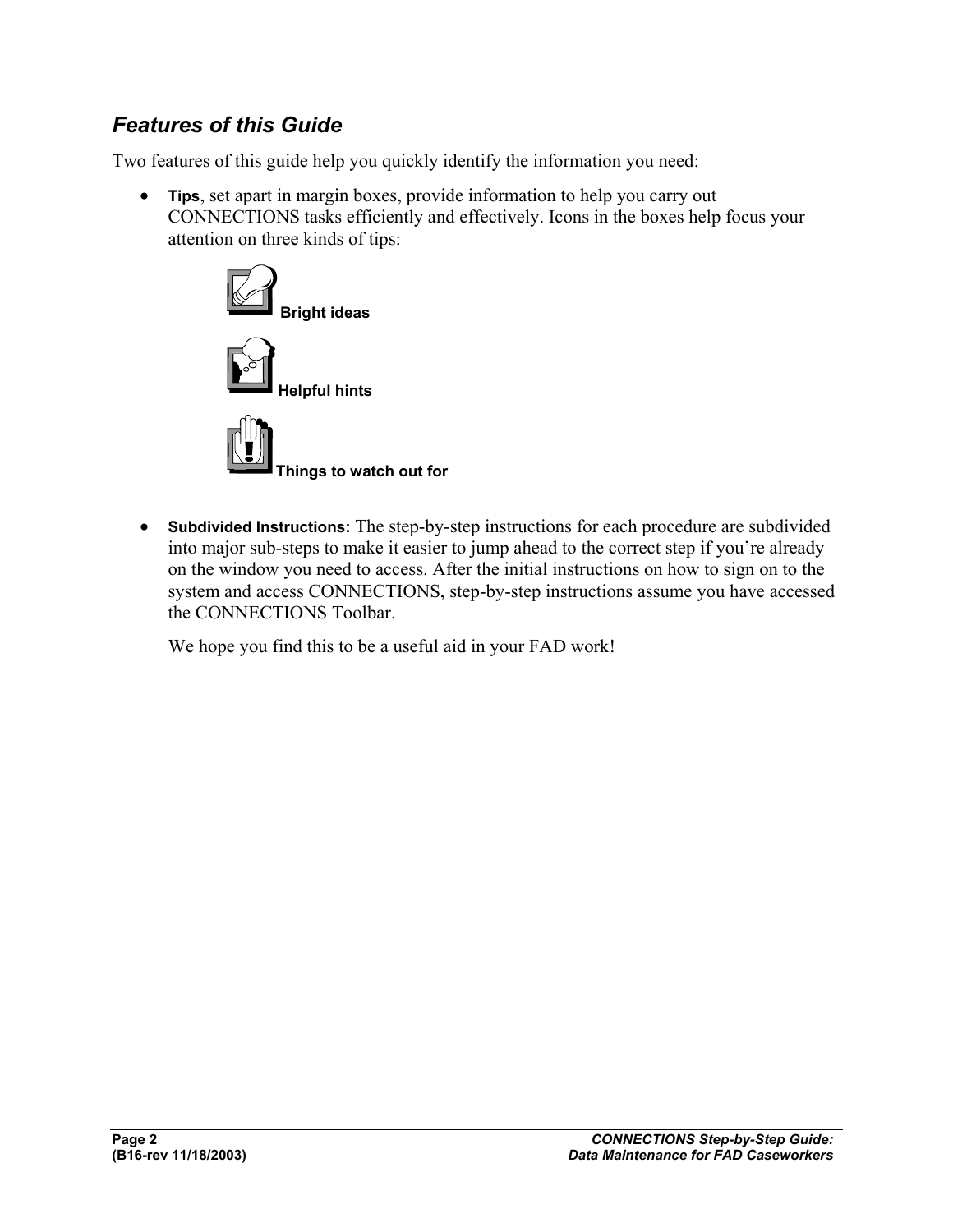## *Using the Training Database with this Guide*

You can use this guide in two ways: as a training tool to develop new skills; and as a resource for your daily work in CONNECTIONS. In either case, we suggest that you use this guide while working directly in CONNECTIONS Production or in the Training Database.

#### **What is the Training Database?**

The Training Database provides a safe environment for workers to learn and practice CONNECTIONS skills using simulated case data. The SUNY Training Strategies Group acts as the custodian for the Training Database sign-on IDs. These ID numbers are referred to as Desktop User (DU) numbers and Instructor Led (IL) numbers. Sign-on numbers begin with either DU or IL, and are followed by four digits. With a DU number a local district or voluntary agency staff member can sign on to the Training Database and practice using CONNECTIONS functionality that mirrors the CONNECTIONS Production system.

The Training Database has the look and feel of the CONNECTIONS system currently in production. When you sign on to the Training Database using a DU number, you will see a simulated environment displaying the *Assigned Workload* of a fictitious worker, Darryl Wilson. Darryl Wilson has been assigned several stages of service, including Foster and Adoptive Homes (FAD stages). These stages have been created specifically for training purposes. In the New York City training labs, you will use IL numbers, which display the *Assigned Workload* for a fictitious worker named Jamie Miller.

When you sign on as Darryl Wilson or Jamie Miller, you have the ability to complete the tasks necessary to maintain a FAD home. The Training Database also has common functions, such as Person Search, Resource Search and a *Staff To-Do List*.

Darryl Wilson also has the ability to access the workload of his supervisor, Sally May. Jamie Miller has the ability to access the workload of his supervisor, Cassie Landers. You may approve work submitted by Darryl Wilson by opening Sally May's *Staff To-Do List* and completing related approval tasks. Opening Cassie Landers' *Staff To-Do List* and completing the related approval tasks approves the work submitted by Jamie Miller.

Information is deleted when the computer system is refreshed each night; any data you enter into the system is available to you only until the end of that day.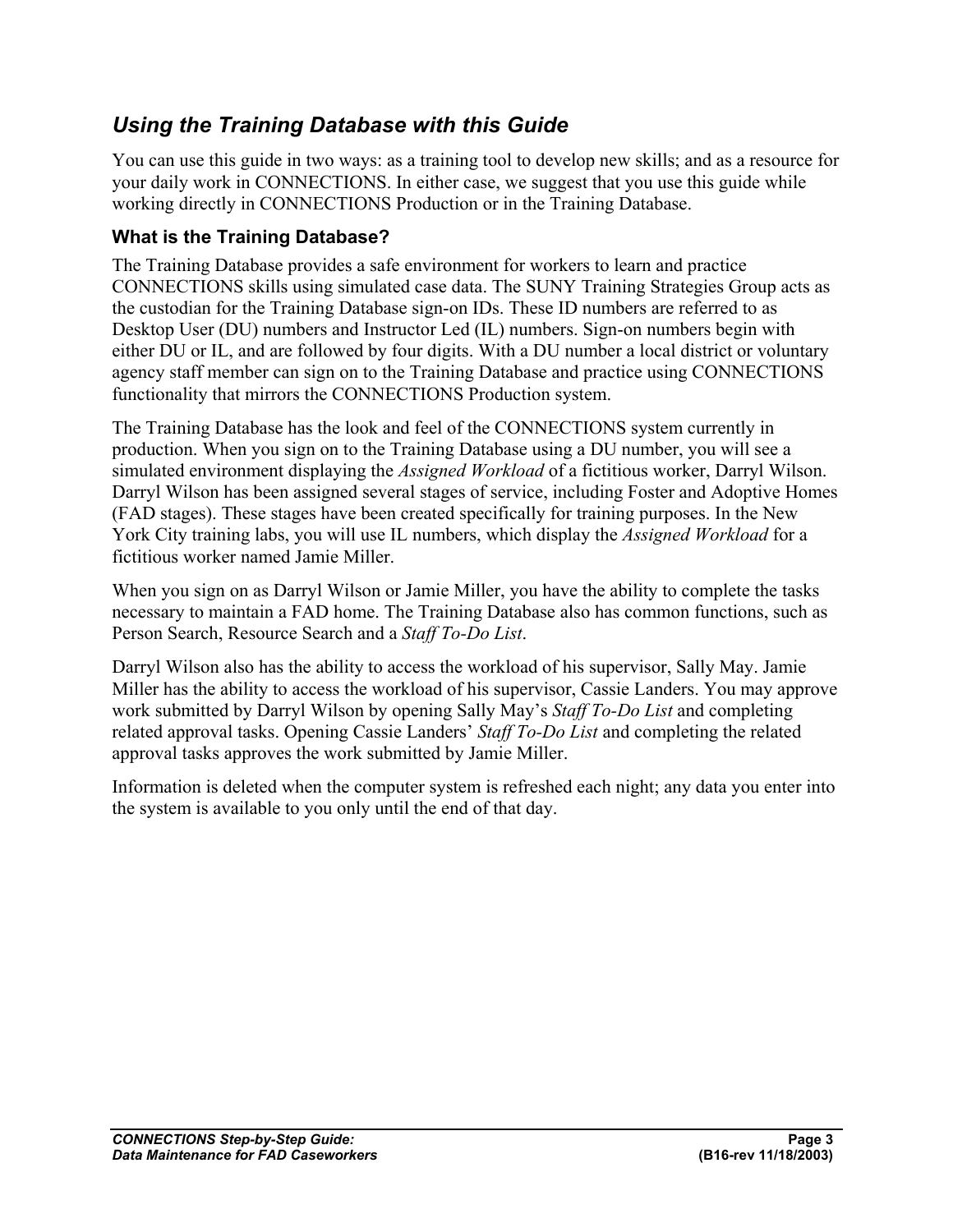#### **Lending Procedures for Training Database DU Numbers**

SUNY Training Strategies Group is responsible for lending DU numbers to voluntary agencies and local districts. Agencies and districts can use these DU numbers to train new workers and to allow experienced workers to practice new skills.

The procedure for obtaining DU numbers is outlined below:

- Local districts and voluntary agencies are encouraged to identify one person from each agency who is designated to have the authority to request DU numbers.
- The designated person should call 1-877-451-4835 and ask to borrow DU number(s) for a specific period of time.
- DU numbers can be borrowed for up to three weeks at a time; a maximum of four DU numbers may be borrowed per order.
- The following information is needed at the time of the request:
	- ◊ Borrower's name
	- ◊ Borrower's agency/facility
	- ◊ Telephone number
	- ◊ Start date for use of DU number(s)
	- ◊ Expiration date
	- ◊ Purpose of the request
- The caller will be provided **by e-mail** with the requested number of DUs and a password for each DU number assigned.
- Once you have received DU numbers, follow the directions below to access the CONNECTIONS Training Database.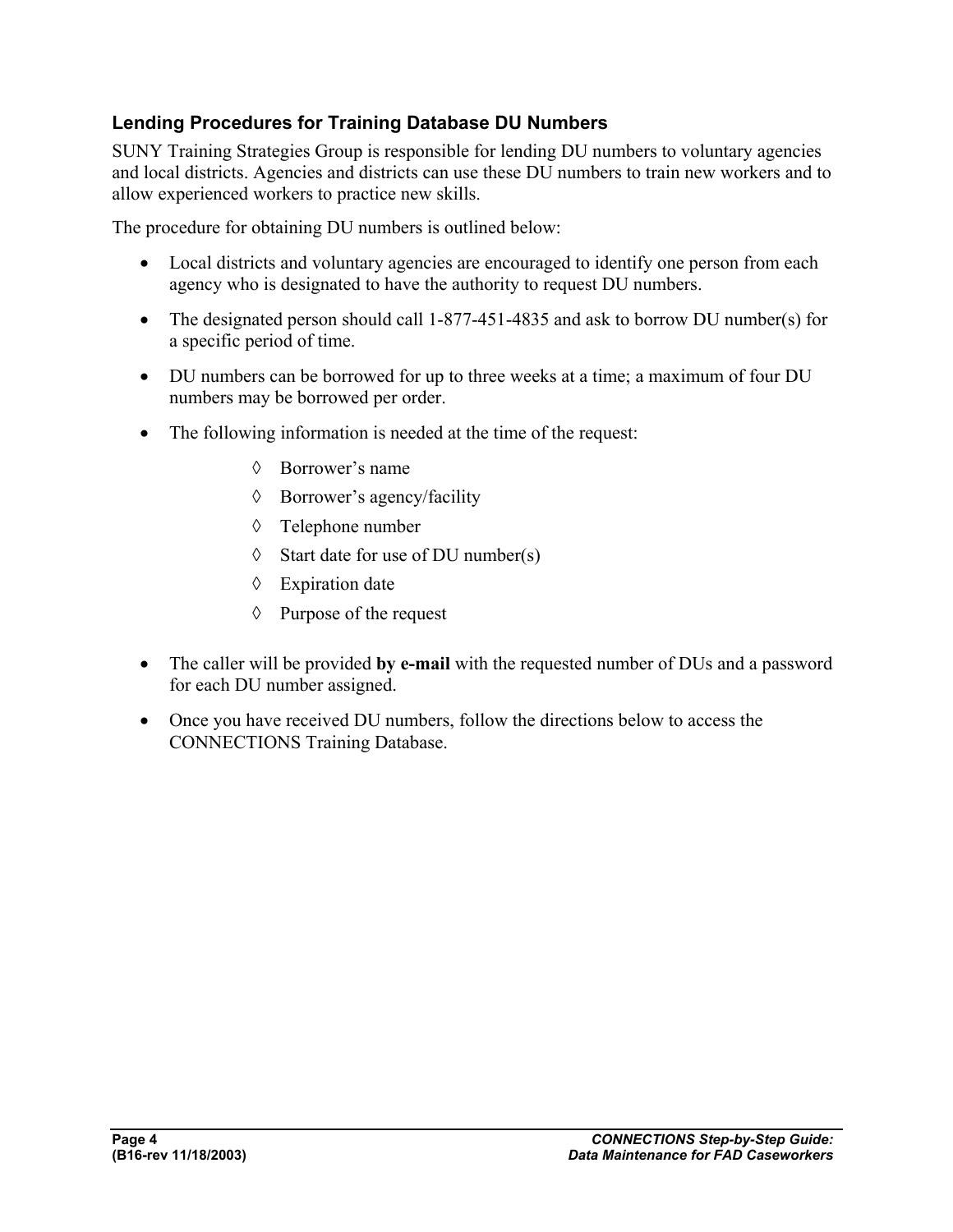## *Logging On to Your PC*

The CONNECTIONS application can be accessed only by designated individuals on computers that are set up to run the application. Some CONNECTIONS computers use the Windows NT 3.51 operating system, while newer CONNECTIONS computers use Windows 2000. This section addresses the procedures for logging on to both of these operating systems.

Once you have completed logging on to Windows, the step-by-step instructions in the next section will show you how to access CONNECTIONS.



#### **Step-by-Step: Logging On to the Windows NT 3.51 Operating System**

- **1** Press the **Ctrl + Alt + Delete** keys on your keyboard at the same time. *A Confidentiality warning displays.*
- **2** Click on the **OK** button in response to the Confidentiality warning. *The Log On window displays.*
- **3** Enter your user name in the **Username** field.
- **4** The **From** field ("domain") is pre-filled. To change the domain, click on the dropdown arrow and select from the resulting list.
- **5** Tab to the **Password** field and enter your password. *This field is case sensitive.*
- **6** Click on the **OK** button. *The Program Manager window displays for your local desktop.*



#### **Step-by-Step: Logging On to the Windows 2000 Operating System**

- **1** Press the **Ctrl** + **Alt** + **Delete** keys on your keyboard at the same time. *A Confidentiality warning displays.*
- **2** Click on the **OK** button in response to the Confidentiality warning. *The Log On window displays. Make sure that your user name and domain are listed correctly in the log on dialog box.*
- **3** Enter *your* password and click on the **OK** button. *Your Windows 2000 local desktop displays.*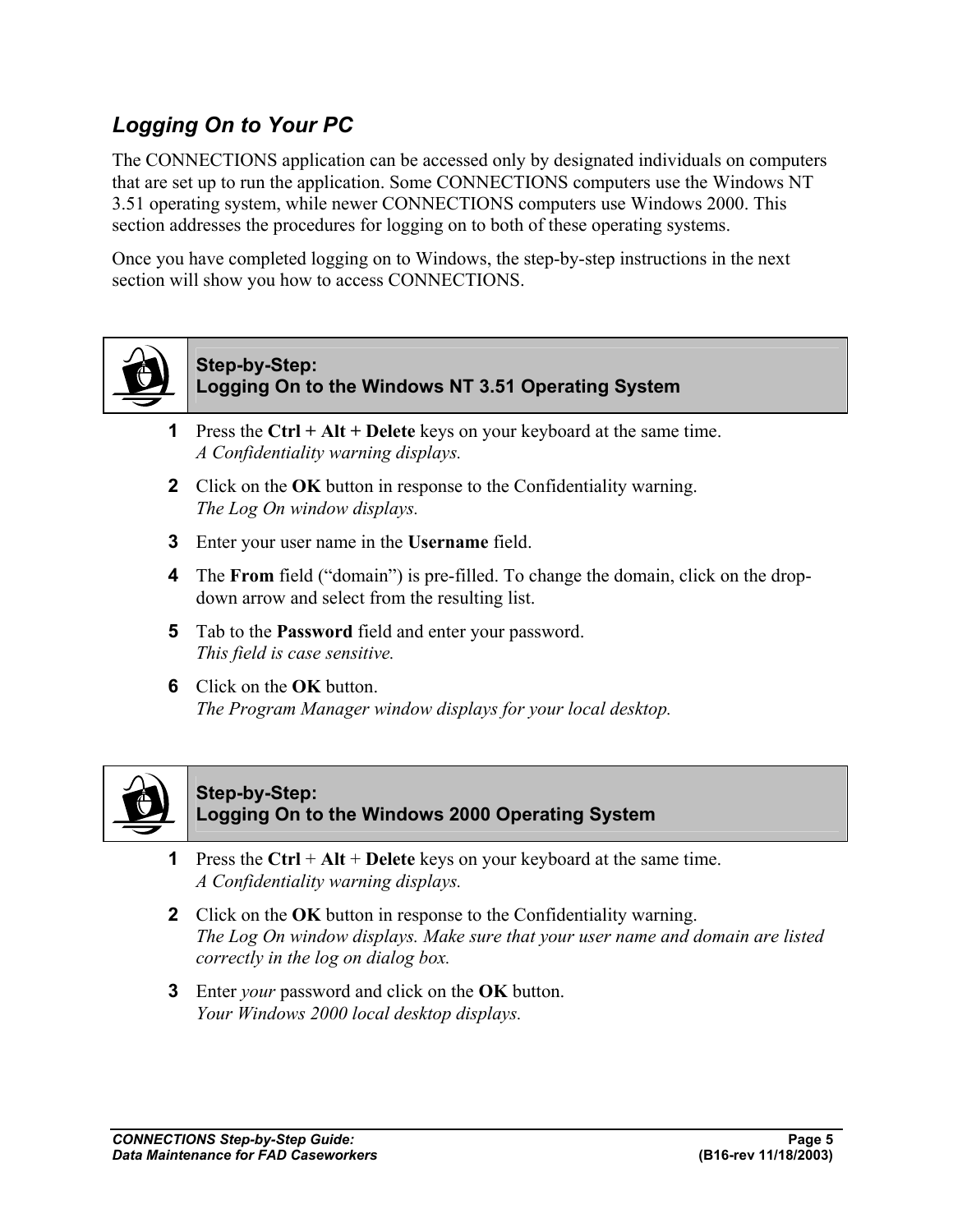## *Accessing CONNECTIONS*

The CONNECTIONS application is made available to users in three different ways:

| <b>Production Database</b> | The Production Database contains "live" data. This is the<br>database that all workers use to record information in<br>CONNECTIONS.                                                                                                                                                                               |
|----------------------------|-------------------------------------------------------------------------------------------------------------------------------------------------------------------------------------------------------------------------------------------------------------------------------------------------------------------|
| <b>Training Database</b>   | The Training Database contains simulated data and allows you to<br>practice functions necessary for your casework activities. It<br>mirrors the functionality of the Production Database.<br>(See "Using the Training Database with this Guide" on page 3<br>for more information.)                               |
| <b>Preview Application</b> | The Preview Application contains a "snapshot" of actual case<br>data. Information entered into the Preview application <b>does not</b><br>carry over to the Production database.                                                                                                                                  |
|                            | The Preview Application provides the opportunity to preview<br>changes and enhancements planned for the CONNECTIONS<br>system. The Preview Application is available for a limited time<br>when changes to the system are made. You will receive special<br>notice when the Preview application becomes available. |

You cannot have more than one of these applications open at the same time.

To distinguish between the Training Database and the Preview Application, keep in mind that the Training Database contains simulated data, while the Preview Application is a "snapshot" of actual case data. The Training Database allows you to practice functions necessary for your casework activities. Information entered into the Preview Application **does not** carry over to the Production database.

Using the CONNECTIONS Production database, you can access your *Assigned Workload* from any CONNECTIONS workstation throughout New York State. All you need is a valid User ID and password to gain access to your workload.

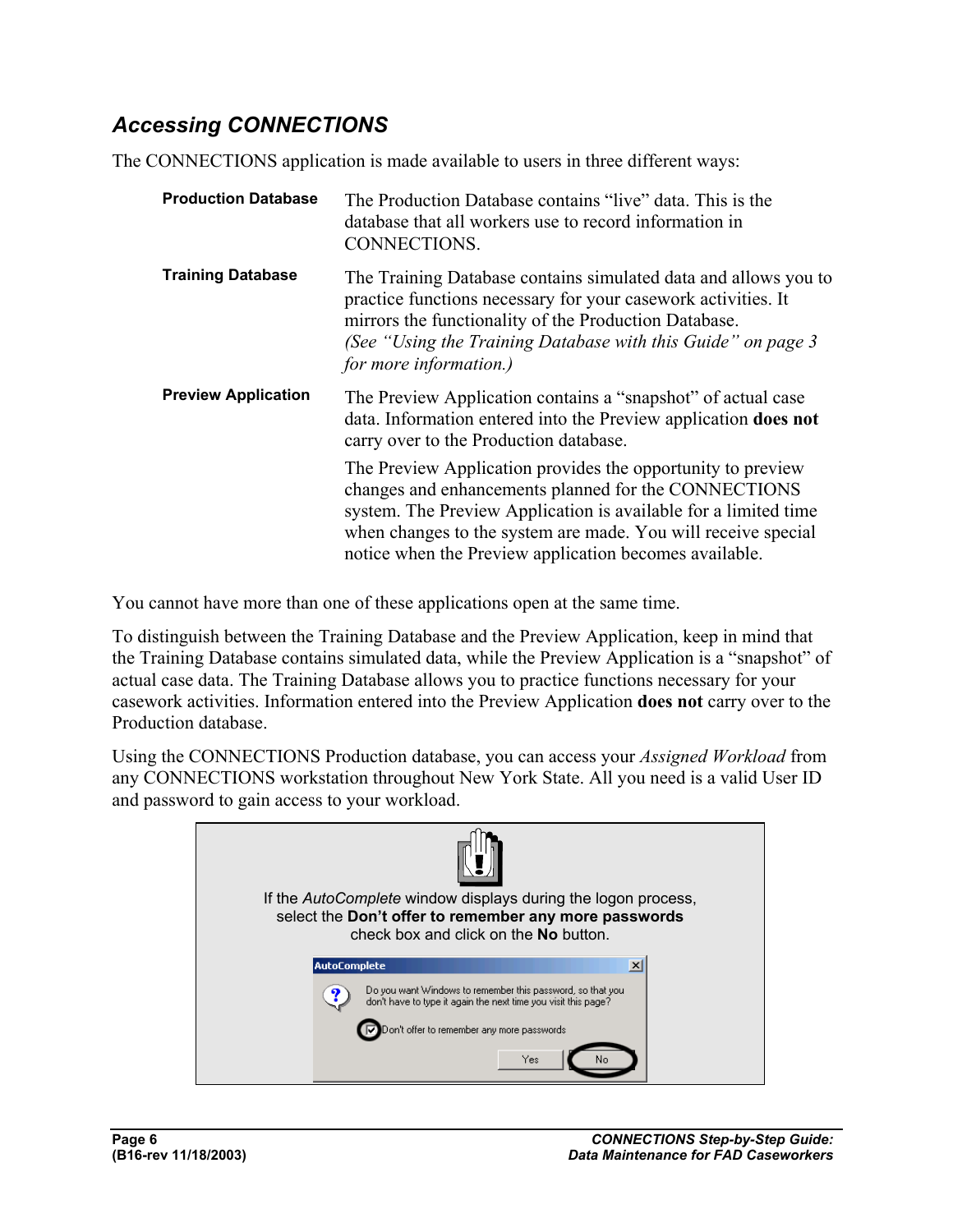

#### **Step-by-Step: Launching CONNECTIONS (Production)**

**1** Double-click the **Logon to Connections Production**  icon.

*A Microsoft Internet Explorer window displays containing the Logon dialog box for Citrix.*

- **2** Enter your User Name in the **Username** field. *This field is pre-filled with information entered by the last person who used this computer.*
- **3** Enter *your* password in the **Password** field. *This field is case sensitive.*
- **4** Enter the appropriate domain in the **Domain** field. *This field is pre-filled with information entered by the last person who used this computer.*
- **5** Click on the **Logon** button. *A File Download Progress box displays, followed by a Confidentiality Warning message box.*
- **6** Click on the **OK** button. *The Citrix desktop displays and your Citrix session begins.*

This Citrix desktop covers your local desktop and remains open for the length of your Citrix session. Citrix uses Windows 2000; if your PC runs Windows NT 3.51, the Citrix desktop looks quite different from your local desktop. The Citrix desktop also has an easily recognizable background.

On the Citrix desktop, program icons appear directly on the desktop, rather than in Program Group windows (as on your local desktop, if your computer runs Windows NT 3.51). Double-clicking an icon starts the application represented by that icon, opening a window on your desktop for that application.



If your CONNECTIONS computer runs the Windows NT 3.51 operating system, replace **Step 1** at left with these steps:

- **1** Double-click the CONNECTIONS Logon icon in the Windows Program Manager. *The CONNECTIONS Logon Program Group displays.*
- **1a** Double-click the Logon for CONNECTIONS Production icon.

*A Microsoft Internet Explorer window displays, containing the Logon dialog box for Citrix.*



If you incorrectly enter your password, the following message displays:

*"There was an error generating your application list: the Citrix Server reported that the Credentials entered were incorrect."* 

Re-enter your password and click on the **Logon** button*.*

The **Task Bar** at the bottom of the Citrix desktop provides a method of organizing the application windows that you have open in Citrix. You can have more than one window open on your desktop at a time. Minimize a window by clicking on the **Minimize** button ( $\Box$ ). The minimized window displays as a button on the Task Bar. This makes room for other windows you need to use at that moment. To re-open an application, click on its button on the Task Bar; the application displays as the active window, placing it "on top of" any other open windows.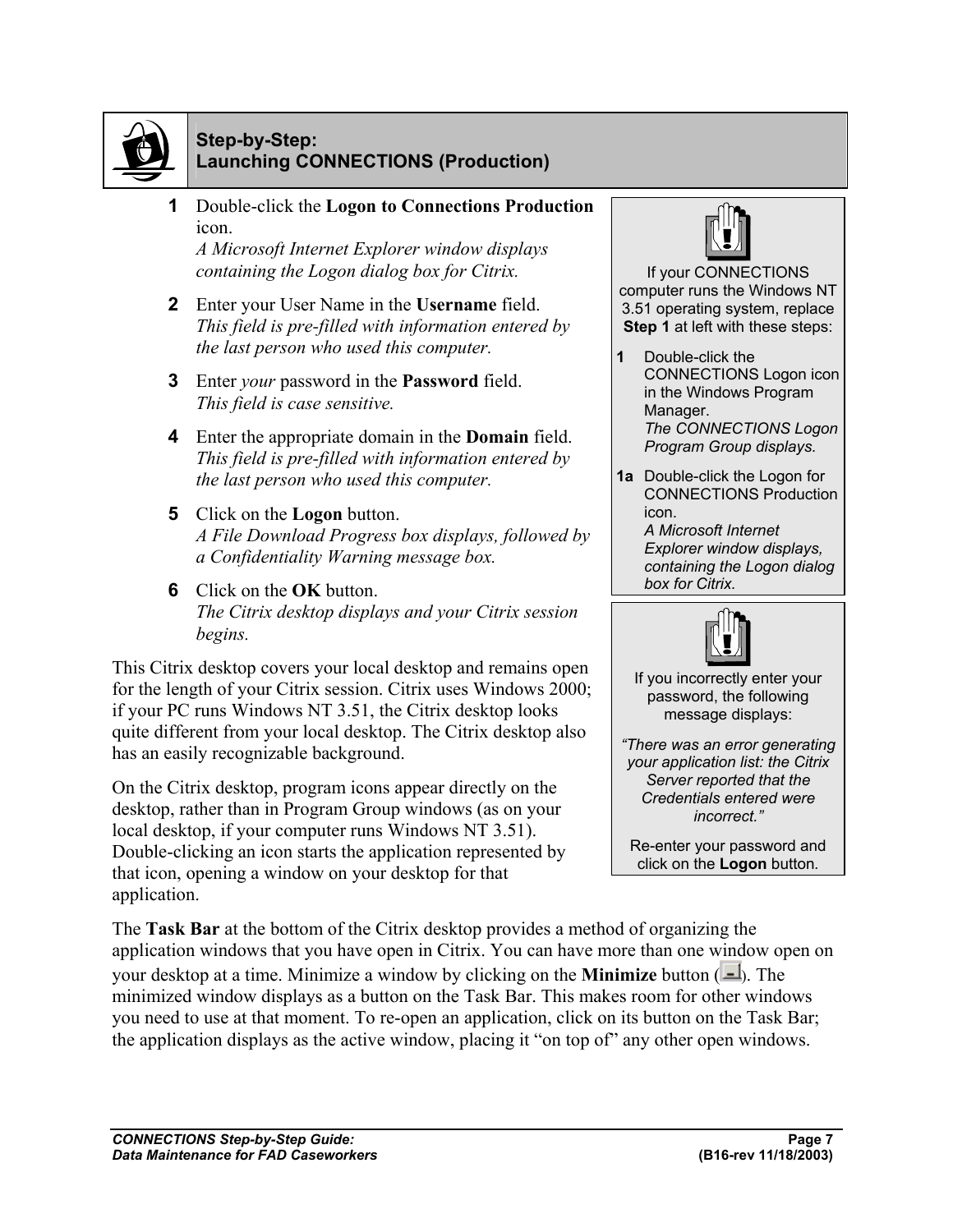Clicking on the **Start** button (in the lower left corner of the Citrix desktop) displays the **Start** menu, which provides access to the *Citrix Log Off* procedure. (See page 11 for details about this procedure.)

Within Citrix, the Windows 2000 system consisting of desktop icons, the **Start** menu and the **Task Bar,** replaces the Program Manager and Program Group system of program management found on CONNECTIONS PCs using Windows NT 3.51.

When you log on to Citrix via the **CONNECTIONS Production Database** icon on the local desktop, three icons display on the Citrix desktop:

- CONNECTIONS Production
- CIN/PID (Data Warehouse; limited to designated users)
- Policy Library

Double-clicking an icon opens its corresponding application.



#### **Step-by-Step: Launching CONNECTIONS (Training Database)**

- **1** Double-click the **Logon to Connections Training/Preview** icon. *The Citrix Logon dialog box displays in Microsoft Internet Explorer.*
- **2** Enter a training user name (DU or IL#) in the **Username** field. *This field is pre-filled with information entered by the last person who used this computer.*
- **3** Enter the same training user name (DU or IL#) in ALL CAPS in the **Password** field. *This field is case sensitive.*
- **4** Enter the appropriate domain in the **Domain** field. *This field is pre-filled with information entered by the last person who used this computer. If you are unable to logon using the NYSDSSNYC domain, enter NYSDSSALB in the Domain field.*



If your CONNECTIONS computer runs the Windows NT 3.51 operating system, replace **Step 1** at left with these steps:

- **1** Double-click the **CONNECTIONS Logon** icon in the Windows Program Manager. *The CONNECTIONS Logon Program Group displays.*
- **1a** Double-click the **Logon for CONNECTIONS Training/Preview** icon. *A Microsoft Internet Explorer window displays, containing the Logon dialog box for Citrix.*
- **5** Click on the **Logon** button. *A File Download Progress box displays, followed by a Confidentiality Warning message box.*



Windows NT 3.51 PCs display scroll bars on the bottom and right side of the screen; these scroll bars allow you to access the small portions of the desktop not visible when the Citrix desktop first opens.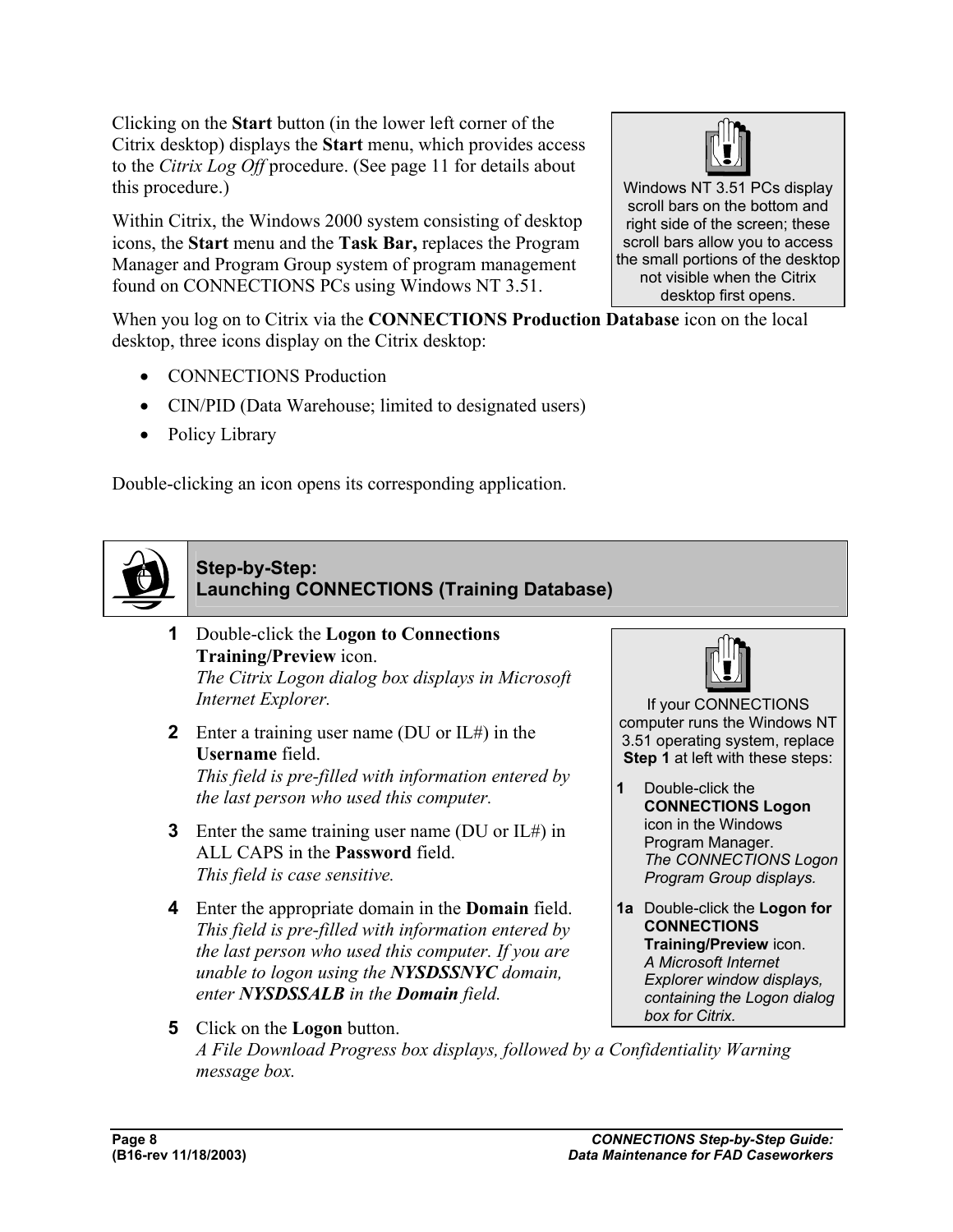- **6** Click on the **OK** button in response to the confidentiality warning message. *The Citrix desktop displays and your Citrix session begins. (For detailed information about Citrix, see page 7.) When you sign on using the Logon for CONNECTIONS Training/Preview icon, three icons display on the Citrix desktop:* 
	- *CONNECTIONS Training*
	- *CONNECTIONS Preview*
	- *Policy Library*
- **7** Double-click the **CONNECTIONS Training** icon on the Citrix desktop.

*When the CONNECTIONS Training Database has launched successfully, the CONNECTIONS Toolbar displays. In the title bar, the DU number you entered displays as the fictional caseworker Darryl Wilson with the same ending digits, not counting zeroes (e.g., DU0123 displays as Wilson123,Darryl). If you entered an IL number, the title bar displays the name of the fictional caseworker Jamie Miller.*



If you incorrectly enter your password, the following message displays:

*"There was an error generating your application list: the Citrix Server reported that the Credentials entered were incorrect."* 

Re-enter your password and click on the **Logon** button*.*



#### **Step-by-Step: Launching CONNECTIONS (Preview Application)**

- **1** Double-click the **Logon to Connections Training/Preview** icon. *The Citrix Logon dialog box displays in Microsoft Internet Explorer.*
- **2** Enter *your* user name in the **Username** field. *This field is pre-filled with information entered by the last person who used this computer.*
- **3** Enter *your* password in the **Password** field. *This field is case sensitive.*
- **4** Enter **NYSDSSNYC** in the **Domain** field. *This field is pre-filled with information entered by the last person who used this computer. If you are unable to logon using this domain, enter NYSDSSALB in the Domain field.*
- **5** Click on the **Logon** button. *A File Download Progress box displays, followed by a Confidentiality Warning message box.*



If your CONNECTIONS computer runs the Windows NT 3.51 operating system, replace **Step 1** at left with these steps:

- **1** Double-click the **CONNECTIONS Logon** icon in the Windows Program Manager. *The CONNECTIONS Logon Program Group displays.*
- **1a** Double-click the **Logon for CONNECTIONS Training/Preview** icon. *A Microsoft Internet Explorer window displays, containing the Logon dialog box for Citrix.*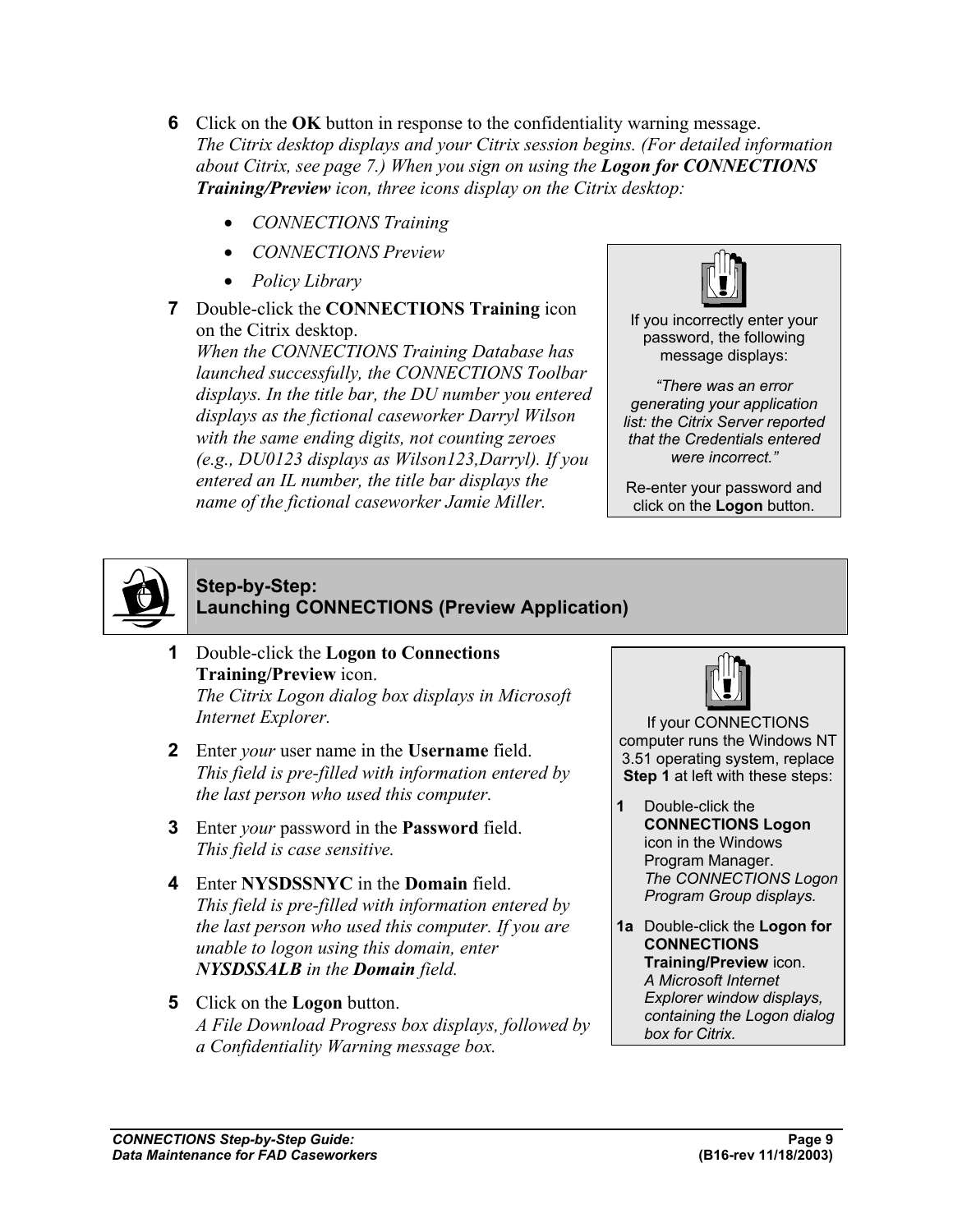- **6** Click on the **OK** button in response to the confidentiality warning message. *The Citrix desktop displays and your Citrix session begins. (For detailed information about Citrix, see page 7.) When you sign on using the Logon for CONNECTIONS Training/Preview icon, three icons display on the Citrix desktop:* 
	- *CONNECTIONS Training*
	- *CONNECTIONS Preview*
	- *Policy Library*



If you incorrectly enter your password, the following message displays:

*"There was an error generating your application list: the Citrix Server reported that the Credentials entered were incorrect."* 

Re-enter your password and click on the **Logon** button*.*

**7** Double-click the **CONNECTIONS Preview** icon on the Citrix desktop.

*When the CONNECTIONS Preview Application has launched successfully, the CONNECTIONS Toolbar displays. The title bar reads, "CONNECTIONS Preview - <Your Name>."*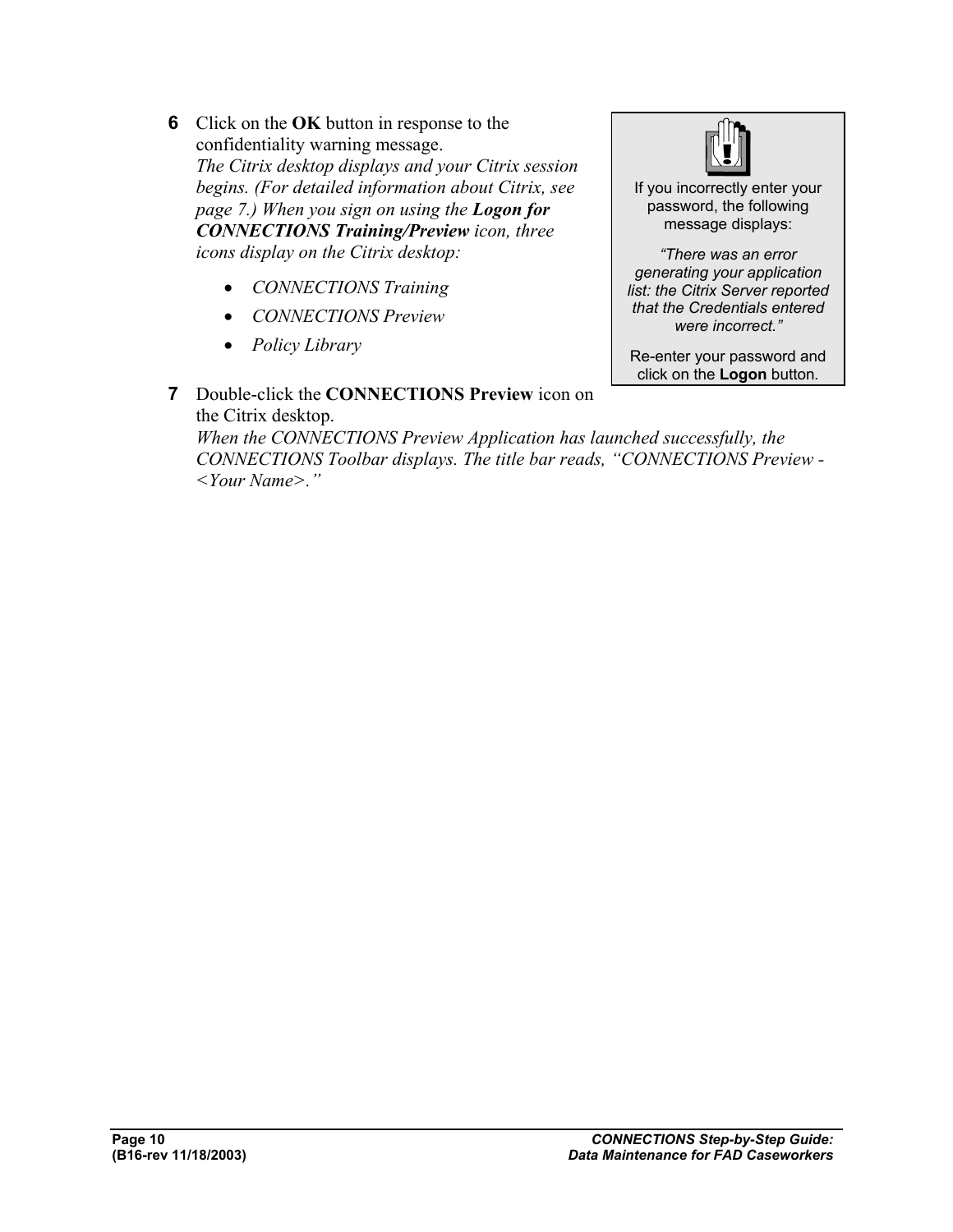## *Closing CONNECTIONS and Logging Off Your PC*

When you have finished your work in CONNECTIONS, you should close *both*  CONNECTIONS and your Citrix session. This is best done as a two-step process: first close CONNECTIONS, then log off of Citrix. Doing so (as opposed to logging off of Citrix while CONNECTIONS is still open) reduces the likelihood of problems occurring during the log off procedure.

At the end of your work day, it is important to *log off* your PC; if you completely shut down (turn off) your computer, it will not be able to receive any updates that may occur overnight. Leaving the computer logged off (but with the power still on) will enable it to receive these updates.

The step-by-step instructions below will assist you in closing CONNECTIONS and logging off of your PC.

| Production - CONNECTIONS Toolbar - Ballou, Wally |                      |            |                     |  |    |                                                                                                                |  |
|--------------------------------------------------|----------------------|------------|---------------------|--|----|----------------------------------------------------------------------------------------------------------------|--|
| Options<br>Intake                                | Maintain Search Help |            |                     |  |    |                                                                                                                |  |
| <b>IFA</b> 3                                     | læ i                 | <b>FEE</b> | $ \mathbf{P}$ : $ $ |  | P) | <b>SAY</b>                                                                                                     |  |
|                                                  |                      |            |                     |  |    | Citrix Citrix Citrix Citrix Citrix Citrix Citrix Citrix Citrix Citrix Citrix Citrix Citr                       |  |
|                                                  |                      |            |                     |  |    | Policy Library Litrix Citrix Citrix Citrix Citrix Citrix Citrix Citrix Citrix Citrix Citrix Citrix Citrix Citr |  |
|                                                  |                      |            |                     |  |    | Citrix Citrix Citrix Citrix Citrix Citrix Citrix Citrix Citrix Citrix Citrix Citrix Citrix Citr                |  |



#### **Step-by-Step: Closing CONNECTIONS and Logging Off Your PC**

**1** Clicking on the **File** menu (represented by the **Globe** icon  $\begin{bmatrix} 1 & 0 \\ 0 & 0 \end{bmatrix}$  in the upper left corner of the CONNECTIONS Toolbar) and select **Close**.

 $-\theta R$ —

Click on the **Close** button  $(\mathbb{Z})$  in the upper right corner of the CONNECTIONS Toolbar.

*You may need to use the vertical scroll bar to scroll up on the desktop to reveal the Globe icon (File menu) on the CONNECTIONS Toolbar.*

- **2** Click on the **Start** button in the lower left corner of the Citrix desktop and select **Log Off <User name>** from the resulting menu. *The Log Off dialog box displays.*
- **3** Click on the **Yes** button. *This does not log off your machine; it only ends your session with the Citrix server. Your local desktop displays.*
- **4** Close all applications still open on your local desktop.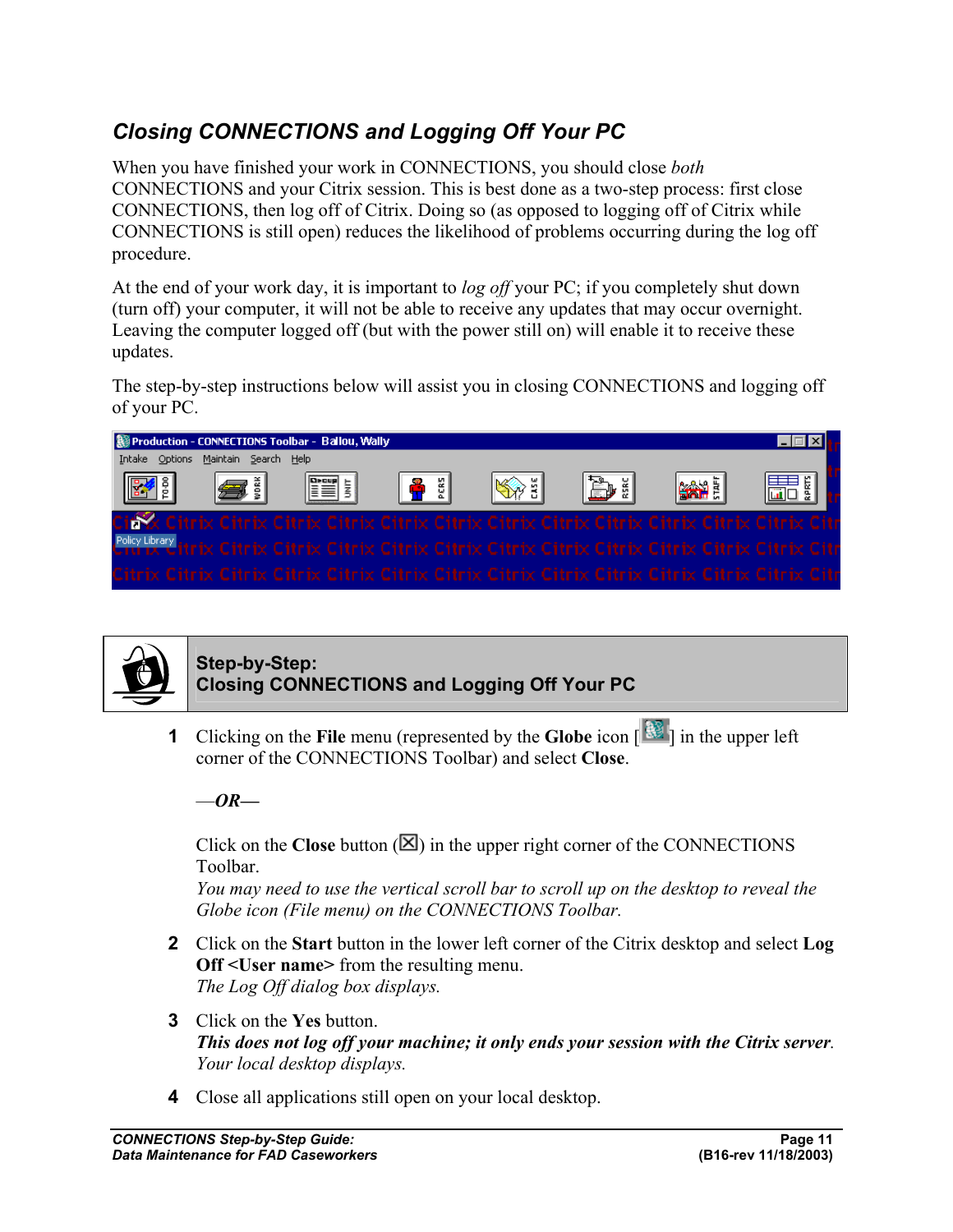- **5** Click on the **Start** button. *The Start menu displays.*
- **6** Click on the **Log off <user name>** command. *The Shutdown Windows dialog box displays. If necessary, click on the drop-down arrow and select Log off <user name>.*
- **7** Click on the **OK** button.



If your CONNECTIONS computer runs the Windows NT 3.51 operating system, replace **Steps 5-7** at left with these steps:

- **1** Click on the **File** menu and select **Shutdown**. *The Shutdown Computer dialog box displays.*
- **2** Click on **Log off <user name>**.
- **3** Click on the **OK** button.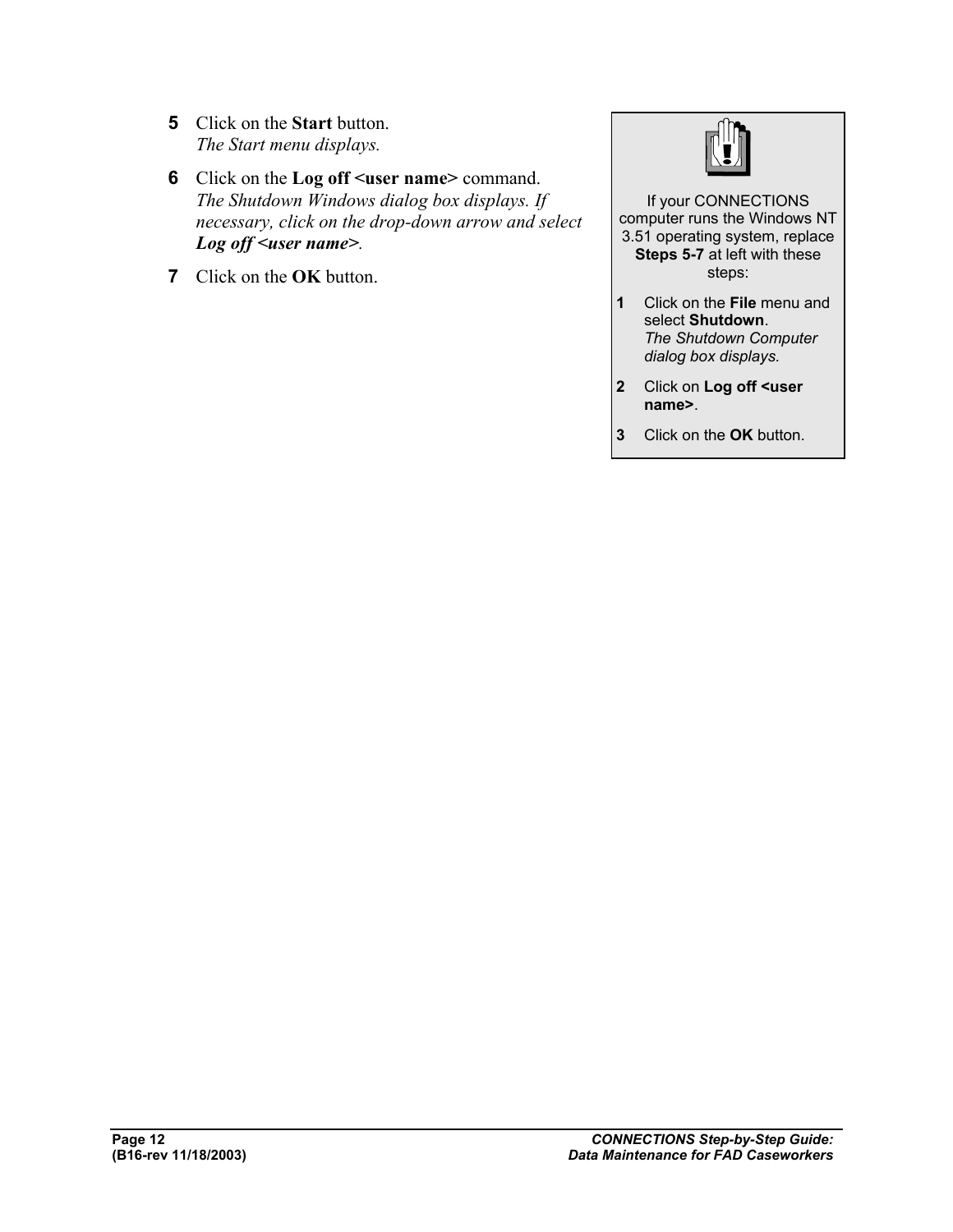## *CONNECTIONS Security*

In order to protect the confidentiality and integrity of case data, access to information in CONNECTIONS is carefully controlled. A number of factors determine the information a worker can view or maintain in CONNECTIONS, including the worker's job function, the cases to which the worker is assigned and the worker's Business Function Profile (BFP).

All CONNECTIONS users receive security profiles which determine the windows or types of information they can open and view, as well as which windows they can modify or "maintain." In CONNECTIONS, each person's security profile is called a Business Function Profile (BFP). Each worker has only one BFP. Each BFP is comprised of one or more Business Functions. Your BFP is based on the tasks you are responsible



What you are able to view and the tasks you are able to perform in the Training Database may not mirror what you are able to do in the Production Database. Contact your security coordinator if you have questions regarding your security access.

for performing and the level of access to records needed to complete those tasks. Your BFP may multiple business functions based on your responsibilities.

Security coordinators at the local district and voluntary agency level assign appropriate Business Functions to each staff person in their offices, creating an individual Business Function Profile for each worker. An example of a Business Function that might be included in a FAD caseworker's BFP is MAINT FAD (Maintain FAD). Workers with the UNIT SUM ACCESS Business Function in their respective BFPs are able to review the *Assigned Workloads* of the staff members in their units. (Typically, this Business Function would be included in the BFP of a Unit Approver.)

If you are working on a stage and cannot view or modify information that relates to your job responsibilities, you should review your BFP with your supervisor to make sure the Business Functions included in your BFP are adequate for the work you are doing.

A special Business Function, VIEW SECURITY, allows you to review your BFP in CONNECTIONS to see the Business Functions assigned to you. If your BFP indicates that you do not have security access for a task you need to complete, speak with your supervisor and your office's security coordinator.



#### **Step-by-Step: Viewing Your Business Function Profile**

- **1** Click on the **Options** menu on the CONNECTIONS Toolbar and select **Security**. *The Security sub-menu displays.*
- **2** Click on the **View Staff Security** command. *The Staff Search Criteria window displays.*
- **3** Type your first and last names into the appropriate fields.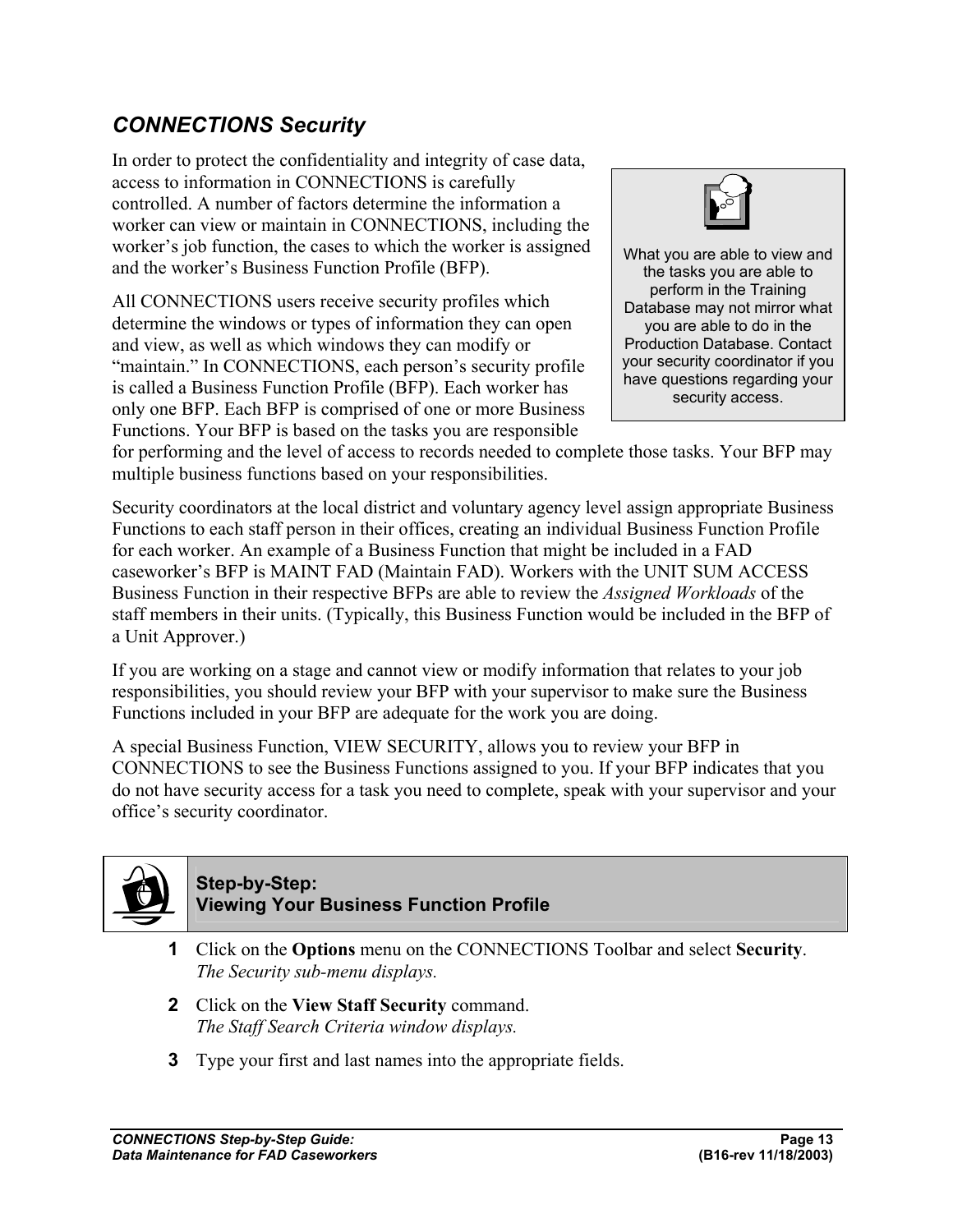- **4** Click on the **Search** button. *The Staff List displays.*
- **5** Click on your name to select it from the *Staff List*.
- **6** Click on the **OK** button. *The Staff Security window displays. The Business Function list box in this window contains the Business Functions that have been assigned to you.*
- **7** The Business Functions assigned to you are identified with red check marks. Use the vertical scroll bar inside the Business Function list box to view the entire list.
- **8** To close the *Staff Security* window, click on the **Cancel** button. *The Staff List displays*.
- **9** To close the *Staff List*, click on the **Close** button. *The Staff Search Criteria window displays.*
- **10** To close the *Staff Search Criteria* window, click on the **Close** button.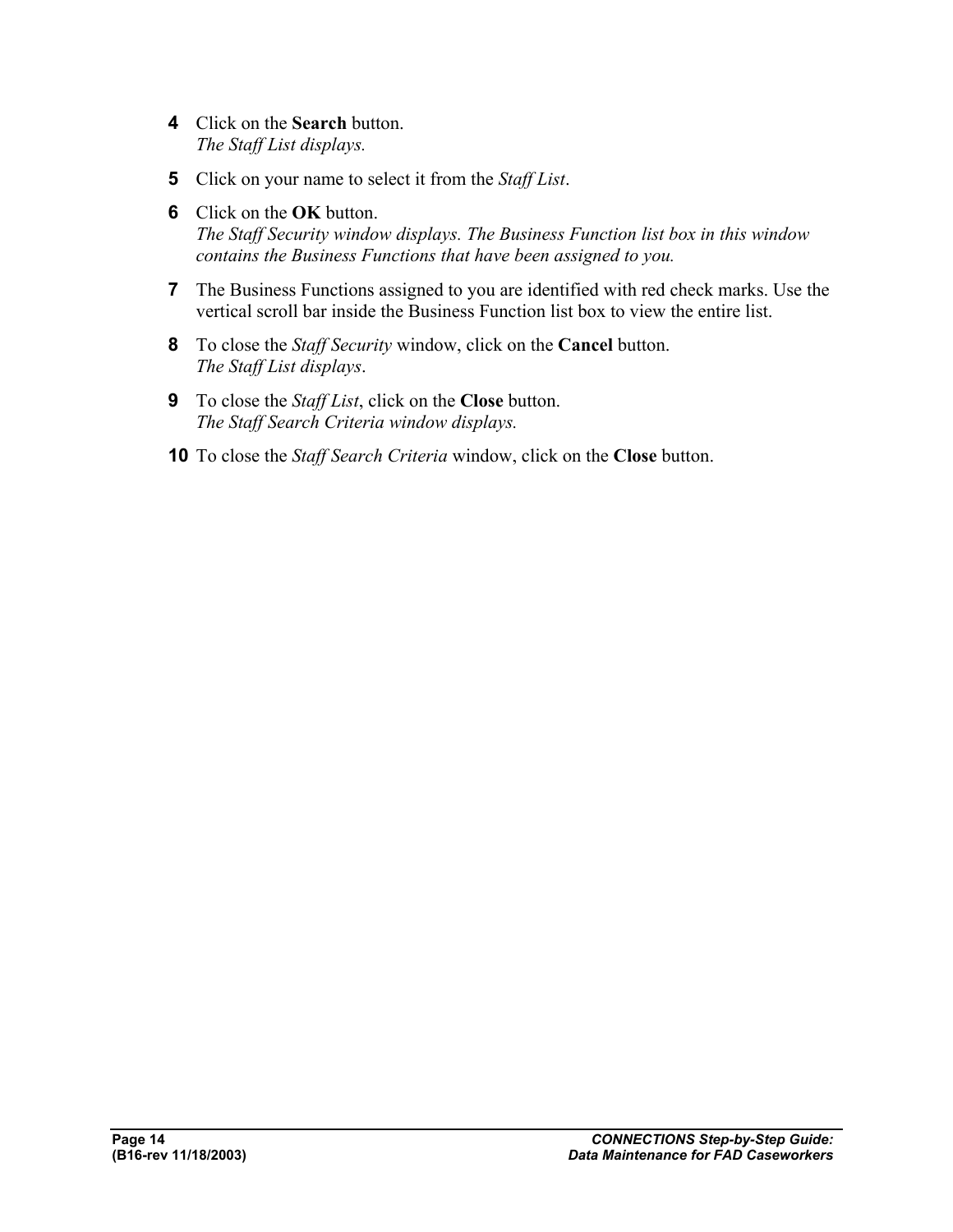## **Module 1: Maintaining Home Demographics**

The *Home Demographics* window is used by FAD workers to record, maintain and view demographic information about a FAD home.

By the end of this module you will be able to:

- maintain home address phone and name information;
- update person detail information;
- remove persons from a FAD stage;
- merge and split person records;
- access and view the *Historical Person List*;
- describe how certificates and letters are handled in the CONNECTIONS system; and
- maintain Program Types and program authorization dates for FAD homes.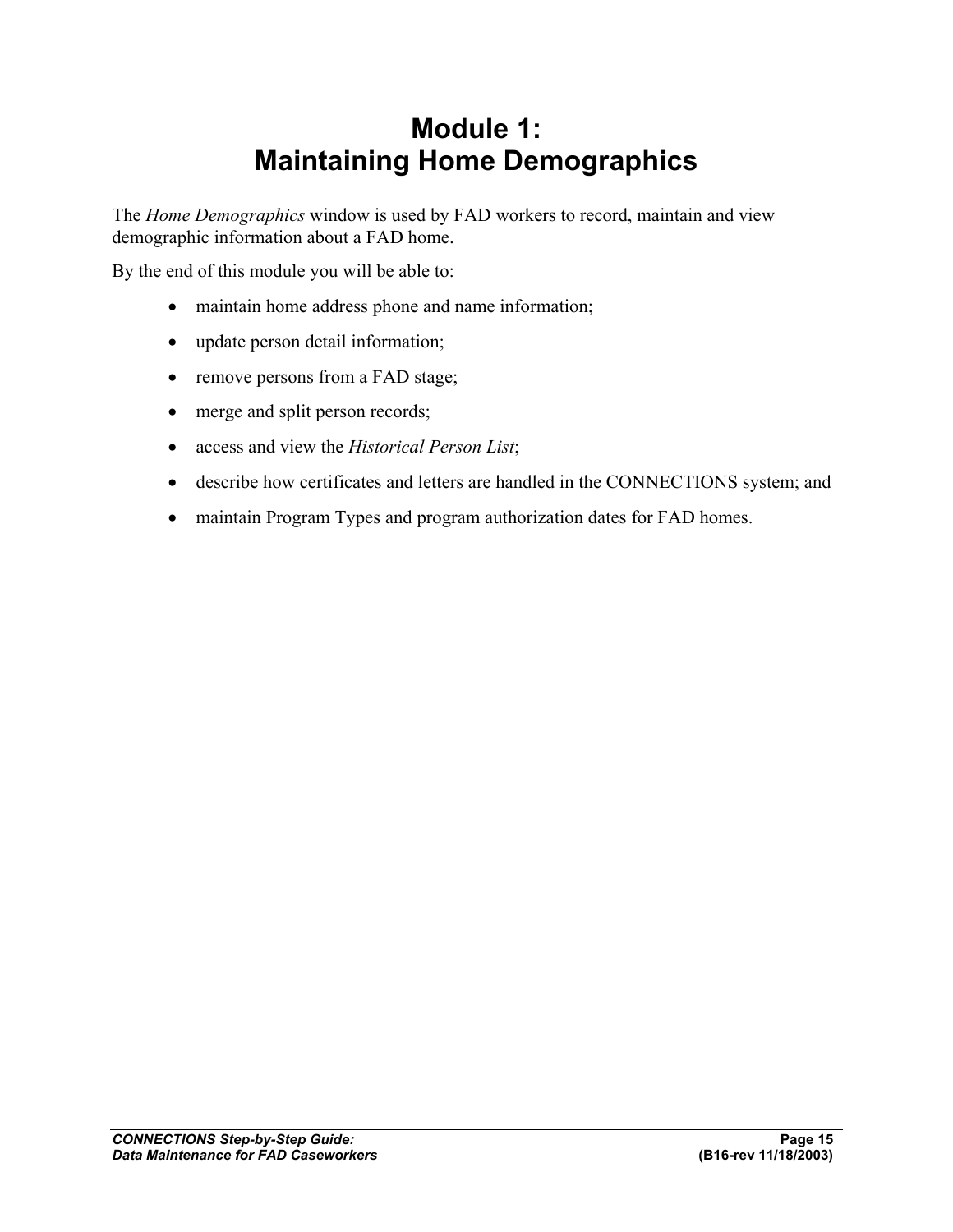## *The Home Demographics Window*

The *Home Demographics* window is used by FAD workers to record, maintain and view demographic information about a FAD home. The title bar displays the **Home Name**, **Resource ID** and **Case ID** when the window is opened in View-only or Modify mode (when the window is opened in New mode, "New" displays next to the window name in the title bar).

#### *Fields*

All of the fields in the *Home Demographics* window are modifiable except the following: **Status**, **Home Name**, **Setting**, **Auth. Agency** and **Sub Agency**. These fields are connected to the FAD license and are therefore modifiable only through the *F/A Home License* window, rather than the *Home Demographics* window. The information is carried over by the CONNECTIONS system from the *F/A Home License* window to the *Home Demographics* window.

For most FAD homes, the Resource (Home) Name is the same as its Legal Name. Sometimes the Legal Name of a FAD Home is different than the Resource Name in the database. The **Legal Name** field allows workers to record a Legal Name that is different from the Resource Name. If the two names are the same, the system defaults the Legal Name to the data in the **Home Name** field when the home is Saved and Assigned.

The **Race** field contains a list of races and sub-groups that can be recorded in CONNECTIONS. More than one race may be selected from the list. The **Ethnicity** field contains two options, **Hispanic or Latino** and **Non-Hispanic or Latino**. The **Hispanic or Latino Origin** field contains a list of origins that can be recorded in CONNECTIONS. Multiple origins may be selected. To select an origin, double-click its corresponding check box. A red check mark will display, indicating the selection. To de-select an origin, double-click the red check mark.

#### *Buttons*

All Primary Addresses entered for FAD homes need to be validated using the **Validate** button. The **Validate** button performs CODE-1 validation for addresses to make sure that they comply with the US Postal Service address formatting standards. (The **Validate** button is disabled until address information is entered.)

The **Address…** and **Phone…** buttons allow workers to record other addresses and phone numbers that may not be the primary information but are still relevant to the home. For example, a business address or school address may be recorded. The Primary Address and Phone should be recorded directly in the appropriate fields on the *Home Demographics* window.

The **Save & Assign** button enables *only* when a new home is being recorded on the *Home Demographics* window. For updating or correcting information about an existing home, the **Save & Assign** button is disabled.

The **Save** button saves any changes that have been made to the window and returns the worker to the *Task List* for the selected stage.

The **Cancel** button cancels all changes made to the *Home Demographics* window since the last save. The **Cancel** button is disabled until changes are made to the window. Once this button is clicked, it disables until the next time changes are made to the window.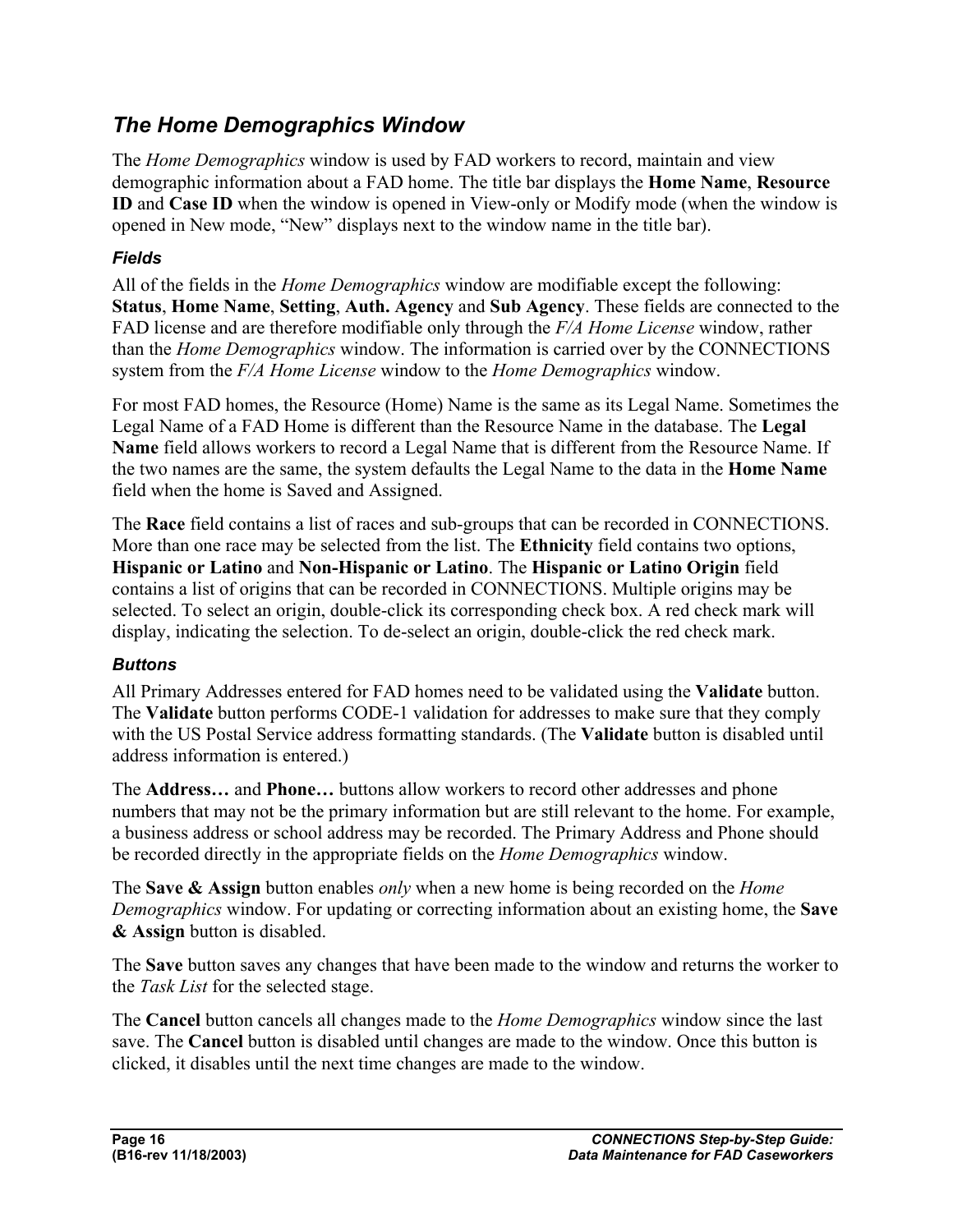

#### **Step-by-Step: Modifying Information on the** *Home Demographics* **Window**

- **1** Click on the **WORK** button on the CONNECTIONS Toolbar. *The Assigned Workload displays.*
- **2** Select the FAD stage you would like to view/update. *The Tasks… button enables.*
- **3** Click on the **Tasks…** button *The Task List displays*.
- **4** Click on the **Maintain Non-Licensing Information** task.
- **5** Click on the **Detail…** button. *The Home Demographics window displays.*
- **6** Click on the **Legal Name** field and record a legal name.
- **7** Click on the drop-down arrow for the **Ethnicity** field and select **Hispanic or Latino** from the resulting list.
- **8** Double-click the check box(es) in the **Hispanic or Latino Origin** list box to select one or more origins.



- **9** Click on the drop-down arrow for the **Religion** field and select from the resulting list to change the religion.
- **10** Click on the drop-down arrow for the **Language** field and select from the resulting list to change the language.
- **11** Click on the drop-down arrow for the **Marital** field and select from the resulting list to change the marital status.
- **12** Click on the **Save** button. *The Task List displays.*
- **13** Click on the **Close** button. *The Assigned Workload displays.*

#### **Resource Address and Phone Information**

When a home's primary or business address is changed and submitted for supervisory approval, CONNECTIONS sends an Alert To-Do to the primary worker's *Staff To-Do List*. The text of the To-Do reads: "Update Home Study/Reauthorization RE: Address/Name change."

Supervisory approval is required when changing the Home Name, Primary Address or Business Address for a FAD home that is in Accepted-Active or Emergency status. If the worker attempts





If more than one language is spoken in the home, select "**Multiple**" in the **Language** field.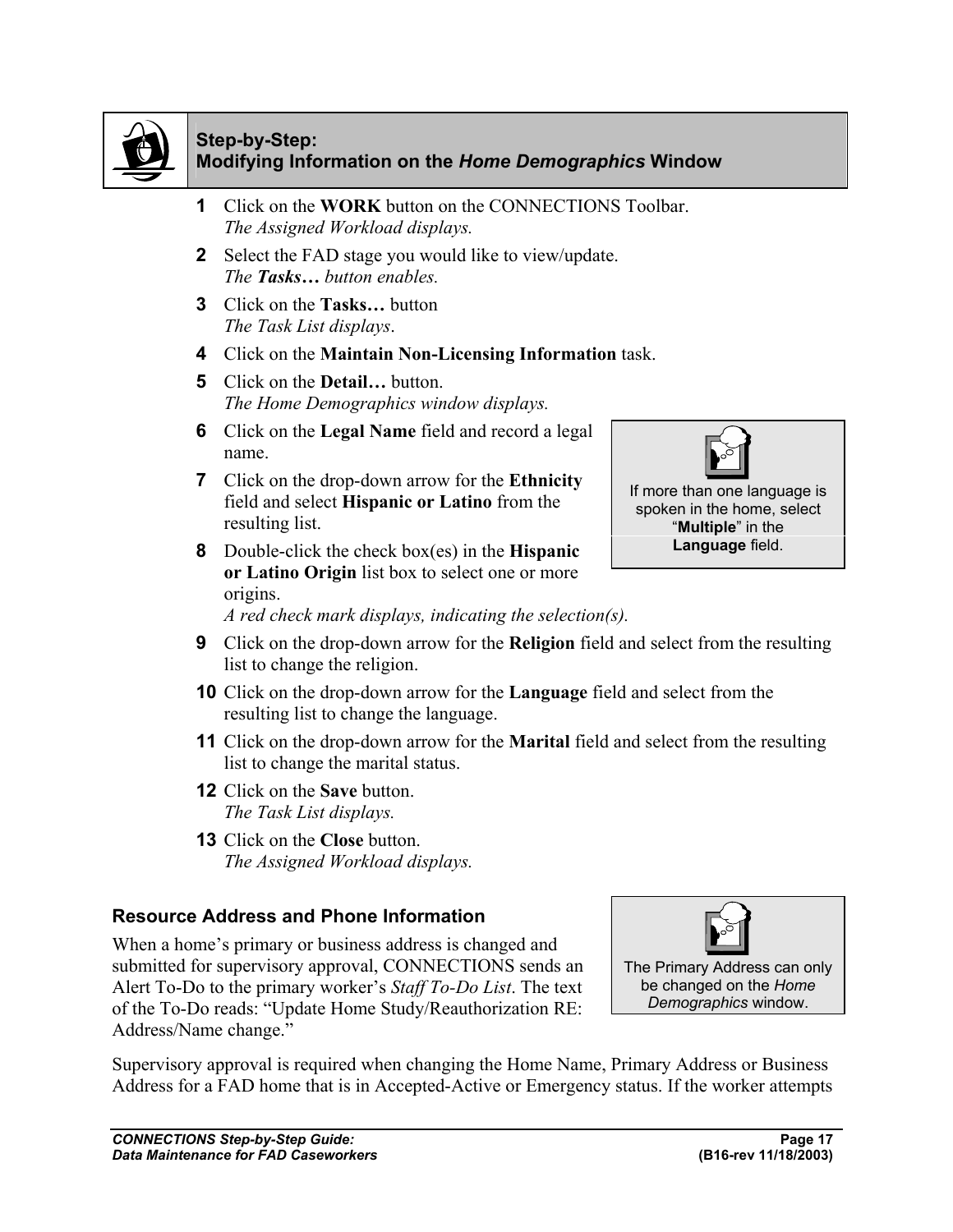to save such changes under these circumstances by clicking on the **Save** button, the following message displays: *"Supervisor approval is required for this action. Select Save and Submit."*

Saving and Submitting generates a Task To-Do for the approver, who navigates directly from the Task To-Do to the *Resource Address Detail* window. An approval event also generates on the *Event List* whenever the *Home Demographics* window is Saved and Submitted.

If the pending approval is rejected, the home event status changes to "REJT." A Task To-Do is sent to the worker to make the necessary changes and he/she may navigate directly from the Task To-Do to complete the required work. When a primary and/or business address has been approved, the primary address of every person in the home is updated automatically to match the primary address of the home. If the supervisor rejects an address change, the home's original address information will be restored to the last approved address.

If a worker navigates to the *Home Demographics* window when a Home License or Home Closure pending approval event exists, the following message displays:

*"Saving will invalidate the pending approval. Continue in modify mode?"*

- Clicking on the **Yes** button opens the window in Modify mode. If the worker changes any of the information on the window and saves the changes, the pending approval event is invalidated and the worker must resubmit the approval item to the supervisor.
- Clicking on the **No** button opens the window in view-only mode.



#### **Step-by-Step: Modifying Resource Address Information**

- **1** Click on the **WORK** button on the CONNECTIONS Toolbar. *The Assigned Workload displays.*
- **2** Select the FAD stage you would like to view/update. *The Tasks… button enables.*
- **3** Click on the **Tasks…** button *The Task List displays*.
- **4** Click on the **Maintain Non-Licensing Information** task.
- **5** Click on the **Detail…** button. *The Home Demographics window displays.*



If the Business Address is the same as the Primary Address, be sure to select the **Use as Business** checkbox. This functionality ensures that valid address information is transmitted to BICS for payment purposes and is connected to system-generated certificates and letters.

- **6** Click on the **Options** menu and select the **Address/List Detail…** command**.**  *The Resource Address Detail window displays.*
- **7** Click on the address in the upper grid that is to be modified.
- **8** Enter the new information in the **Address Information** fields. *Type directly in the fields (except for the Type, State and County fields, which*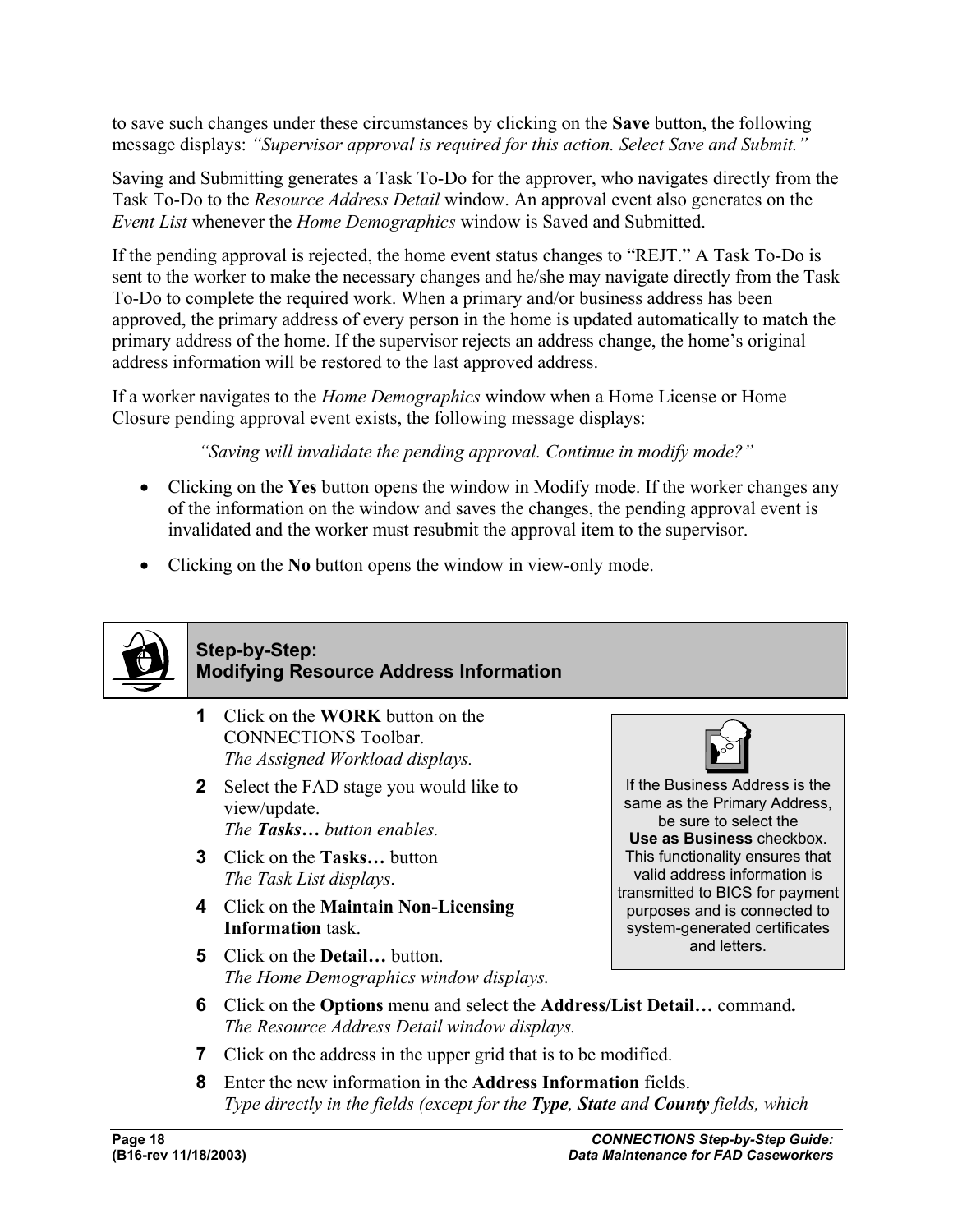*contain drop-down arrows; in these fields, click on the drop-down arrow and select from the resulting list).*

- **9** Click on the **Validate** button. *The following message displays: "Replace with CODE-1 Validation Address?"*
- **10** Click on the **Yes** button.
- **11** Click on the **Modify** button. *The window refreshes with the updated information.*
- **12** To change another address, click on it in the upper grid to select it, then repeat **Steps 8-11**.
- **13** To record a new address, click on the **Clear** button. *The required fields highlight in yellow.*
- **14** Record information in the **Type** and **Address** fields.
- **15** Click on the **Add** button. *The window refreshes with the new address listed.*
- **16** When modifications are complete, click on the **OK** button. *The Home Demographics window displays.*
- **17** Click on the **Save** button. *The Task List displays. If the home is in Emergency or Accepted-Active status, supervisory approval is required, so the worker must select Save & Submit.*
- **18** Click on the **Close** button. *The Assigned Workload displays.*

The *Resource Phone Detail* window enables workers to record, maintain and view phone number information for a FAD home. The Primary phone number is recorded directly on the *Home Demographics* window. The *Resource Phone Detail* window is used only for recording additional phone numbers for the FAD home. The Primary phone number is modifiable only on the *Home Demographics* window; it is protected on the *Resource Phone Detail* window.



#### **Step-by-Step: Modifying Resource Phone Information**

- **1** Click on the **WORK** button on the CONNECTIONS Toolbar. *The Assigned Workload displays.*
- **2** Select the FAD stage you would like to view/update. *The Tasks… button enables.*
- **3** Click on the **Tasks…** button. *The Task List displays.*
- **4** Click on **Maintain Non-Licensing Information** task.
- **5** Click on the **Detail…** button. *The Home Demographics window displays.*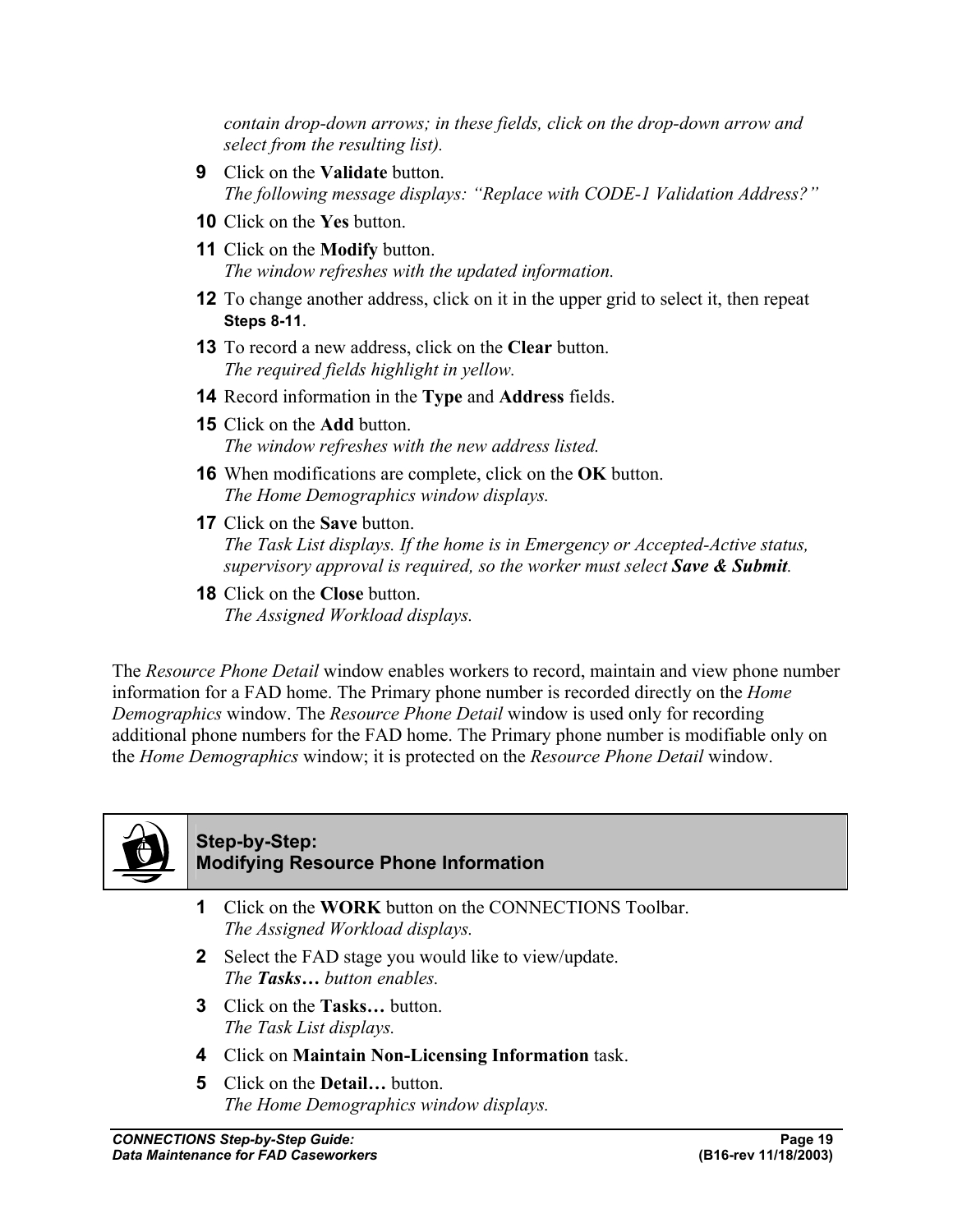- **6** Click on the **Options** menu on the *Home Demographics* window and select the **Phone/List Detail…**command. *The Resource Phone Detail window displays*.
- **7** Click on the phone number in the upper grid that is to be modified.
- **8** Click on the drop-down arrow for the **Phone Type** field and select from the resulting list.
- **9** Enter the phone number in the **Number** field.
- **10** Click on the **Modify** button. *The window refreshes with the updated information.*
- **11** Click on another phone number in the upper grid to modify other phone numbers, then repeat **Steps 7-8**.
- **12** To record a new phone number, click on the **Clear** button and repeat **Steps 8-9**. *The Add button enables.*
- **13** Click on the **Add** button. *The window refreshes with the new phone number listed.*
- **14** When modifications are complete, click on the **OK** button. *The Home Demographics window displays.*
- **15** Click on the **Save** button. *The Task List displays.*
- **16** Click on the **Close** button. *The Assigned Workload displays.*

## *Person Detail*

Workers use the *Person Detail* window to view, update or add information about individuals in FAD homes. It enables workers to add principals to the CONNECTIONS database or relate individuals already in the database to a FAD home.

The *Person Detail* window contains three sections. The top section contains the person's **Name**, **Type**, **Role** and **Rel/Int** (Relationship/Interest) information. It also indicates the current status of the home.

The middle section of the window contains the following fields and check boxes:

| <b>Sex</b>     | Language          | <b>Ethnicity</b>                 | Race              |
|----------------|-------------------|----------------------------------|-------------------|
| <b>Marital</b> | <b>Religion</b>   | <b>Hispanic or Latino Origin</b> | Age               |
| <b>DOB</b>     | <b>Approx DOB</b> | <b>DOD</b>                       | <b>Approx DOD</b> |

The bottom section of the window contains the address and phone information for the selected person.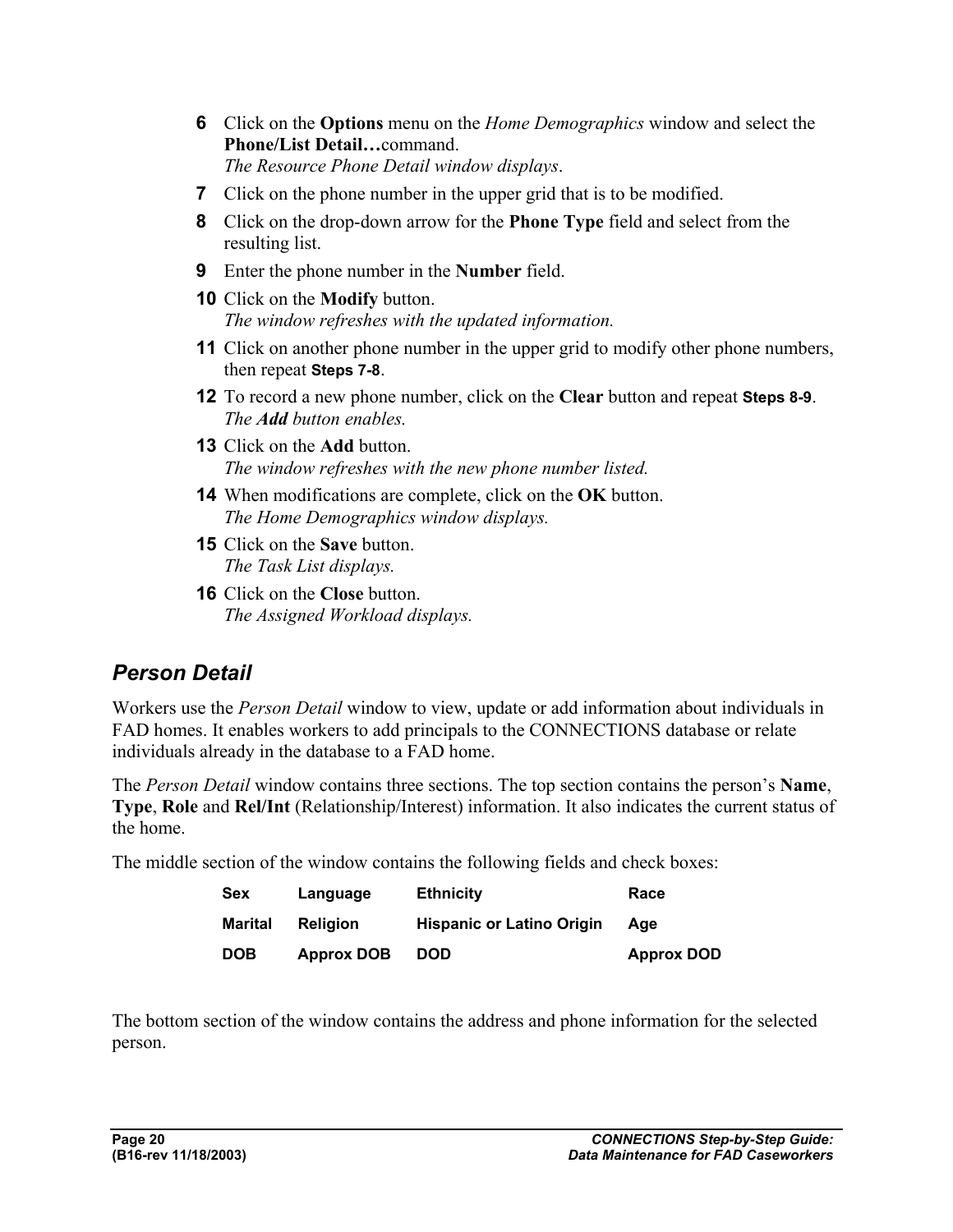#### *Fields*

All of the fields on the *Person Detail* window are modifiable except the **Name** fields. The name of an individual can be changed only on the *A.K.A Name List/Detail* window. On the *Person Detail* window, CONNECTIONS records the name automatically.

The **Type** field on the *Person Detail* window defaults to **PRN** (principal) for all new persons added or related to a FAD home.

All fields highlighted in yellow are required and must be filled in before the **Save** button will enable.

One principal in the FAD home must be identified with a code of "Foster Parent" in the **Rel/Int** (Relationship/Interest) field on the *Person Detail* window. If a foster parent is not identified, the following message displays when the worker tries to Save and Submit the *F/A Home License*  window for approval: *"The home must have at least one foster parent identified."*

The **Race** field contains a list of races and sub-groups that can be recorded in CONNECTIONS. More than one race may be selected from the list. The **Ethnicity** field contains two options, **Hispanic or Latino** and **Non-Hispanic or Latino**. The **Hispanic or Latino Origin** field contains a list of origins that can be recorded in CONNECTIONS. Multiple origins may be selected. An origin is selected by double-clicking the corresponding check box. A red check mark will display, indicating the selection. To deselect an origin, double-click the red check mark. The **Race** and **Ethnicity** fields allow for more accurate demographic recording and reporting.

#### *Buttons*

All Primary Addresses recorded for FAD homes need to be validated using the **Validate** button. The **Validate** button performs CODE-1 validation for addresses to make sure that they comply with US Postal Service address formatting standards; this button is disabled until address information is entered.

The **Address…** and **Phone…** buttons allow workers to record other addresses and phone numbers that may not be the primary information but are still relevant to the person. For example, a business address or school address may be recorded. The Primary Address and Phone should be entered directly in the appropriate fields on the *Person Detail* window.

The **Save** button saves any changes that have been made to the window and returns the worker to the *Task List* for the stage selected.

The **Cancel** button cancels all changes made to the *Person Detail* window since the last save. This button is disabled until changes are made to the window. Once the button has been clicked, it disables until the next time changes are made to the window.

If you want to see person detail information about an individual for a particular date, enter the date in the **Effective Date** field and click on the **Search** button. The fields will populate with the person information that was effective on that date. Click on the **Reset** button to bring back the current information.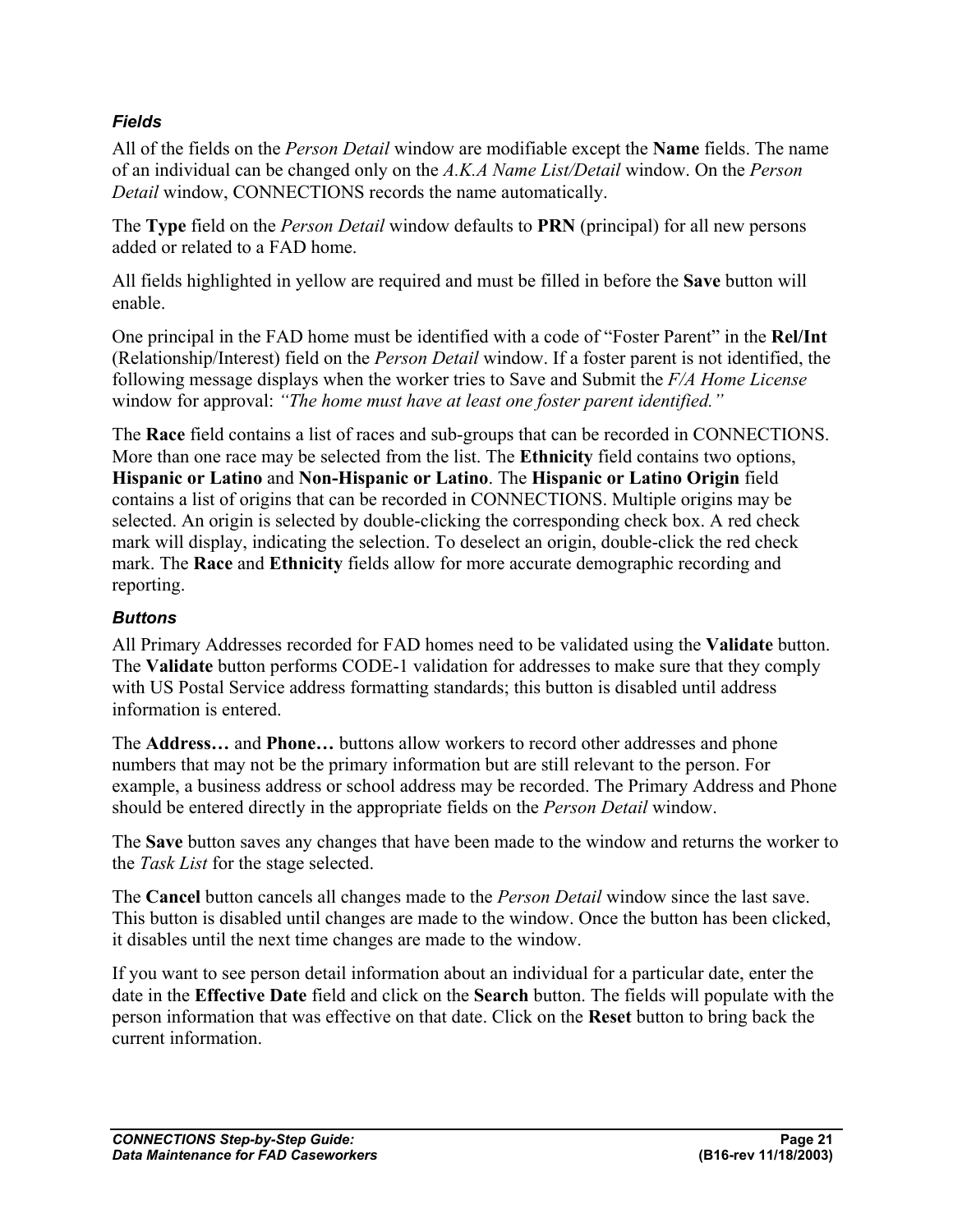

#### **Step-by-Step: Modifying Person Detail Information**

- **1** Click on the **WORK** button on the CONNECTIONS Toolbar.
- **2** Select the FAD stage containing the person whose information you would like to view/update.
- **3** Click on the **Tasks…** button. *The Task List displays*.
- **4** Click on **Maintain Person** task to select it, then click on the **List…** button. *The Person List displays.*
- **5** From the *Person List*, select the person whose information you want to modify.
- **6** Click on the **Detail…** button. *The Person Detail window displays.*
- **7** Click in the appropriate fields and change the information that needs to be modified.
- **8** Click on the **Close** button. *The Person List displays.*
- **9** Click on the **Close** button. *The Task List displays.*
- **10** Click on the **Close** button. *The Assigned Workload displays.*



#### **Step-by-Step: Changing a Person's Name**

- **1** Click on the **WORK** button. *The Assigned Workload displays.*
- **2** Select the FAD stage containing the person whose name is to be changed.
- **3** Click on the **Tasks…** button. *The Task List displays.*
- **4** Select the **Maintain Person** task and click on the **List…** button. *The Person List displays.*
- **5** Click on the person whose name is to be changed.
- **6** Click on the **Options** menu and select the **A.K.A Name List/Detail…** command. *The A.K.A. Name List/Detail window displays.*
- **7** To invalidate a name, select it from the upper grid and click on the **Invalid** check box.
- **8** Click on the **Modify** button. *The window refreshes with a red check mark in the INV column and an end-date.*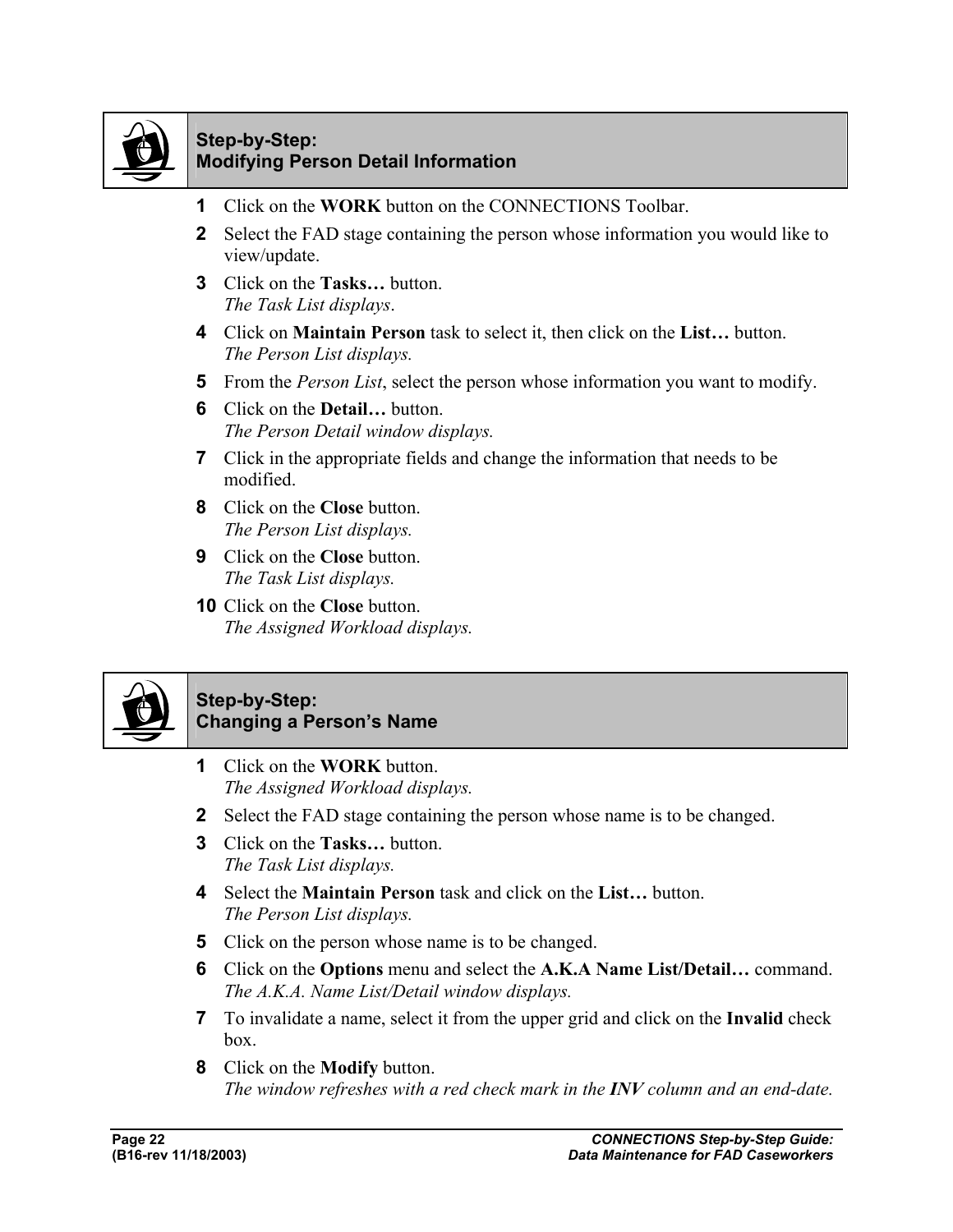- **9** To record a new name, clear the fields by clicking on the **Clear** button.
- **10** Enter the new name information in the **Name Information** fields.
- **11** If this is a new primary name, click on the **Primary Name** check box. *The system will end-date the old primary name and display a red "P" in the Primary Name column for the new primary name.*
- **12** Click on the **Add** button. *The window refreshes with the newest information.*
- **13** Click on the **Save** button. *The Person List displays.*
- **14** Click on the **Close** button. *The Task List displays.*

## *Changing a FAD Home Name*

Foster Home names are in the name of the primary caretaker (usually the mother). Because of this, it is necessary to change the primary caretaker's name before you can change the home name. An example of when a FAD home name may need to change is if the foster parent marries or changes his/her last name.

The **Home Name** field is protected and defaulted on the *Home Demographics* window for all FAD homes. The field is also protected when maintaining an existing home. Information in protected fields cannot be changed on this window. Protecting



You must change or record the new name on the *A.K.A. Name List/Detail* window before you can change the Home Name. You must select from the list of names using the drop-down arrow in the **New Name** field; you cannot type directly in the field.

this field supports the preservation of system data integrity. Due to this functionality, the entire foster home name should be entered in the **Home Name** field when conducting the F/A Home Search.

Supervisory approval is required when changing the Home Name of a FAD home that is in Accepted-Active or Emergency status. If the worker attempts to save such changes under these circumstances by clicking on the **Save** button, the following message displays: *"Supervisor approval is required for this action. Select Save and Submit."*

Saving and Submitting generates a Task To-Do for the approver. An approval event also generates on the *Event List* whenever the *Home Demographics* window is Saved and Submitted.



#### **Step-by-Step: Changing a FAD Home Name**

- **1** Click on the **WORK** button. *The Assigned Workload displays.*
- **2** Select the FAD stage whose name is to be changed.
- **3** Click on the **Options** menu and select **Case (Stage) Name/CD**. *The Case (Stage) Name/CD window displays.*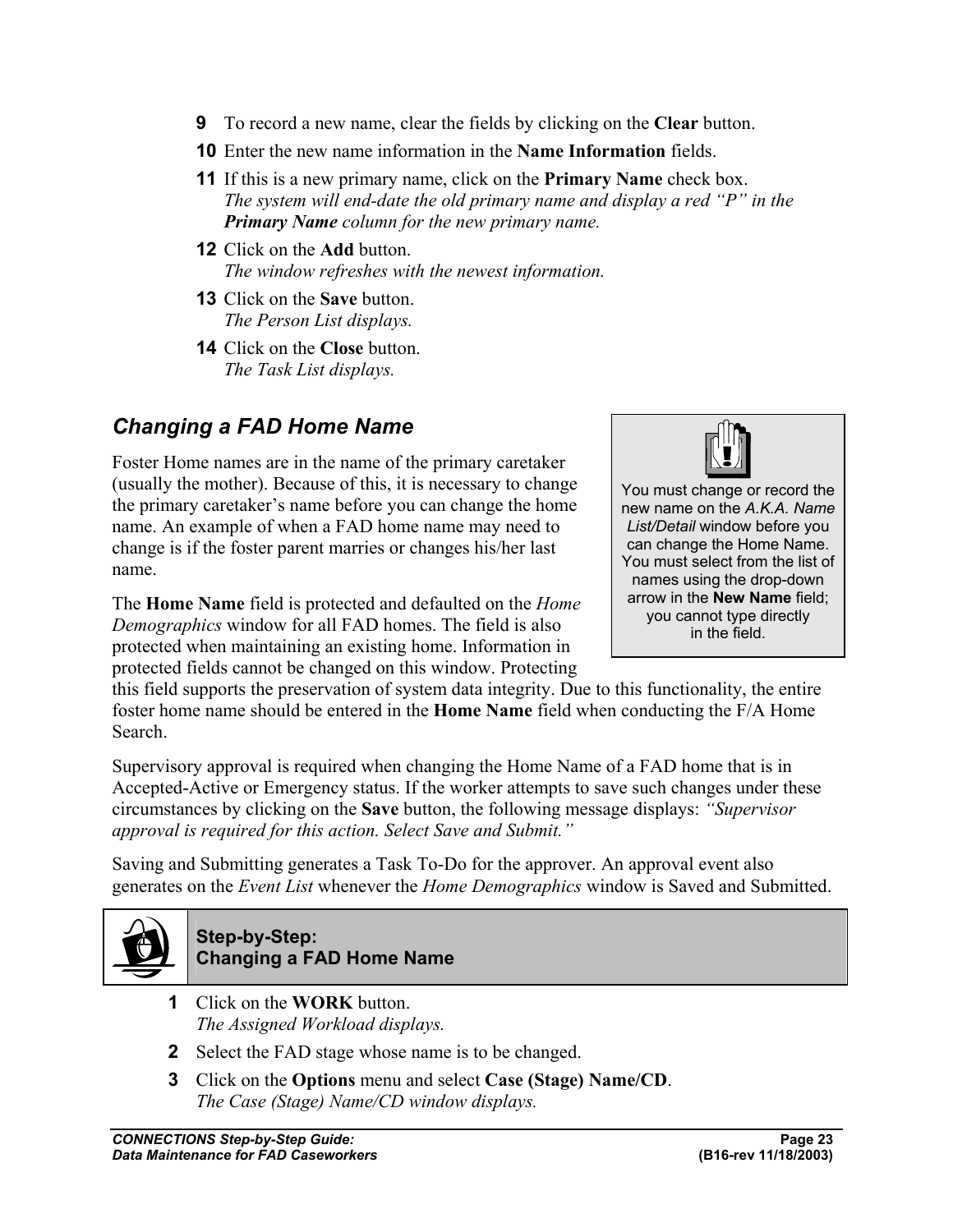- **4** Click on the drop-down arrow for the **New Name** field and select the appropriate new Home Name from the list of primary names associated with the FAD stage.
- **5** Click on the **File** menu and select **Save & Submit**. *The following message displays: "This change will also update the Resource Legal Name."*
- **6** Click on the **OK** button. *The To-Do Detail window displays.*
- **7** Click on the **Save** button. *The Assigned Workload displays.*

## *Removing a Person from a FAD Stage*

There are times when a person may need to be removed from the FAD home in CONNECTIONS. Two functions exist in CONNECTIONS to accomplish this task: **Remove Person – Left Home** and **Remove Person – Added in Error**. These functions are listed in the **Options** menu on the *Person List*. It is important for FAD workers to utilize this function, since it preserves an accurate history of the FAD home and of the individual in CONNECTIONS.

The **Remove Person – Left Home** function removes an individual from a FAD home, but keeps the person's record in the database and preserves an historical record of that individual in the home. The **Remove Person – Added in Error** function removes an individual from the home, but does *not* provide an historical record of the individual's involvement with the home. Individuals who are removed via the **Remove Person – Added in Error** function are purged from the database after 90 days if they are not associated with any other cases.

#### **Remove Person – Left Home**

The **Remove Person – Left Home** function enables a worker to record that an individual has left a FAD home (by removing that individual from the *Person List),* while preserving the historical record of that person in the FAD home. Home history reports and historical foster home certificates will include individuals who were at some point living in the FAD home, as applicable.



#### **Step-by-Step: Remove Person – Left Home**

- **1** Click on the **WORK** button on the CONNECTIONS Toolbar. *The Assigned Workload displays.*
- **2** Click on the FAD stage associated with the person who is to be removed. *The Tasks… button enables.*
- **3** Click on the **Tasks…** button. *The Task List displays.*
- **4** Click on the **Maintain Person** task and click on the **List…** button. *The Person List displays.*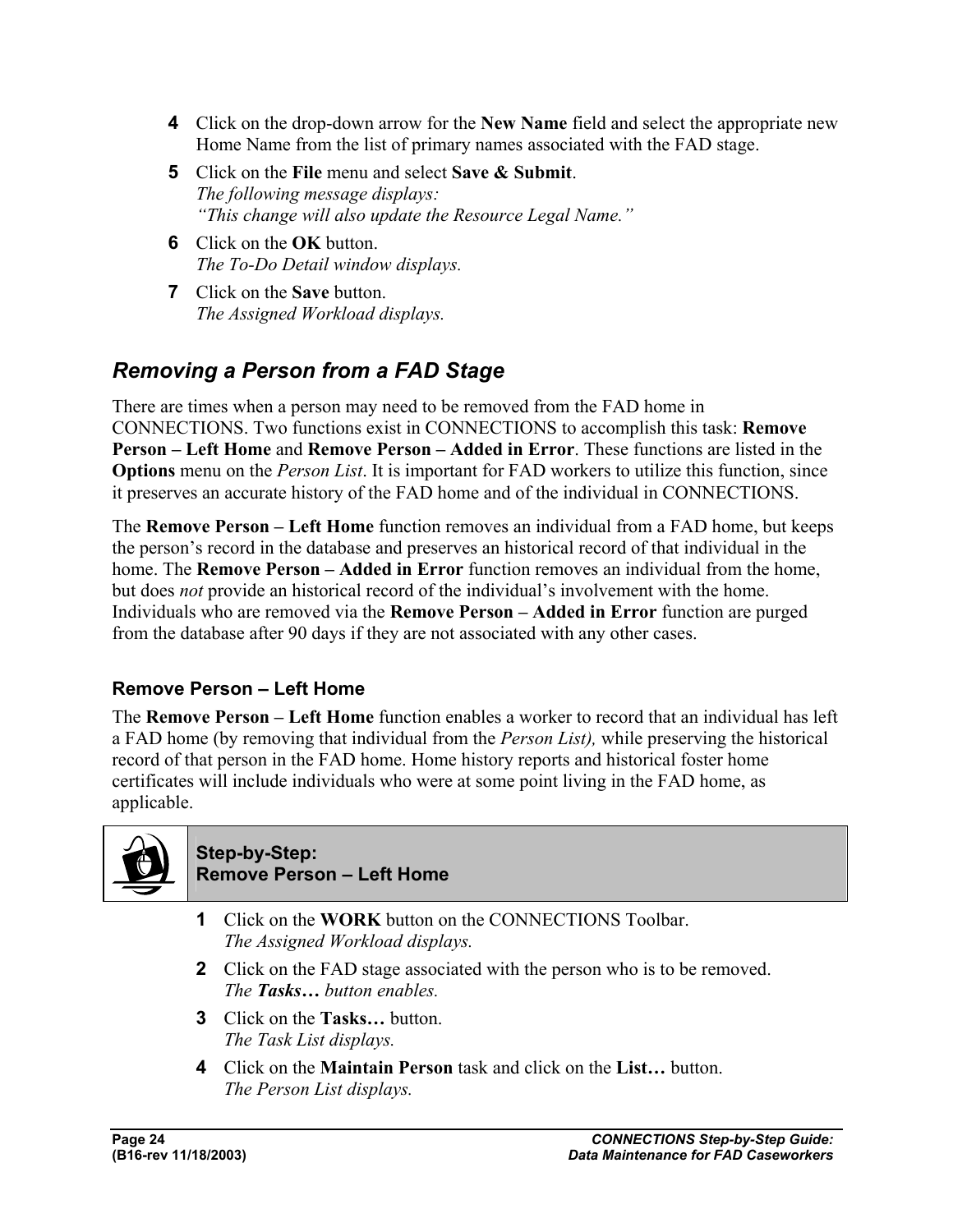- **5** Click on the name of the person to be removed from the home.
- **6** Click on the **Options** menu and select the **Remove Person Left Home** command. *The following message displays: "Are you sure you want to Remove Person – Left Home?"*
- **7** Click on the **Yes** button to remove the person from the FAD stage. Click on the **No** button to cancel the **Remove Person – Left Home** function. *If Yes was selected, the Person List refreshes with the person's name removed.*
- **8** Click on the **Close** button. *The Task List displays.*
- **9** Click on the **Close** button. *The Assigned Workload displays.*

#### **Remove Person – Added in Error**

The **Remove Person – Added in Error** function enables a worker to remove an individual who was added or related to a FAD home/stage in error. When the worker completes the **Remove Person – Added in Error** function, the misrelated person is removed from the FAD home/stage and the individual does *not* retain an historical association with the FAD home. A **Remove Person – Added in Error** event is created and includes an event description indicating the Person ID (PID) that was removed from the stage: *"<PID> was removed from stage."*

The following Alert To-Do also is generated to all workers who are assigned to an open stage involving the removed person:

*"<Name> (<PID>) was removed from <Stage Name> (<Stage ID>)."*

In order to perform this function, the worker's BFP must include the "REM PER ADD ERR" Business Function. In addition, the worker must:

- have an assigned role in the FAD stage; or
- be in the primary worker's unit hierarchy.

In order to maintain accurate data for the person, the worker is responsible for making necessary demographic changes prior to performing the **Remove Person – Added in Error** function. If changes have been made to person information since the person was related, the following message displays: *"Changes made to person in this stage should be reset before continuing."*

For example, if the person's age information was changed from 45 to 35 years after being added to the stage, the age must be corrected to reflect the original information before the individual can be removed from the stage.

If no changes have been made *or* if demographic information has been reset *or* if the person was *added* (not *related*) to the stage, the following message displays:

*"Are you sure you want to Remove Person – Added in Error?"*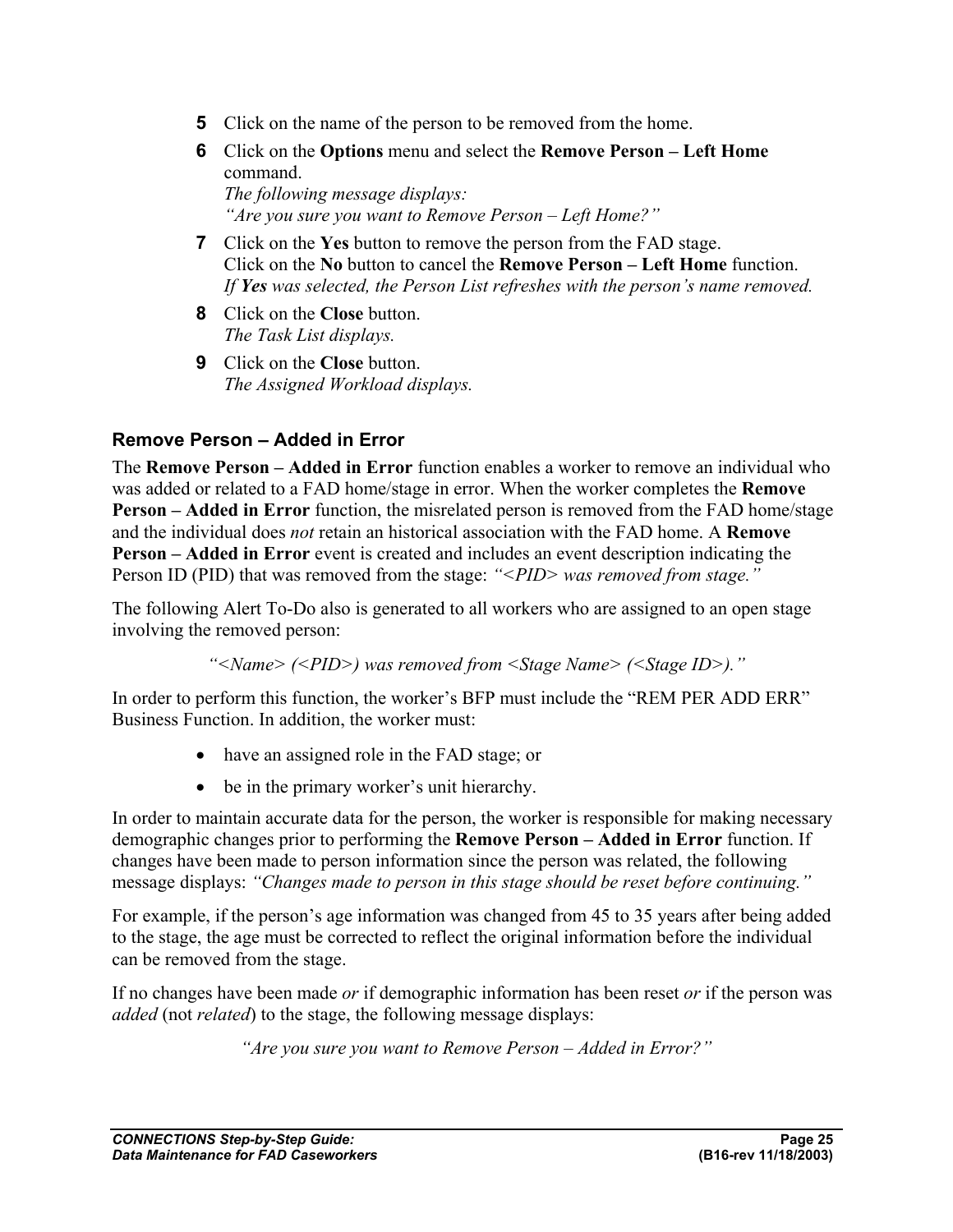

#### **Step-by-Step: Remove Person – Added in Error**

- **1** Click on the **WORK** button on the CONNECTIONS Toolbar. *The Assigned Workload displays.*
- **2** Click on the FAD stage associated with the person who is to be removed. *The Tasks… button enables.*
- **3** Click on the **Tasks…** button. *The Task List displays.*
- **4** Click on the **Maintain Person** task, then click on the **List…** button. *The Person List displays.*
- **5** Click on the name of the person to be removed from the home.
- **6** Click on the **Options** menu and select **Remove Person Added in Error**. *The following message displays: "Are you sure you want to Remove Person – Added in Error?"*
- **7** Click on the **Yes** button to remove the person from the FAD stage. Click on the **No** button to cancel the **Remove Person – Added in Error** function.  *If Yes was selected, the Person List refreshes with the person's name removed.*
- **8** Click on the **Close** button. *The Task List displays.*
- **9** Click on the **Close** button. *The Assigned Workload displays.*

## *Person Merge and Person Split Functions*

In your work with CONNECTIONS, you may encounter multiple records for the same person, or records for two separate persons that have been accidentally combined into one.

Duplicate records can be created if a worker misses a potential match during a Person Search; the worker adds the new person record, rather than relating an existing person record in the system. The opposite situation—accidentally combined records—can result if a worker merges records for two individuals who *seem* to be the same person, but actually are not.



The individual responsible for merging and splitting is subject to local agency policy and procedure. This task may not fall under the scope of the individual caseworker's responsibilities.

A specific Business Function ("MERGE/SPLIT") is required to perform a merge or split.

In order to maintain data integrity and prevent problems with accurate case management, duplicate and accidentally combined person records are corrected in CONNECTIONS with the **Person Merge** and **Person Split** functions. A **Person Merge** joins two separate Person IDs into the same record; a **Person Split** separates person records that were merged in error.

The **M/S** column on the *Person List* indicates that a person has been involved in a merge or split.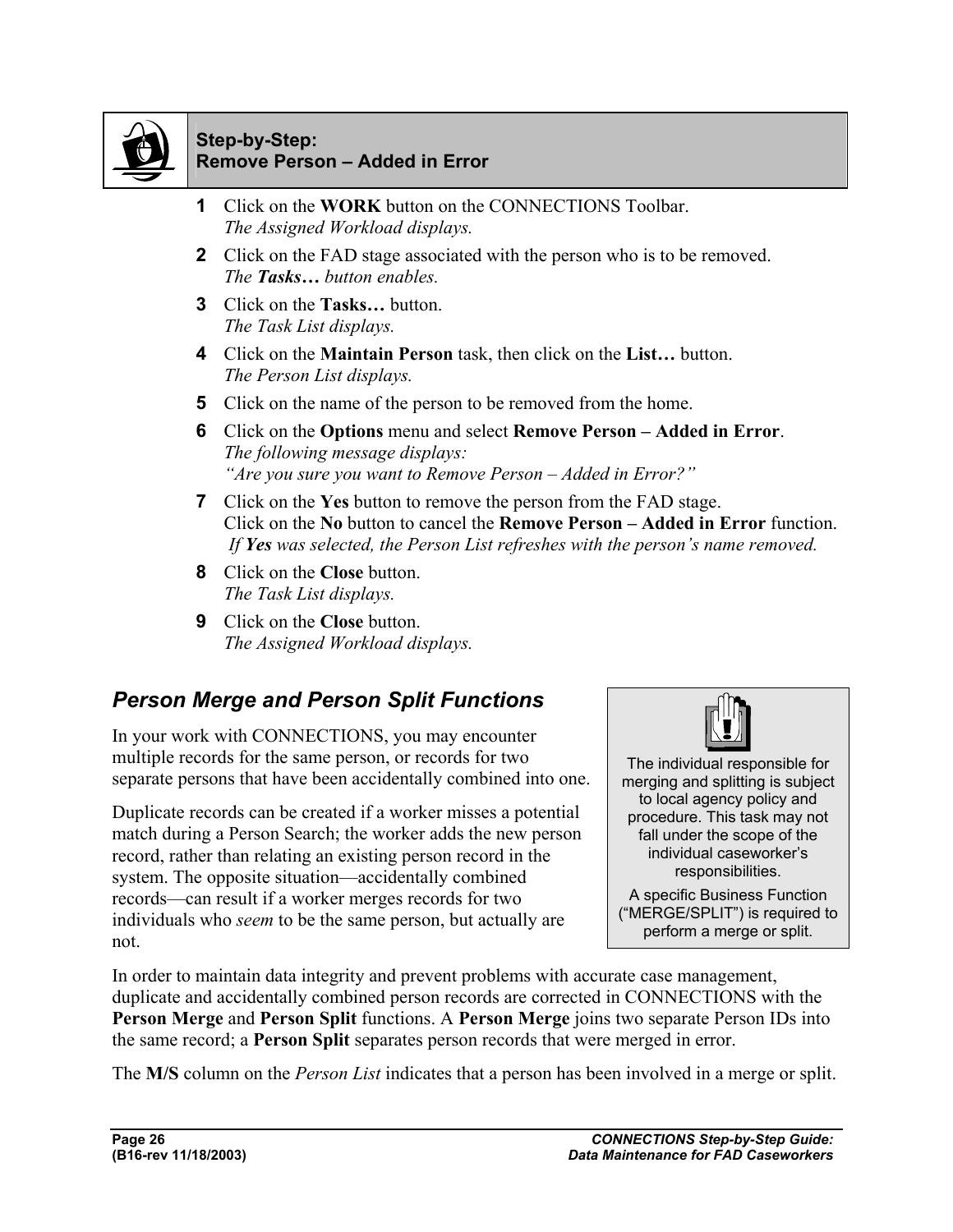#### *Person Merge*

Once a person merge is completed, the Person Forward (the person who is carried forward to further stages) replaces the Person Closed (the person who is merged) in all non-Intake stages (open and closed) and events.

The *Person Forward Selection* window enables workers to select specific person information to be applied to the Person Forward.

Clicking on the **Merge** button on the *Person/Merge Split* window opens the *Person Forward Selection* window.

The following information displays on the *Person Forward Selection* window for both the Person Forward and the Person Closed:

- **Primary Name Race DOD** (including reason and
	- Approximate indicator)

- 
- 
- **Sex Marital Status Primary Address**
- **Ethnicity DOB** (including
	- Approximate Indicator)
- **Primary Phone**

Information can be selected from either person by clicking on the corresponding radio button. The information retained for the Person Forward is determined by the type of information selected and the person from whom that information is selected.

- If a worker selects information (e.g., Name) from the Person Forward, the primary information for the Person Closed is end-dated and copied to the Person Forward.
- If the worker selects information from the Person Closed, the primary information for the Person Forward is end-dated and the information from the Person Closed is copied as the primary record.

Some information is not part of the selection process on the *Person Forward Selection* window. For example, information regarding a person's Occupation and Living Arrangement is no longer recorded. When a Person Merge is complete, the Person Forward's information is retained for Occupation and Living Arrangement. This information also displays in the Person Data Report.

Valid **Person Identifiers, Person Detail FA Home, Language** and **Religion** information also are retained from the Person Forward, unless the field is blank. If the Person Forward does not have this information recorded, the information from the Person Closed is copied to the Person Forward.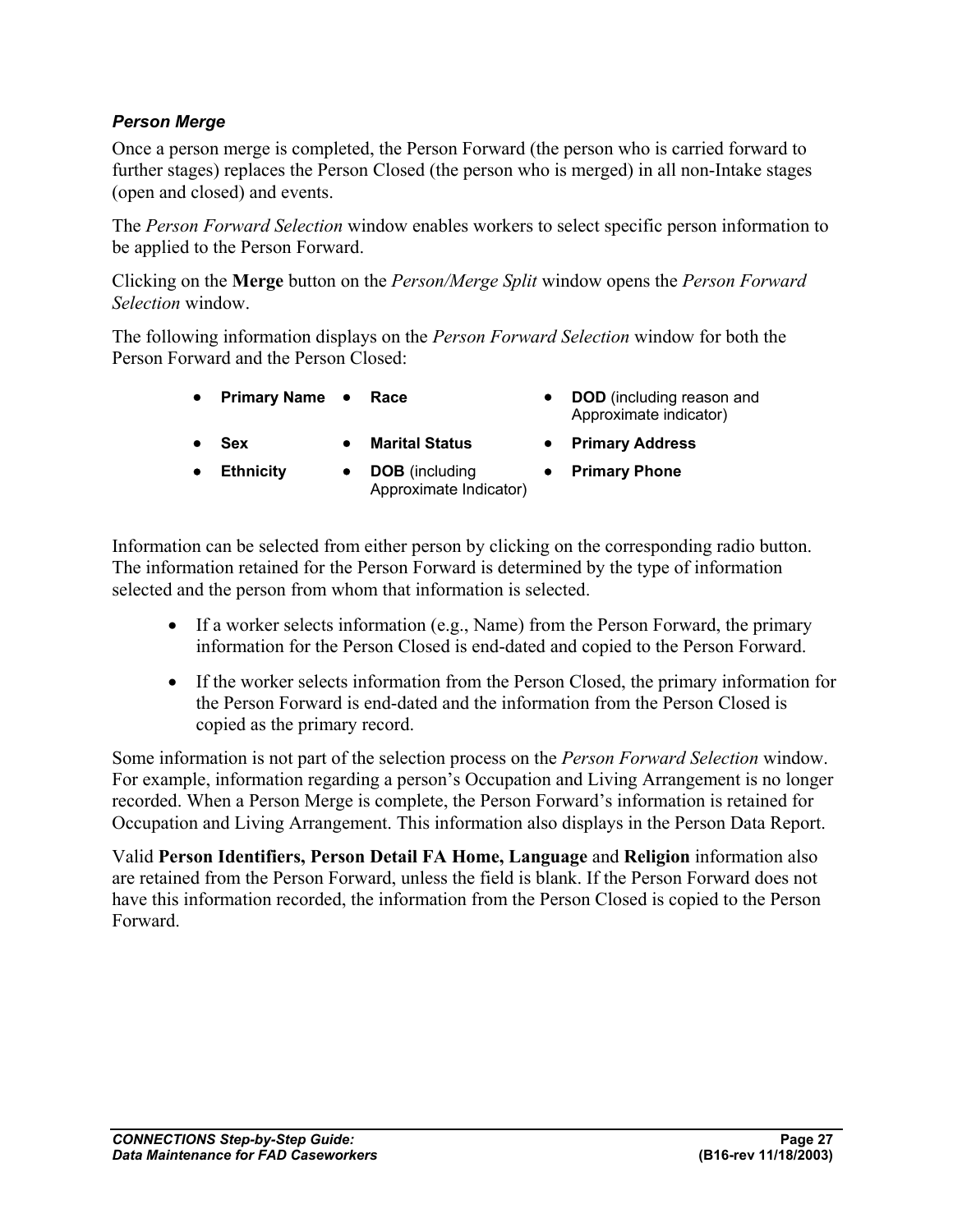

#### **Step-by-Step: Merging Person Records**

- **1** From the *Assigned Workload*, select the stage containing the person information that requires merging. *The Tasks… button enables.*
- **2** Click on the **Tasks…** button. *The Task List displays for the selected stage.*
- **3** Click on the **Maintain Person** task. *The List… button enables.*
- **4** Click on the **List…** button. *The Person List displays.*
- **5** Click on the name of the person to be merged.
- **6** Click on the **Options** menu and select **Person Merge/Split**.

*The Person Merge/Split window displays. The highlighted name from the Person List pre-fills in the Merged Persons Closed section.*

- **7** Enter the **Person ID** of the Merged Forward Person.
- **8** Click on the **Validate** button. *The system checks for an open case and a valid Person ID. When the check is complete, the Merge button enables.*



#### **Person Merge Warnings and Error Messages:**

When completing a person merge, you may see warnings and/or error messages. Warnings do not prevent you from completing a merge, but error messages do.

**Reasons for Warnings:**  Both persons must be the same sex (if recorded).

Both people must have a DOB that is within 5 years (if recorded).

One of the persons is involved in a fatality report.

**Reasons for Error Messages:** Social Security numbers do not match.

**9** Click on the **Merge** button.

*If the person to be closed is in an open stage, the following message displays: "The closed person is in open stages. Merge with extreme caution. Continue?"* 

**10** Click on the **Yes** button.

*The following message displays: "Merge ID# into ID#?" The first ID number listed is for the Merged Closed Person. The second ID number is for the Merged Forward Person. NOTE: If you realize that you have made a mistake in selecting your persons, click on the No button. The Person Merge/Split window remains open until you close it.*

- **11** Click on the **Yes** button. *The Person Forward Selection window displays*.
- **12** Select information from *the Person Forward Selection* window by clicking on the radio button next to each applicable field. *The type of information you select—and which person you select it from—affects the information that is retained for the Person Forward.*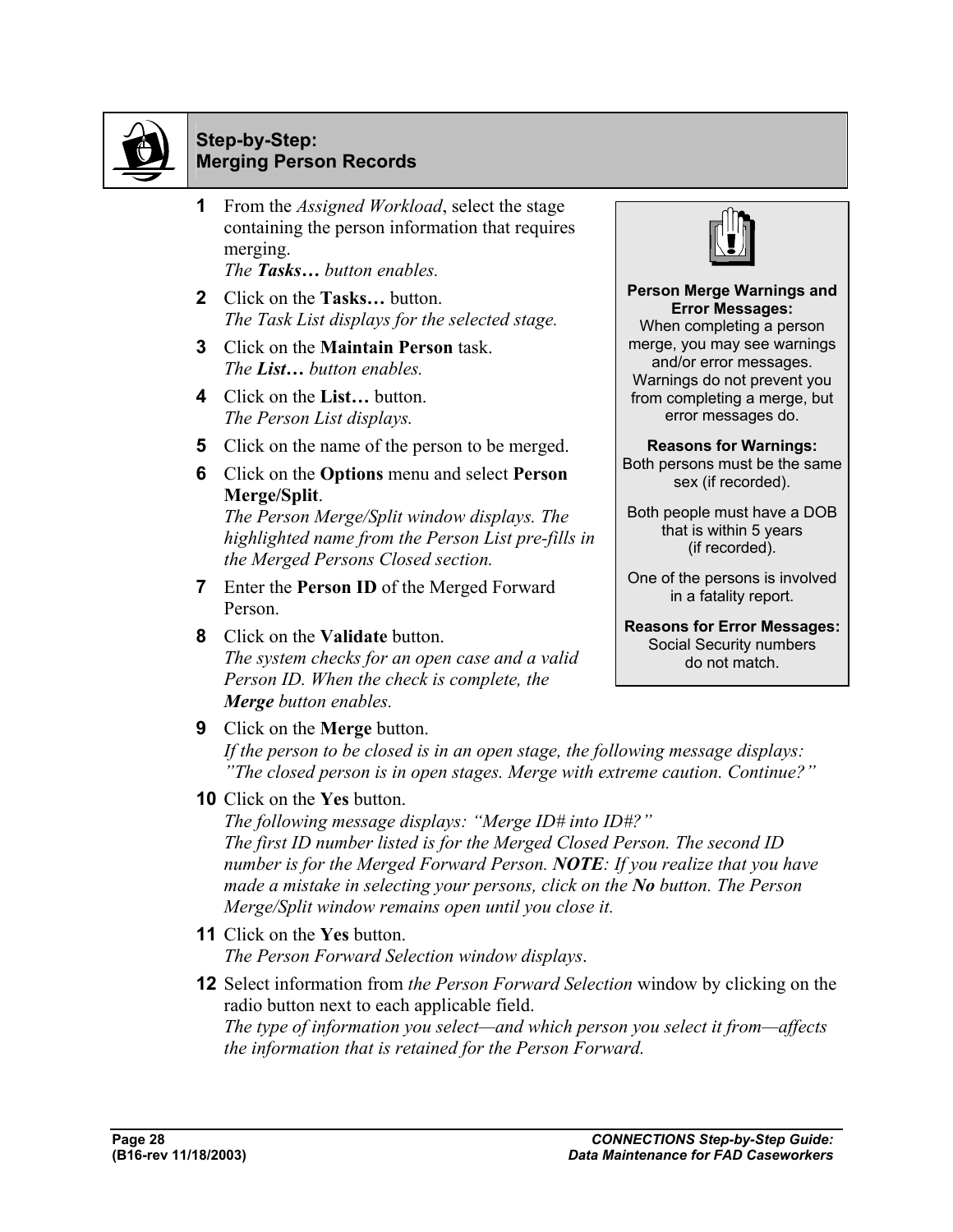- **13** When you have made all of your selections from the *Person Forward Selection* window, click on the **OK** button.
- **14** Click on the **Yes** button to confirm the merge process.

*The name of the person logged on and the date of the merge displays in the Staff NM Merge and Date Merge fields.* 

- **15** Click on the **Save** button. *The change is saved in the system and the Person Merge/Split window displays.*
- **16** Click on the **Close** button. *The Person List displays.*
- **17** Click on the **Close** button to close the *Person List*.

*The Task List displays.* 

**18** Click on the **Close** button to close the *Task List*. *The Assigned Workload displays.* 



*Because of the complexity involved with restoring this information, merges should be completed with care.* 



If you determine that the person selected to be merged closed should, in fact, be merged forward, use the **Switch** function:

**1** Click on the **Options** menu.

**2** Click on the **Switch** command.

#### *Person Split*

A Person Split is performed when the records for two separate persons were accidentally merged into one. Performing a Person Split reinstates the Person Closed to the database, but it does *not* return the Person Closed to his or her original stages, events or allegations. The records for these individuals must be restored carefully for each stage and event.

After a Person Split is performed, the information for the Person Closed can be accessed through the *Person Detail* window when conducting a Person Search. Person Detail information that existed for the Person Closed prior to the merge is restored. The worker must update all demographic information and "return" the Person Closed to all appropriate stages and events. The worker can use the **Maintain Person** task to restore the Person Closed to open stages. The worker also must remove the Person Forward by performing the **Remove Person – Added in Error** function. (See page 25.)

A data fix will be run only when requested by a worker. This data fix returns the Person Forward to all appropriate stages and events that existed prior to the merge.



#### **Step-by-Step: Splitting a Person Record**

- **1** On the *Assigned Workload*, select the stage which contains the person information that was merged in error. *The Tasks… button enables.*
- **2** Click on the **Tasks…** button. *The Task List displays for the selected stage.*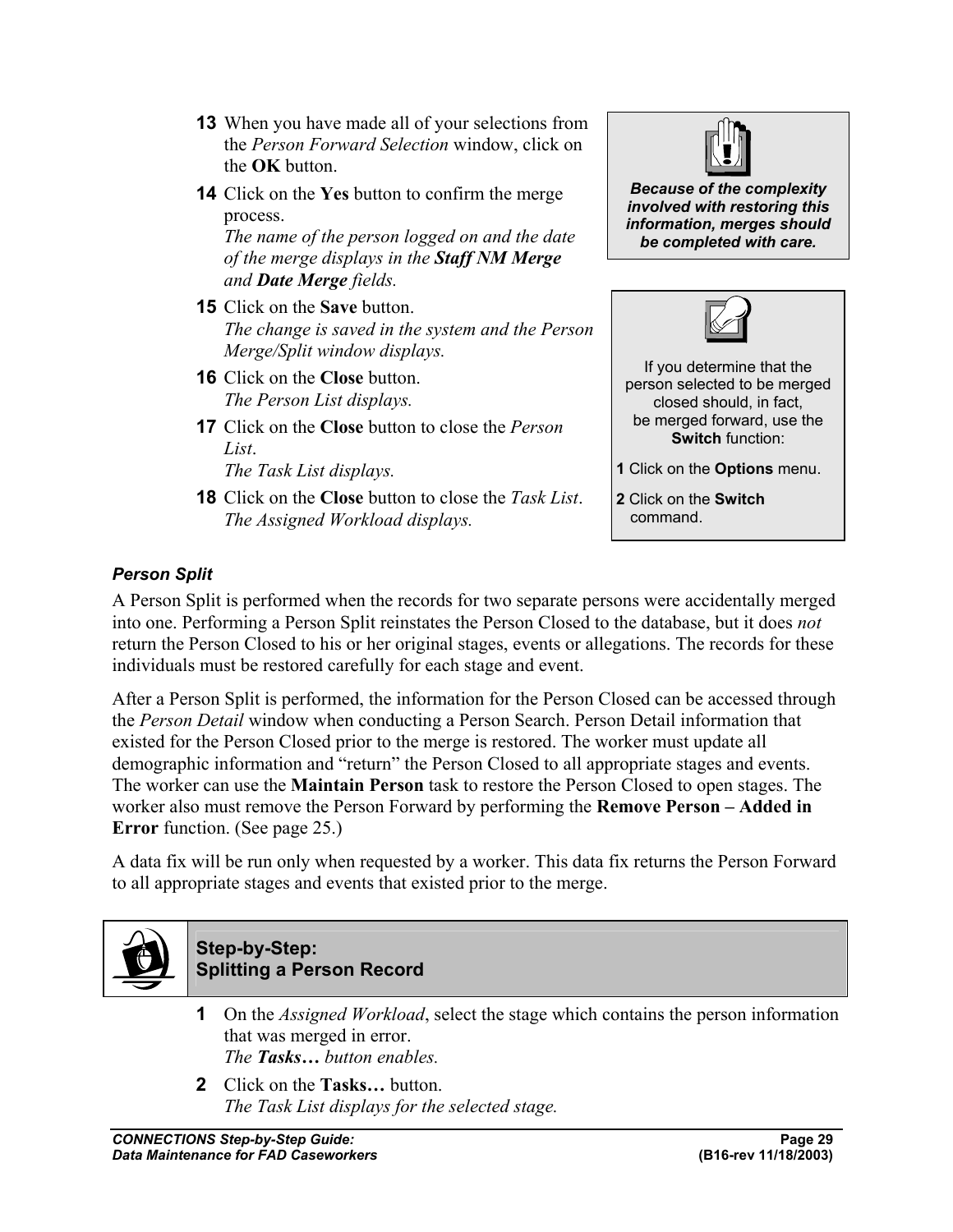- **3** Click on the **Maintain Person** task.
- **4** Click on the **List…** button. *The Person List displays for the selected stage.*
- **5** Click on the name of the person who was merged in error.
- **6** Click on the **Options** menu and select **Person Merge/Split**. *The Person Merge/Split window displays. The system pre-fills the person's name into the Merged Persons Closed section.*
- **7** In the list section at the top of the window, select the merge you want to split. *The system fills the merge information into the detail section of the window.*
- **8** Click on the **Split** button. *The following message displays: "Split ID# from ID#?" The first ID number listed is for the Closed Person. The second ID number is for the Forward Person.*
- **9** Click on the **Yes** button.
- **10** Click on the **Save** button. *The change is saved in CONNECTIONS. The Person List displays.*
- **11** Click on the **Close** button to close the *Person List*. *The Task List displays.*

**12** Click on the **Close** button to close the *Task List*.

*The Assigned Workload displays.* 



**Things to Consider Before Splitting:** 

The Merged Forward Person *cannot be deleted* from the stages that were open at the time the Person Merge took place. The Merged Closed Person's pre-merge information is *not* "reattached" by completing a Split. Follow-up demographics and case/stage maintenance are necessary to complete the process.

## *Historical Person List*

The *Historical Person List* displays all individuals removed from a specific FAD home because they left the home. In order for these individuals to display on the *Historical Person List*, the worker must use the **Remove Person – Left Home** function (page 24). Individuals who were removed from a FAD home because they were Added in Error (via the **Remove Person – Added in Error** function) do not display on the *Historical Person List*.

The **Options** menu on the *Person List* includes the **Historical Person List** command, which opens the *Historical Person List*. This window displays all of the individuals removed from a specific FAD stage, including the date on which each person was removed. A specific Business Function is required to enable this command.

If a person is involved in a *merge*, the *Historical Person List* displays the Person Forward information; if the person is involved in a *split*, the original name displays with the original information prior to the merge.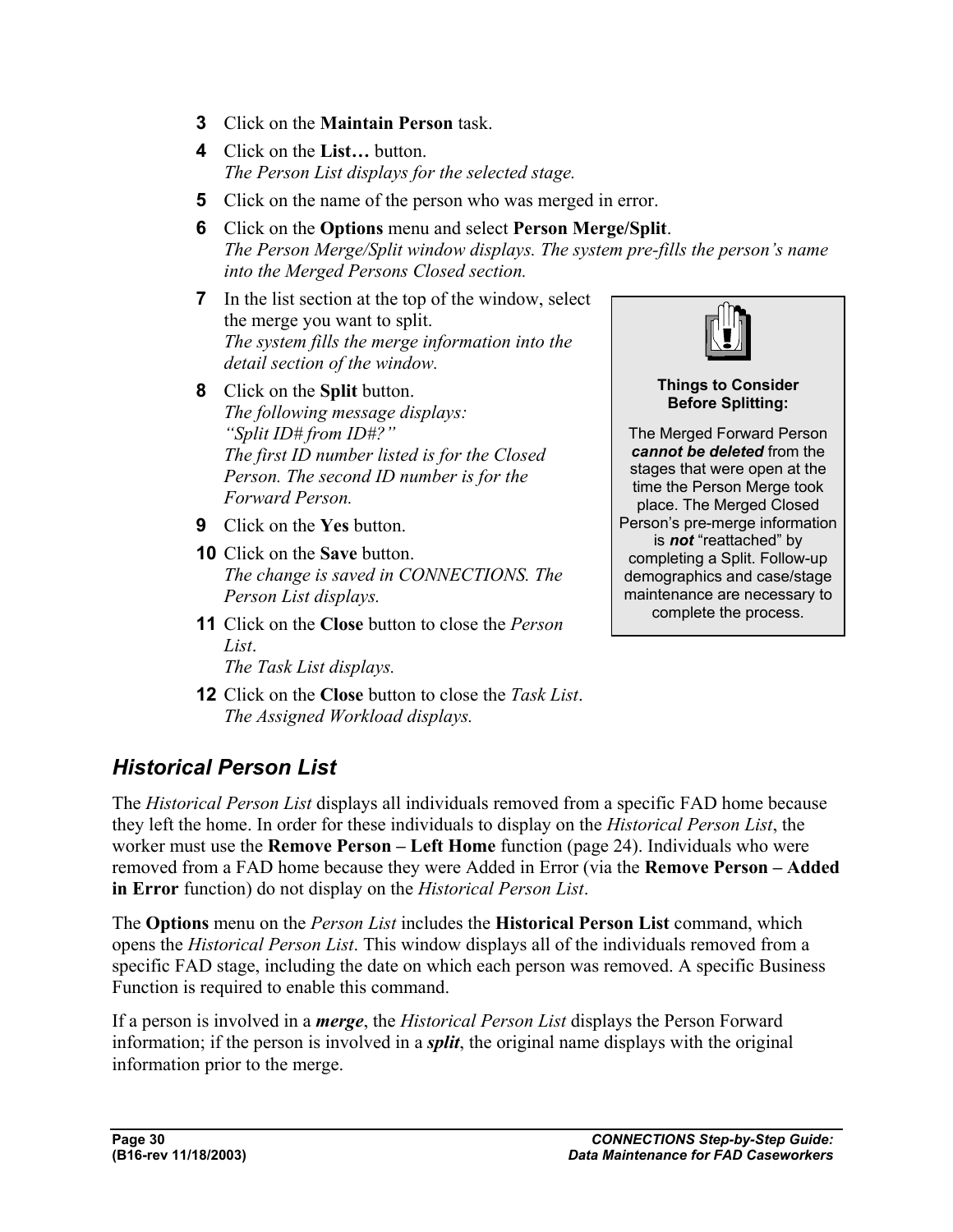When an historical record exists for a principal in a FAD home, the following message displays on the *Person List*: *"Historical records exist."* 



#### **Step-by-Step: Viewing the Historical Person List**

- **1** Click on the **WORK** button. *The Assigned Workload displays.*
- **2** Select the FAD stage containing the *Historical Person List* you would like to view.

*The Tasks… button enables.* 

- **3** Click on the **Tasks…** button. *The Task List displays.*
- **4** Click on the **Maintain Person** task.
- **5** Click on the **List…** button. *The Person List displays.*
- **6** Click on the **Options** menu and select **Historical Person List**. *The Historical Person List displays.*
- **7** Click on the **Close** button to close the *Historical Person List*. *The Person List displays.*
- **8** Click on the **Close** button to close the *Person List*. *The Tasks List displays.*
- **7** Click on the **Close** button to close the *Task List*. *The Assigned Workload displays.*

## *Effect of Historical Persons on Foster Home Certificates and Approval Letters*

The **Remove Person – Left Home** function described in the previous section affects the historical record of a FAD home, including certificates and approval letters.

When an individual is removed from a FAD home with the **Remove Person – Left Home** function, the historical certificate or approval letter retains that person's name in a "frozen" historical document. This helps ensure that the historical home certificate or approval letter reflects accurate information for the historical period represented by that document.

Certificates and approval letters generated *after* an individual has been removed from the FAD home via the **Remove Person – Left Home** function do *not* show the person as a member of the foster home.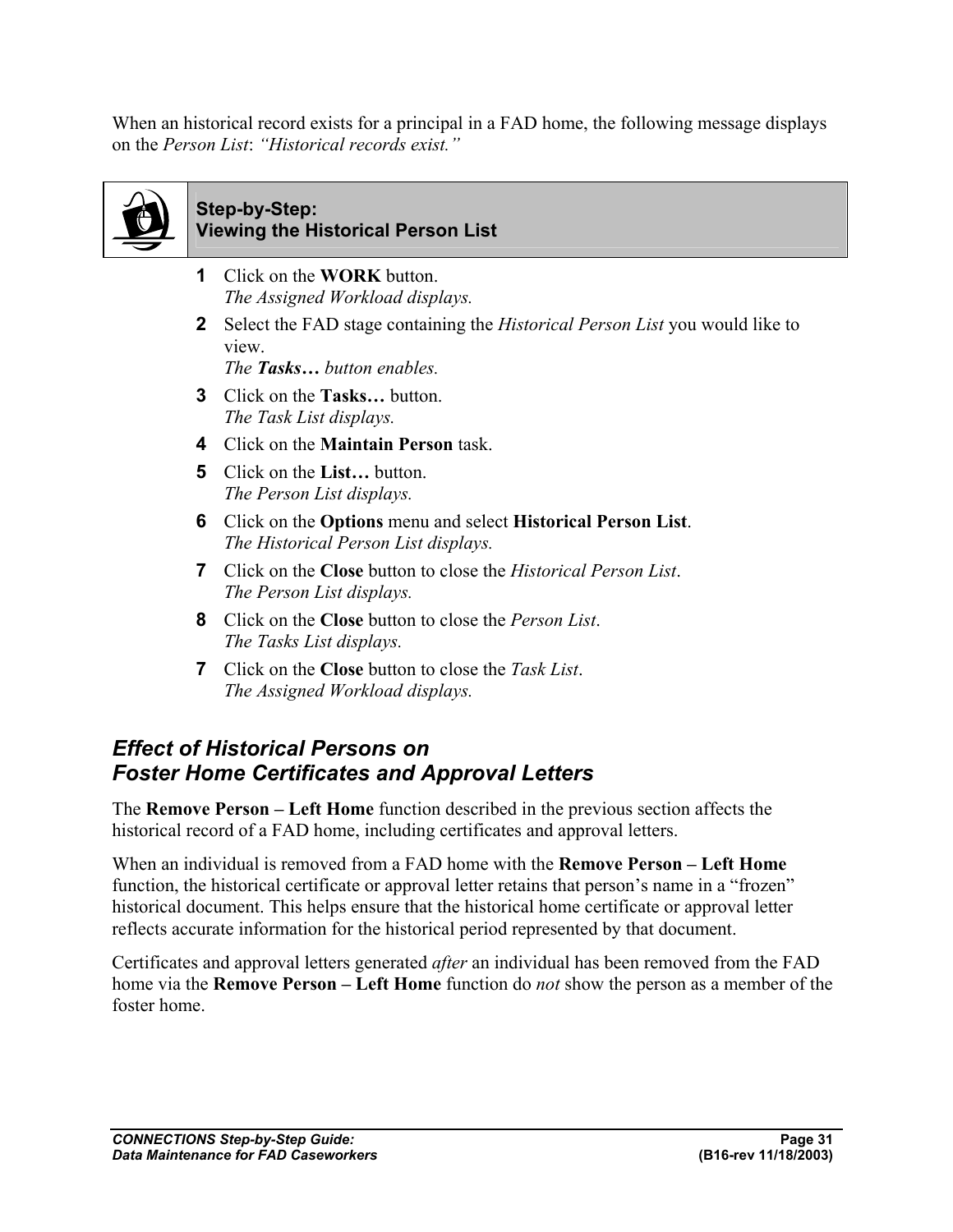## *The F/A Home License Window*

#### **Recording and Modifying Program Types**

The Benefits Issuance Control System (BICS) pays foster homes for the services they provide to children placed in their care. BICS is being enhanced to pay Voluntary Agencies based on an established rate. The amount of these payments for Voluntary Agency-certified or approved foster homes is based on a number of factors, including the **Program Type** recorded on the *F/A Home License* window in CONNECTIONS. The Program Type reflects the degree of care and supervision in the foster home. For this reason, it is imperative that a foster home's Program Type accurately reflects the home's actual classification.

The Program Type(s) selected on this window must be compatible with the selected **Facility Type**. If an incompatible Program Type is selected, the following message displays:

*"The Program Type selected is invalid for the setting."* 

The following selections are available in the **Program Type** field on the *F/A Home License*  window:

- Therapeutic
- Special Needs Mother/Child
- Special Needs Medical
- Special Needs Maternity
- Special Needs Hard to Place
- Special Needs  $HIV + / AIDS$
- Special Needs Behavioral
- Regular
- Emergency
- Cong. Care/FA Refugee Assistance Program
- Cong. Care Only Supervised Independent Living Program
- Cong. Care Only Sexual Offenders
- Cong. Care Only Diagnostic Reception Center

The "MAINTAIN FAD" Business Function must be included in a worker's Business Function Profile (BFP) in order for the worker to record information on the *F/A Home License*  window. In addition, the worker must be the Primary or Secondary worker assigned to the FAD stage, or be a member of the Primary or Secondary worker's unit hierarchy.

At least one Program Type must be selected for a foster home; multiple Program Types may also be selected. If a worker attempts to save the *F/A Home License* window without recording a Program Type, the following message displays:

> *"You must have at least one program type checked in order to save."*



This is *not* to be confused with a foster home that is in "Emergency" **Status**.

on an ongoing basis.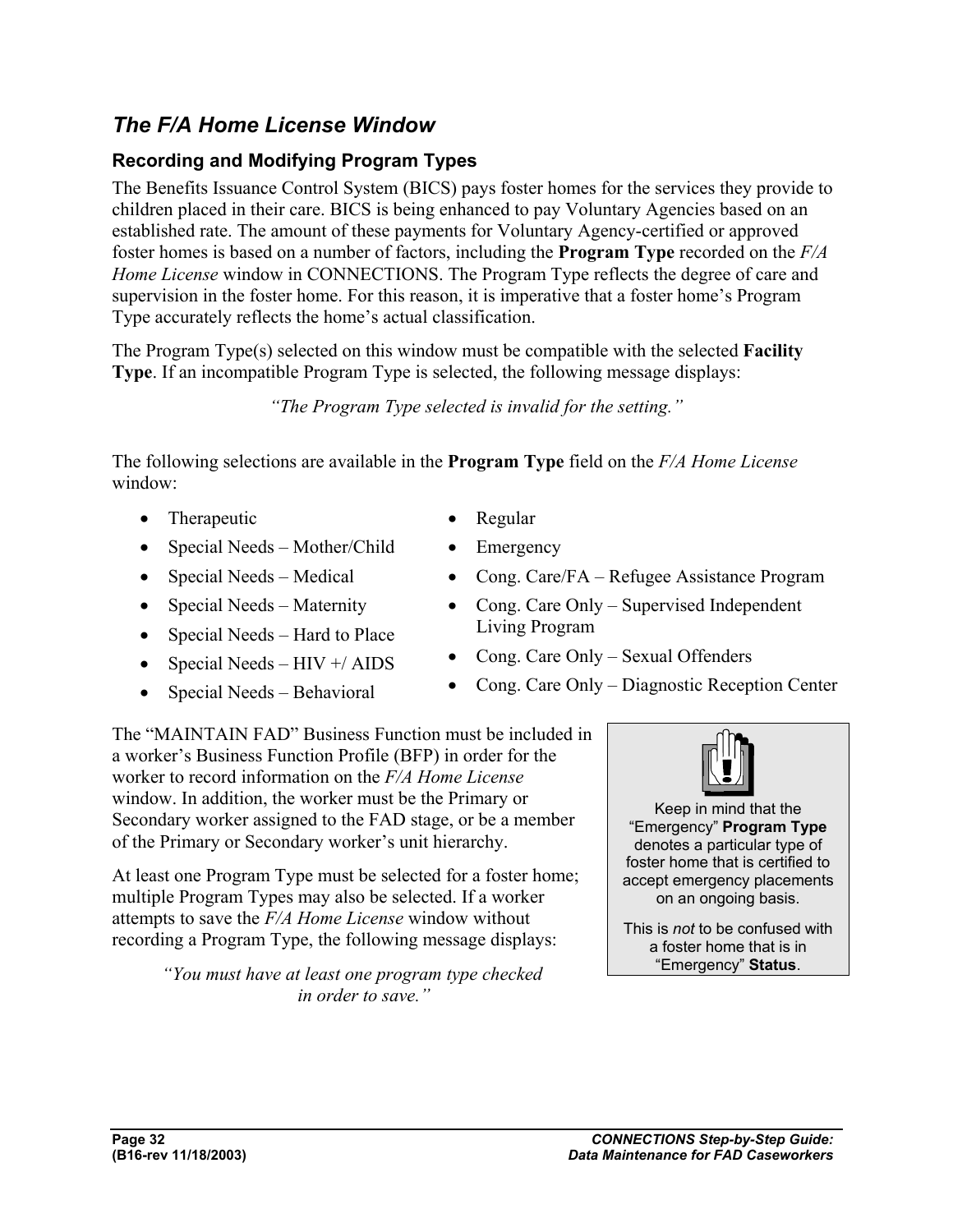## *Program Authorization Dates*

Four pairs of **From** and **To** date fields display at the bottom of the *F/A Home License* window. Each pair of date fields corresponds to one of the BICS non-Congregate Care program type groups (Therapeutic, Special Needs, Regular and Emergency). These date fields are required for any FAD home with a **Setting** of "Foster Home" and a **Program Type** selected from one of these four groups.

These **From** and **To** dates are *not* the same as the certification/approval (or recertification/ reapproval) **From Date** and **To Date** fields in the upper right corner of the *F/A Home License*  window. While the certification/approval **From Date** and **To Date** fields reflect the current certification/approval period for the foster home (and are system-generated when the certification/approval or recertification/reapproval is approved by the supervisor), the Program Type group **From** date fields at the bottom of the window reflect the dates when the foster home was authorized to begin operations in accordance with the corresponding Program Type. The **From** type for the applicable Program Type group must be recorded by the worker.

For example, a foster home began operations as a Therapeutic foster home (and progressed to Accepted-Active status for the first time) on April 30, 2001; at that time, the home's *certification* **From Date** and **To Date** would be 4/30/2001 – 4/30/2002. The home was recertified in April 2002, changing the *certification* **From Date** and **To Date** to 4/30/2002 – 4/30/2003. The Therapeutic (*Program Type*) **From** field still reads 4/30/2001, because that was the date on which the home first began operations as a Therapeutic foster home. Since the Therapeutic Program Type has never been deselected, the Therapeutic (*Program Type*) **To** field remains blank. Recertification/reapproval of a foster home does not change the *Program Type* **From** or **To** date fields.

For many foster homes in CONNECTIONS, the **From** date for a selected Program Type group will be the same as the date the home was certified or approved to provide care. There are, however, situations in which a foster home's program type(s) may change. For example, a home may originally have been certified as a Regular foster home on 5/15/2002, but the foster parents subsequently meet the regulatory requirements (including specialized training) and receive certification to provide Therapeutic foster care services on 10/23/2002. This particular change would result in a change in the amount of payment the foster parents would receive from BICS for affected children who are placed in the home. This change would be reflected not only in the **Program Type** field, but also in the corresponding Program Type **From** and **To** date fields, as applicable.

A BICS program type group is considered *selected* when *at least one* of its associated CONNECTIONS program types is selected; it is considered *deselected* if *none* of its associated program types is currently selected.

When one of these choices is selected in the **Program Type** field, the corresponding **From** date field highlights in yellow, indicating that it is a required field.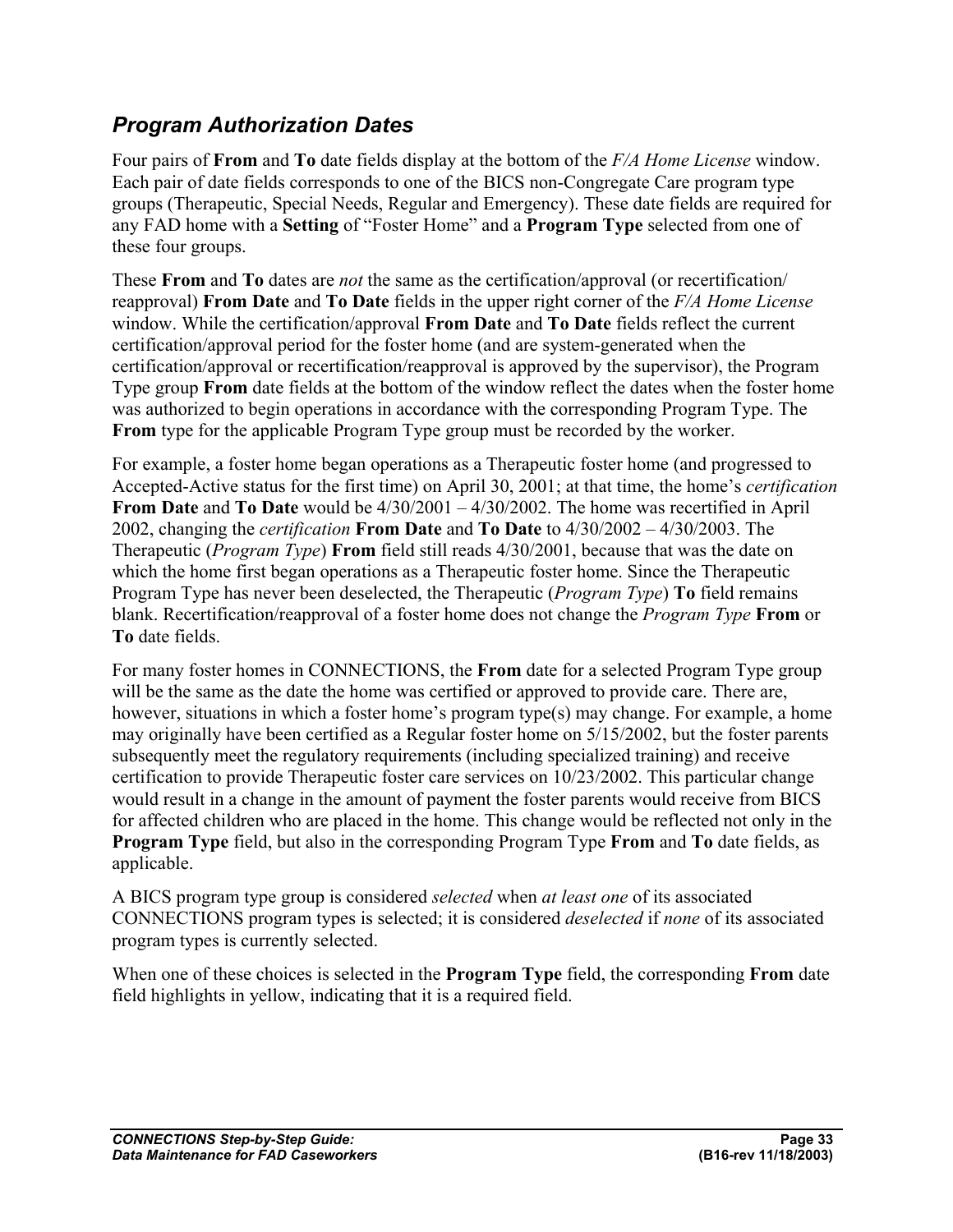If a worker attempts to save the *F/A Home License* window after selecting an item in the **Program Type** field without recording a corresponding **From** date, the following message displays:

*"Program Type From Date required for selected program type(s)."* 

Valid program type dates are defined as follows:

- Both the **From** date and, if applicable, the **To** date must be within the past two years.
- Both the **From** date and, if applicable, the **To** date must not be more than six months in the future.
- The **To** date can never be earlier than the **From** date.

If the worker records an invalid date in one of the date fields, one of the following messages displays, as applicable:

> *"Program Type Dates must be within the past 2 years." "Program Type Dates must not exceed 6 months in the future." "Program Type To Date cannot be less than From Date."*

The **From** date field does not populate automatically; the worker must record the appropriate date in this field on the *F/A Home Licensing* window. The **From** field must contain the date the foster home is authorized to begin operations. This date cannot be more recent than the **To** date. The **To** date will always be blank until a particular home's program ends. (The worker must *deselect* the applicable Program Type and then record the appropriate date in the **To** field for that Program Type group. The **To** date is *never* system-generated.)

When a worker opens the *F/A Home License* window, if the **Program Type** field is blank, the corresponding **From** and **To** date fields will enable when an applicable program type is selected. If a valid date is already present when the worker opens the *F/A Home License* window, the date is modifiable regardless of which program type is selected (or if no program type is selected).

Once a home has been progressed to Accepted-Active status, if a worker deselects a previously selected item in the **Program Type** field and selects another non-Congregate Care program type group, the **To** date must be completed for the *deselected* program type group.

If a worker records a program type **From** date and saves the *F/A Home License* window, but then needs to remove the entry, the worker must deselect the recorded program type, record the same value from the **From** field into the **To** date field and save the change. Each deselected program type group's **From** and **To** fields should contain valid data.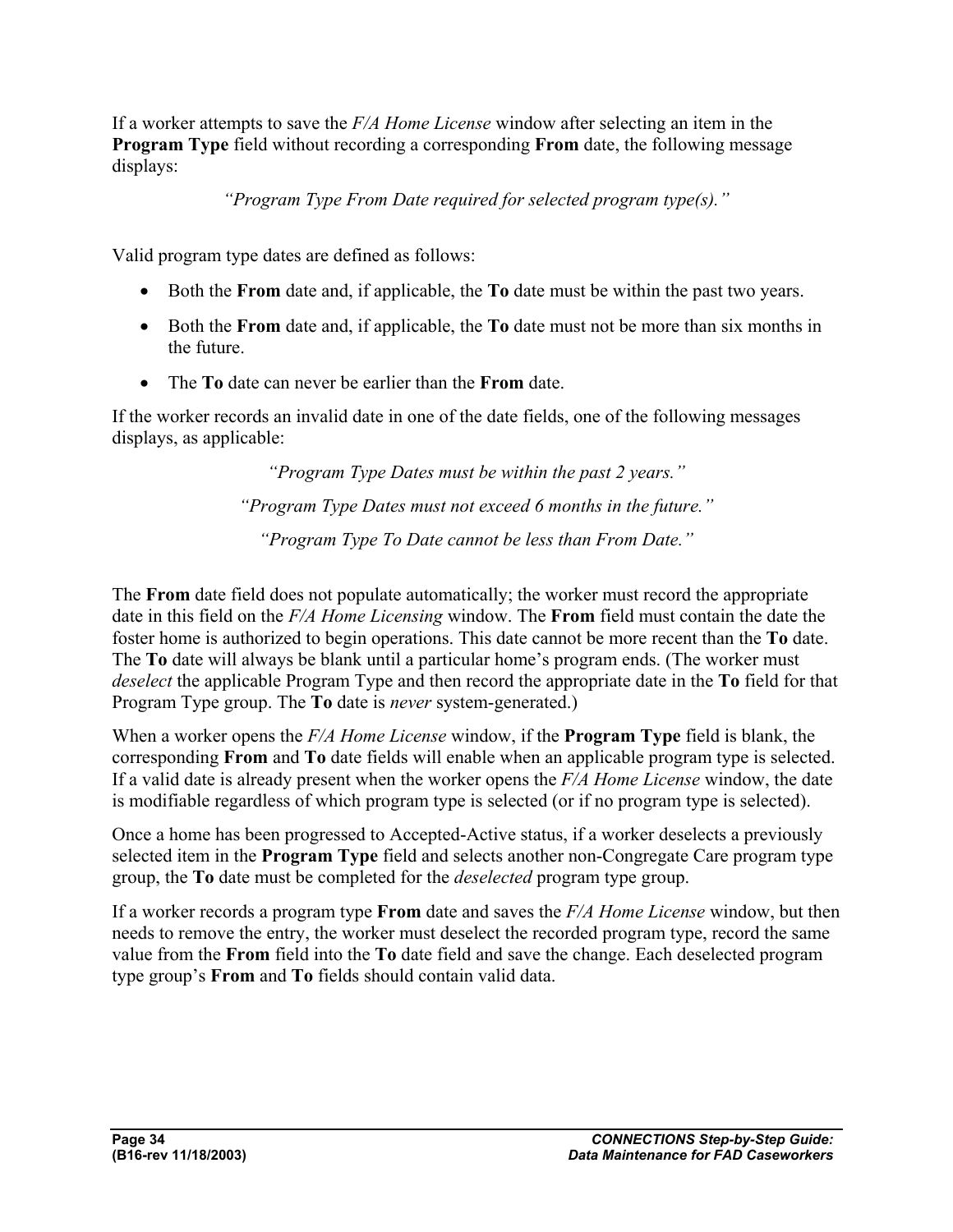If a worker attempts to save the *F/A Home License* window after deselecting an item in the **Program Type** field without recording a corresponding **To** date, the following message displays:

> *"Program Type To Date required for de-selected program type(s)."*

The program type **From** and **To** date fields can be modified only after the home has progressed to Accepted-Active status at least once.

CONNECTIONS will retain and display all saved Program Type **From** and **To** dates, regardless of the Program Type that is currently selected for the foster home.



#### **Step-by-Step: Recording Program Types and Corresponding Program Dates on the** *F/A Home License* **Window**

**1** From the *Task List* for a selected foster home, select the **Maintain Licensing Information** task and click on the **Detail…** button.

*The F/A Home License window displays.*

**2** In the **Program Type** field, double-click to select a program type.

*A system edit requires you to select at least one program type; multiple program types may be selected. The program type(s) you select must be appropriate for the Setting and Facility Type recorded on the window.*

**3** If a Therapeutic, Special Needs, Regular or Emergency program type is selected, the corresponding **From** date field highlights in yellow, indicating that it is a required field.



#### **Note for Supervisors:**

The Program Type **From** and **To** date fields cannot be viewed from the FRS or via a Resource search. To view these fields, open the *F/A Home License*  window from the *Event List* or the *Task List*. (Both lists can be accessed from caseworker's *Assigned Workload*.) The instructions below open the *F/A Home License* window from the *Assigned Workload:* 

- **1** Open the caseworker's *Assigned Workload* (via the *Unit Summary* window), select the applicable FAD stage and open the *Task List*.
- **2** Select the **Maintain Licensing Information** task and click on the **Detail…** button. *If the F/A Home Licensing window is pending approval, the following message displays: "Saving will invalidate the pending approval. Continue in modify mode?"*
- **3** Click on the **No** button, since you only want to *view*  (not modify) the information. *The F/A Home License window displays in viewonly mode.*
- **4** Enter a valid date in the applicable **From** date field.
- **5** If the foster home is in any status *other than* Accepted-Active or Emergency, click on the **Save** button to save the changes to the window.

*—OR—*

If the home is in Accepted-Active or Emergency status, click on the **Save and Submit** button to save the changes and submit them for supervisory approval.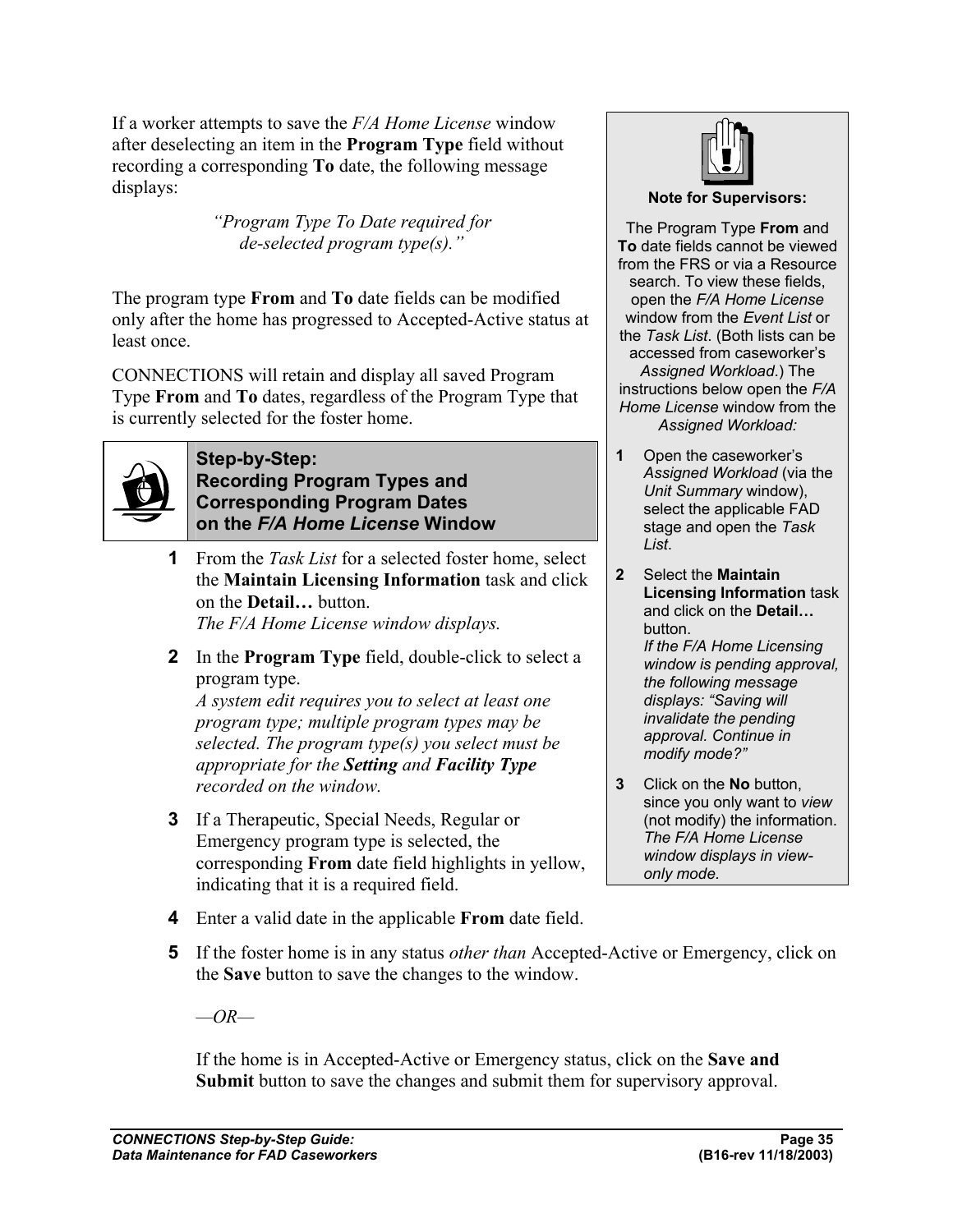## **Module 2: FAD Local Data Maintenance**

The Local Data Maintenance (LDM) function in CONNECTIONS is used to maintain *closed* FAD stages. *This is a corrective process only*. It is to be used exclusively to correct errors or oversights in the original home record.

By the end of this module, you will be able to:

- access the *LDM* window;
- recognize the components and layout of the *LDM* window;
- change person demographics; and
- access and use the LDM Online Help functions.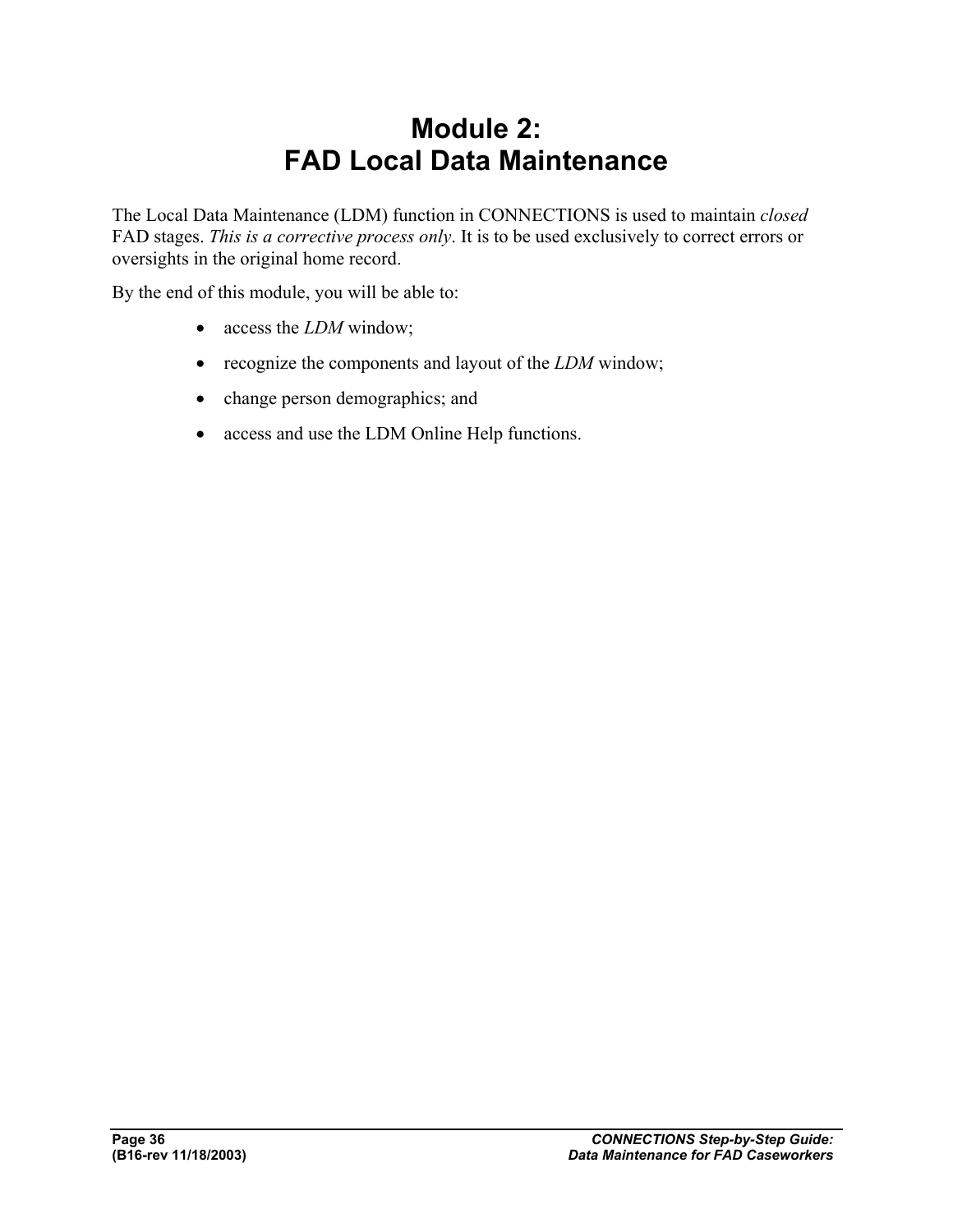## *Local Data Maintenance (LDM) Security*

There are situations in which case information for a closed FAD home needs to be corrected. For example, a person's name, address or other demographic information might have been recorded incorrectly. FAD workers can view and update person demographic information in closed FAD stages by selecting the **Maintain Closed Person Demographics** command from the **Options** menu on the *Case Summary* window. The **Maintain Closed Investigation** command is not available to FAD workers. **Maintain Closed Person Demographics** can be used to correct demographic information due to an error in data entry in the original investigation or due to the availability of additional information.

The *LDM* window is a single, multi-tabbed window that allows designated workers to view and correct information in closed FAD homes. FAD workers can only use this window to correct person demographic information.

Access to the *Local Data Maintenance* window requires the "MAINT CLSD PERS" Business Function. The actions permitted by this Business Function and the method of accessing LDM are discussed below. (To view your own Business Function Profile, see "Viewing Your Business Function Profile" on page 13 of this guide.)

| <b>Menu Command on</b><br><b>Case Summary</b><br>Window | Maintain Closed Person Demographics                                                                                               |  |
|---------------------------------------------------------|-----------------------------------------------------------------------------------------------------------------------------------|--|
| <b>Security Attribute</b><br><b>Needed</b>              | Maintain Closed Person Demographics                                                                                               |  |
| <b>Additional Access</b><br><b>Requirements</b>         | FAD stage is closed<br>and<br>Worker must be from same<br>$\bullet$<br>district/agency as primary worker<br>when stage was closed |  |
| <b>LDM Tabs Enabled</b>                                 | Person Demographics                                                                                                               |  |

## *Accessing the LDM Window*

The *LDM* window contains four tabs: **Person Demographics**, **Add/Relate Person**, **Allegations** and **Investigation Conclusions**; but only one—the **Person Demographics** tab**—**is available to FAD workers.

The *LDM* window can be accessed through the *Case Summary* window. Selecting the **Maintain Closed Person Demographics** command opens the *LDM* window in modify mode.

Since the case in question is closed, it does not display on the *Assigned Workload*. Therefore, it is necessary to perform a Case Search.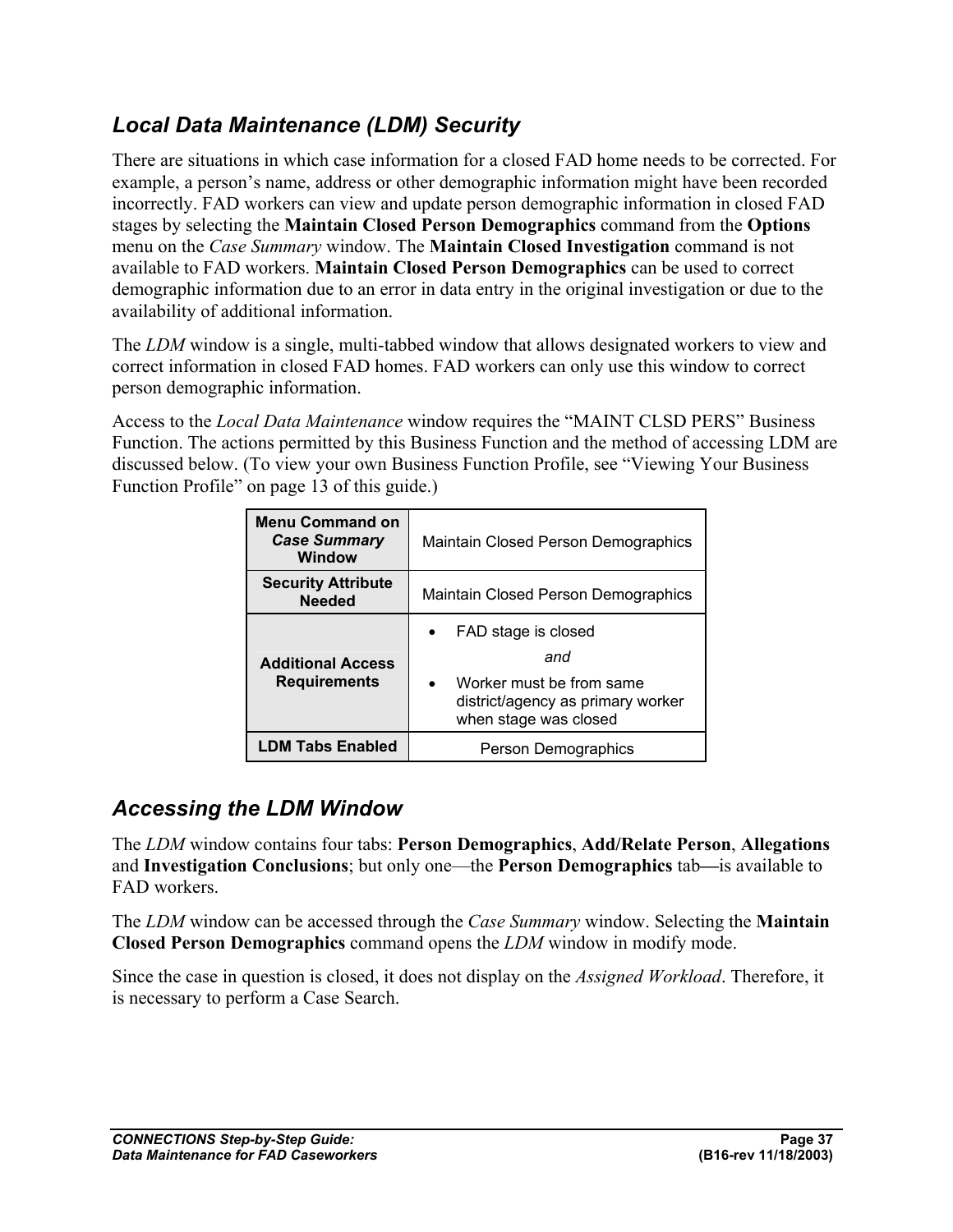

#### **Step-by-Step: Accessing LDM from the** *Case Summary* **Window**

- **1** Click on the **Case** button on the CONNECTIONS Toolbar. *The Case Search Criteria window displays.*
- **2** Type the **Case ID** or **Case Name** into the appropriate fields.
- **3** Click on the **Search…** button. *The Case List displays with the search results*.
- **4** Click on the home that is to be viewed or updated.
- **5** Click on the **Summary** button. *The Case Summary window displays.*
- **6** Click on the stage to select it.
- **7** Click on the **Options** menu and select the **Maintain Closed Person Demographics…** command. *The LDM window displays with the Person Demographics tab active.*
- **8** Click on the **Close** button to close the *LDM* window. *The Case Summary window displays.*
- **9** Click on the **Close** button to close the *Case Summary* window. *The Case List displays.*
- **10** Click on the **Close** button to close the *Case List*. *The Case Search Criteria window displays.*
- **11** Click on the **Close** button to close the *Case Search Criteria* window. *The CONNECTIONS Toolbar displays*.

## *The Layout of the LDM Window*

The LDM window is organized into three sections:

- Heading
- Tabs
- Footer

The Heading, which is always present when the *LDM* window is open, includes the following information: Case Name, Stage ID, Case Status, Case ID, Report Date and Event Status.

When the *LDM* window is opened via the **Maintain Closed Person Demographics** command on the *Case Summary* window, no events are generated and the **Event Status** field is blank.

The Footer is always present when the *LDM* window is open. Only the **Close** button appears in the Footer. Clicking on this button closes the *LDM* window. In this example, closing the *LDM*  window returns you to the *Case Summary* window. This process also gives you the opportunity to save changes to the *LDM* window.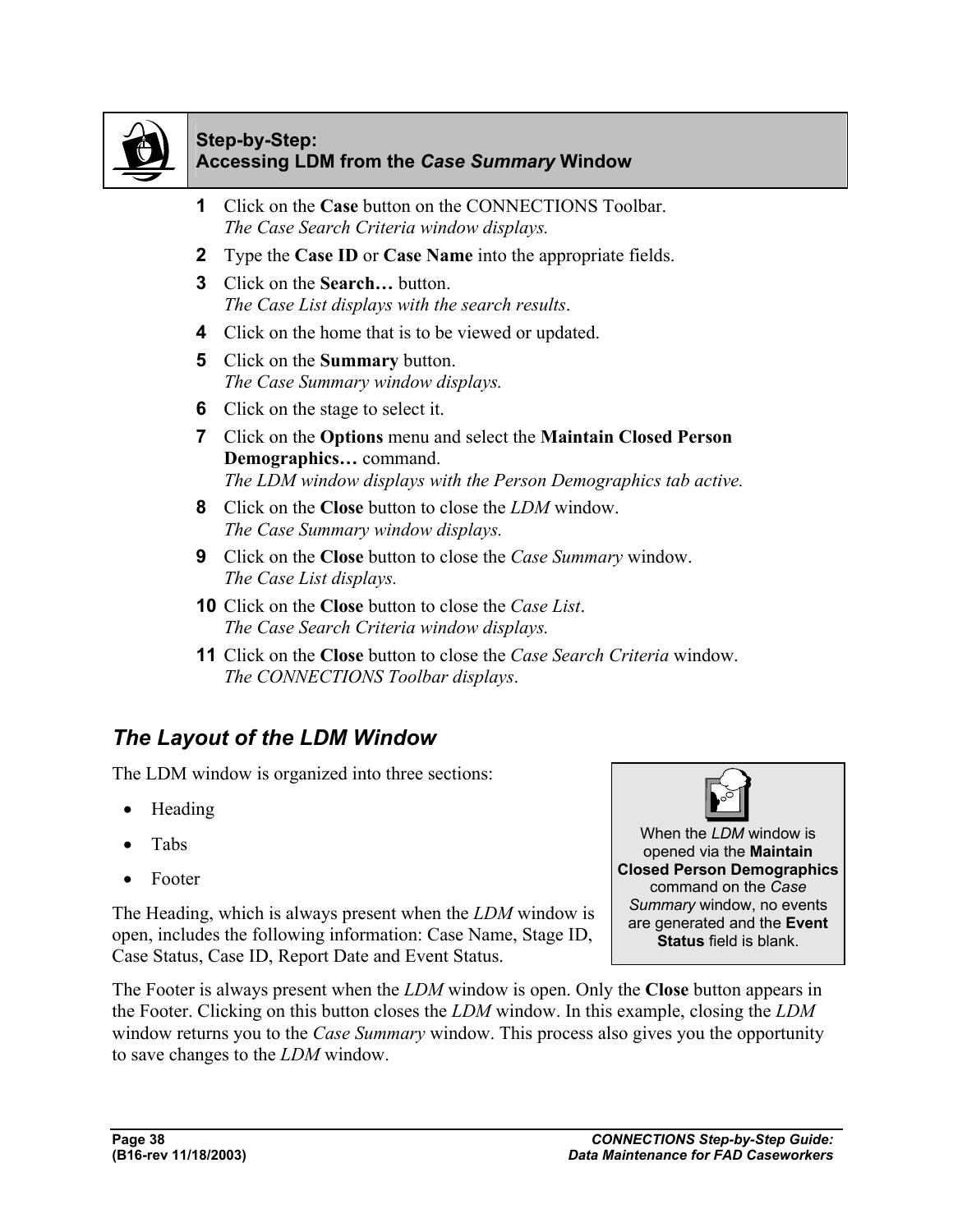

Information recorded on the *LDM* window is stored in the CONNECTIONS database. When you re-open the *LDM* window, it is "refreshed" with the most current information. This information can be reviewed and, if necessary, updated further.

## *Person Demographics Tab*

The **Person Demographics** tab is the default tab when LDM is accessed. It allows workers to view and correct information about persons associated with a closed FAD home. This tab is the only active LDM tab for FAD workers.

The tab is divided into two sections:

- The upper grid lists all of the persons in the stage.
- The lower grid contains detailed information about the person selected in the upper grid.

Clicking in a row of the upper grid selects that person for modification. An arrow to the left of a row indicates that the information in the lower grid applies to that person.

All columns in the upper grid are modifiable by clicking directly in the grid cell and typing, with the following exceptions:

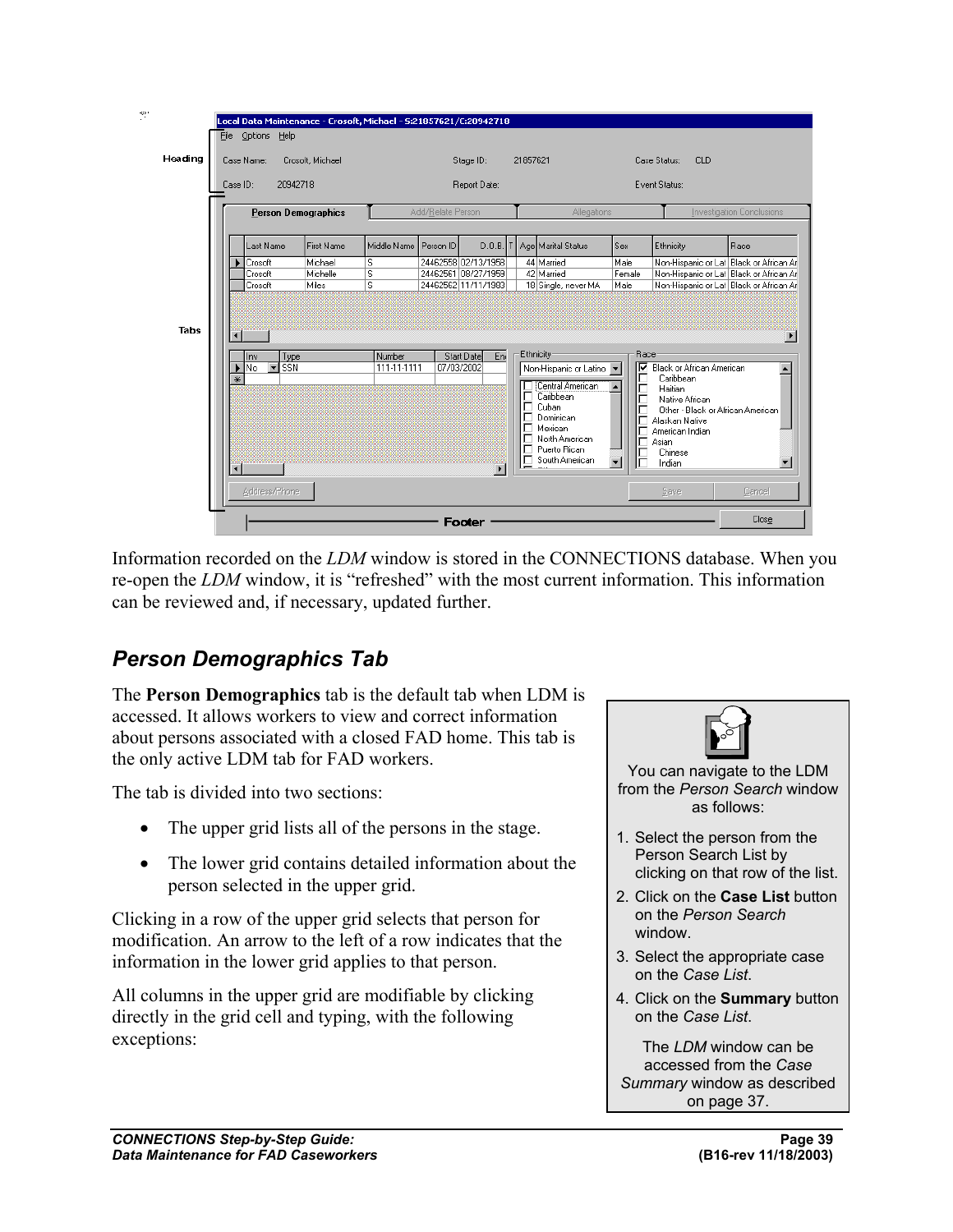| Column               | Modified by                                                                                                             |
|----------------------|-------------------------------------------------------------------------------------------------------------------------|
| Person ID            | Cannot be modified<br>This number is system generated                                                                   |
| Race                 | Race selection box elsewhere on <b>Person Demographics</b> tab                                                          |
| <b>Ethnicity</b>     | Ethnicity drop-down and selection box elsewhere on <b>Person</b><br><b>Demographics</b> tab                             |
| Phone,<br>Extn, Type | Maintain Primary Address/Phone window. Accessed via <b>Address/Phone</b><br>button elsewhere on Person Demographics tab |
| Role                 | Automatic (re)calculation when changes to <b>Allegations</b> tab are saved                                              |

Updating a person's date of birth in LDM changes the person's date of birth in all other stages associated with that person. Since a person in open stages cannot be modified, the affected stages are all closed stages.

The **Age** field cannot be modified if there is an exact date of birth listed in the **DOB** field. If corrected exact date of birth information becomes available, correct the **DOB** field; the **Age** field updates automatically. If the **DOB** is marked Approximate (**A**) or Estimated (**E**), the **Age** field can be modified. When **Age** is modified, the **DOB** is recalculated and updated. If new *exact* date of birth information is recorded, be sure to change the date of birth type in the **T** column.

Before changing a person's name on the **Person Demographics** tab, a Person Search needs to be performed to determine if the new name is known to CONNECTIONS. If the name is known to the system, use the **Add/Relate Person** function, rather than changing the name on the **Person Demographics** tab.

The **Race** and **Ethnicity** of the person selected in the upper grid can be modified using the dropdown arrow and list boxes in the lower right corner of the tab.

| <b>Field</b>                             | Enabling                                                                                                                      | <b>Modification</b>                                                                                                                                                                                                               |
|------------------------------------------|-------------------------------------------------------------------------------------------------------------------------------|-----------------------------------------------------------------------------------------------------------------------------------------------------------------------------------------------------------------------------------|
| <b>Ethnicity</b><br>(drop-down<br>field) | Enables when a person is<br>selected in the upper grid.                                                                       | Updates the <b>Ethnicity</b> column in the<br>upper grid. This field displays "NR"<br>when the <b>Ethnicity</b> column in the<br>upper grid reads "Not Reported."                                                                 |
| <b>Ethnicity</b><br>(list box)           | Enables when a person is<br>selected in the upper grid AND<br>"Hispanic or Latino Origin"<br>displays in the Ethnicity field. | Click on an origin to select it from the<br>list. Multiple origins may be selected.                                                                                                                                               |
| Race<br>(list box)                       | Enables when a person is<br>selected in the upper grid.                                                                       | Updates the <b>Race</b> column in the upper<br>grid. Click on a race to select it from<br>the list. Multiple races may be<br>selected. If more than one Race is<br>selected in this field, the upper grid<br>displays "Multiple." |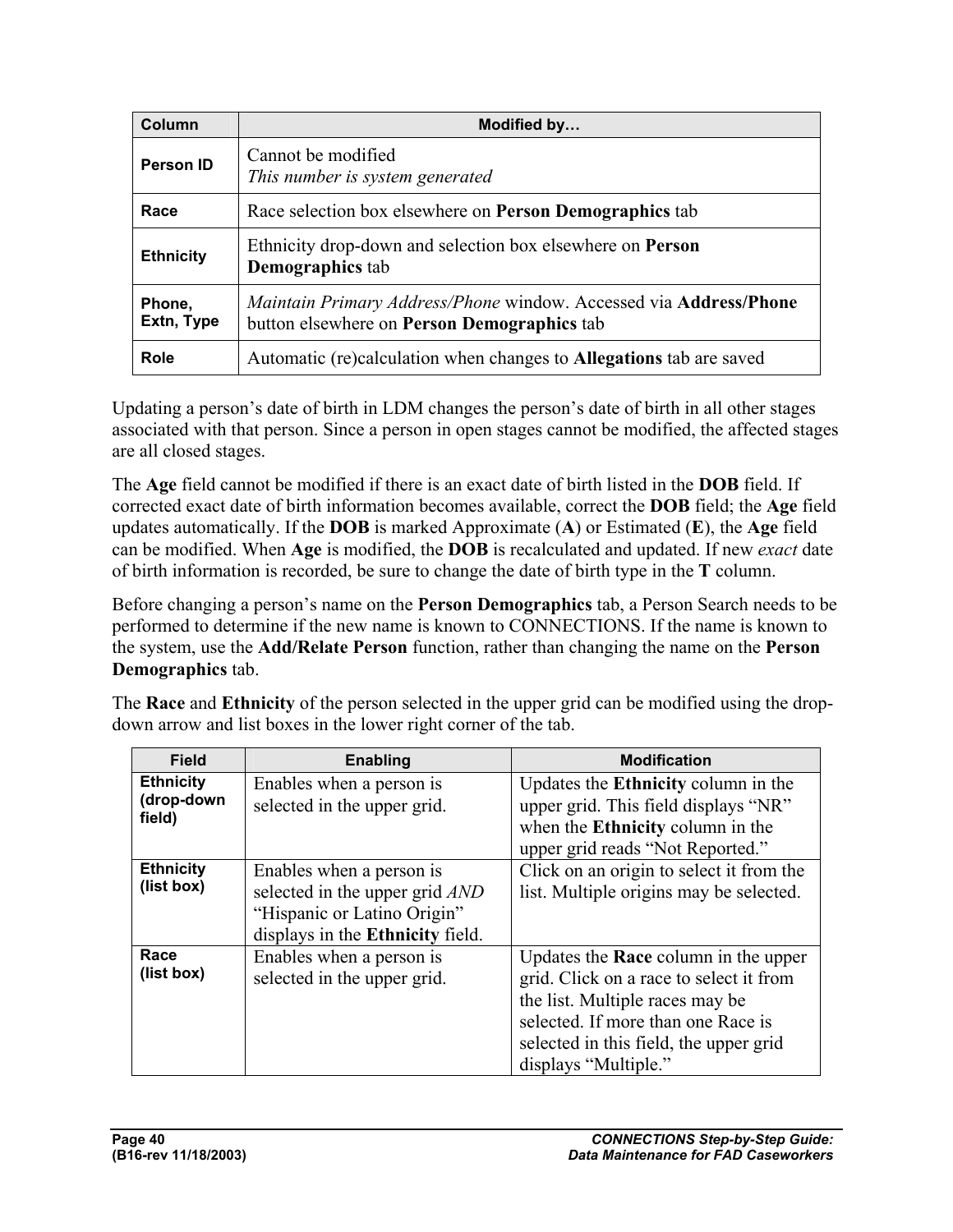The lower grid displays the following information for each identifier:

- ID • ID Number • End Date
- Invalid Flag • Start Date • Comment
- ID Type

When a person is selected in the upper grid, the lower grid displays all person identifiers (SSN, CIN, etc.) for that person. Each identifier appears in its own row of the lower grid. An arrow to the left of the row indicates that identifier is currently selected for editing. New identifiers can be added by typing into the bottom-most row of the lower grid, which is marked with an asterisk (\*). Adding a new row with the same **Type** as an existing row (that does not have an End Date) sets the End Date of that existing row to the current date.

The information in the lower grid is modifiable as follows:

| Column                 | Modified by                                                                                                                                                                                         |
|------------------------|-----------------------------------------------------------------------------------------------------------------------------------------------------------------------------------------------------|
| <b>ID Invalid Flag</b> | Can only be marked (using the drop-down arrow that appears when<br>you click in the cell); cannot be removed. Marking the flag as<br>Invalid will set the end date of that row to the current date. |
| <b>ID Type</b>         | Can be selected for new rows using the drop-down arrow that<br>appears when you click in the cell. This field cannot be modified for<br>existing rows.                                              |
| <b>ID Number</b>       | Can be modified by clicking and typing directly in the grid. Cannot<br>be modified in a row for which an End Date is set.                                                                           |
| <b>Start Date</b>      | Automatically set to the current date when a new ID type is added.                                                                                                                                  |
| <b>End Date</b>        | Automatically set to the current date when the ID Invalid Flag is<br>selected (marked) or when a new row with the same ID Type is<br>added.                                                         |
| Comments               | Can be modified by clicking and typing directly in the grid.                                                                                                                                        |

#### *Buttons on the Person Demographics Tab*

The **Address/Phone** button never enables for closed FAD stages, since address information is tied to the FAD home license that was issued for the closed home; it therefore cannot be changed.

Clicking on the **Save** button saves changes made on the **Person Demographics** tab. This button is disabled until changes are made on the tab. The **Save** button disables after a save until the next time changes are made to the tab.

Clicking on the **Close** button closes the *LDM* window and returns the worker to the window from which the *LDM* window was accessed (the *Case Summary* window). This process also gives the worker an opportunity to save any unsaved changes to the *LDM* window.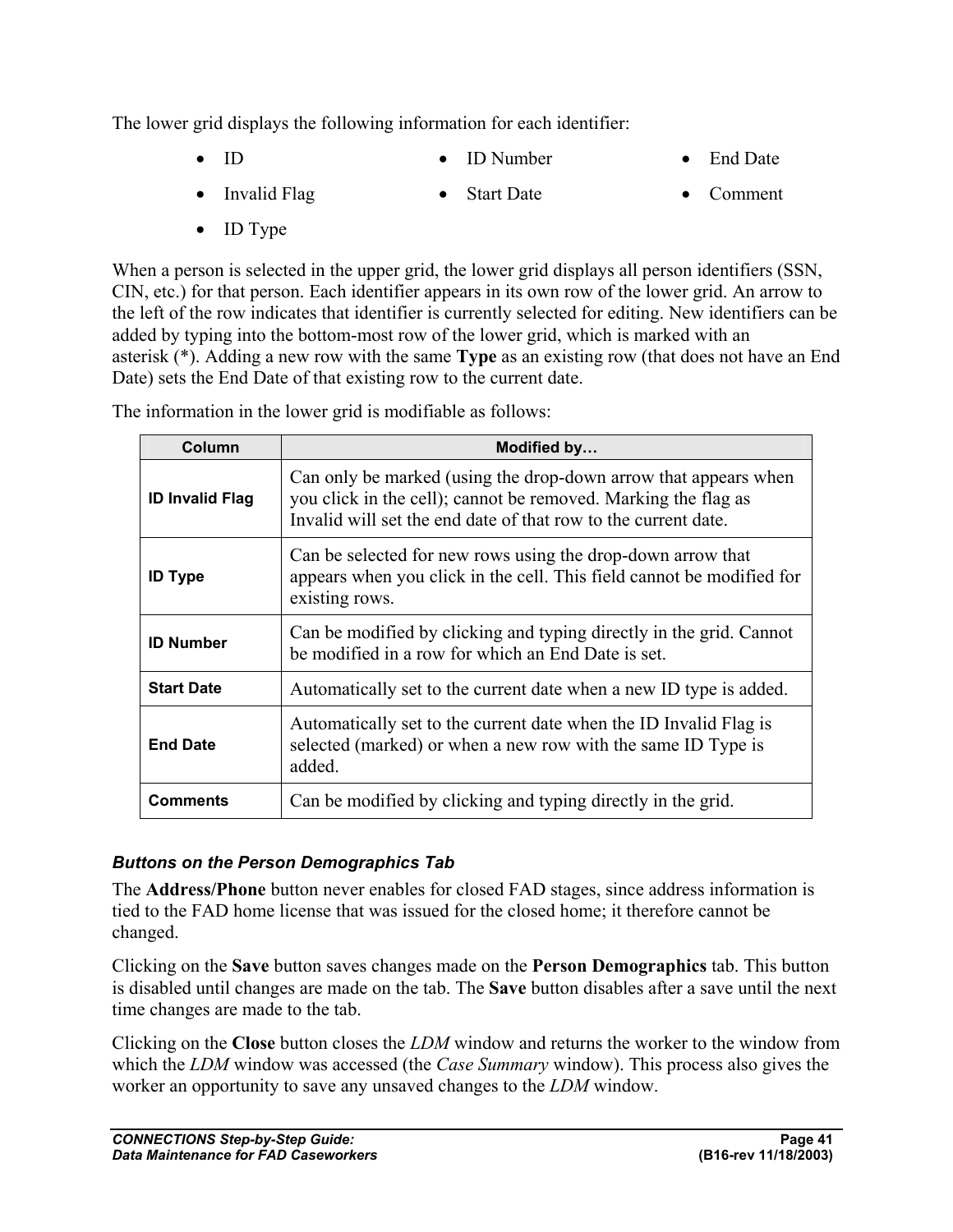Clicking on the **Cancel** button cancels all changes made to the tab since the last save. It is disabled until changes are made on the **Person Demographics** tab. Clicking on the **Cancel** button displays the following message:

"*Your changes will be lost. Continue?*"

- Clicking on the **Yes** button discards any unsaved changes.
- Clicking on the **No** button leaves the changes as they were entered.



#### **Step-by-Step: Changing Person Demographics in the Upper Grid**

- **1** Open the *LDM* window for the selected stage. *See Steps 1-7 on page 38.*
- **2** Select the person from the *Person List* by clicking in the column to the left of the **Last Name**.

*A black arrow indicates the person who has been selected.*

- **3** Click in the **DOB** field and update the information located there. *If the child's age has been modified to be more than 18 years old for CPS Familial/FC-DC cases, or more than 21 years old for IAB cases, the following message displays when the Save button is clicked: "Age over <18 or 21> years as of Intake. Continue with Save?"*
- **4** Click on the **Save** button. *The following message displays: "Changes have been saved."*
- **5** Click on the **OK** button.
- **6** To change ethnicity, click on the drop-down arrow for the **Ethnicity** field and select from the resulting list.

*Select either Hispanic or Latino Origin or Non-Hispanic or Latino Origin, as appropriate.*



The **Date of Death** and **Approximate Date of Death** columns can only be modified if a **Date of Death** already appears in the grid for that person.

- **7** To specify categories within Hispanic or Latino origin, click on an **Origin** check box from the list below the **Ethnicity** field. *In order to select an origin in this field, "Hispanic or Latino Origin" must display in the Ethnicity field. An "X" displays in a specific origin's check box when it has been selected. To clear a selection, click on the check box again to remove the "X." Multiple origins may be selected from the list box.*
- **8** Click on the **Save** button to save the changes to the **Ethnicity** field. *The following message displays: "Changes have been saved."*
- **9** Click on the **OK** button.
- **10** In the **Race** field, click on a race's check box to select it from the list. *An "X" displays in the check box when it has been selected. To clear a selection,*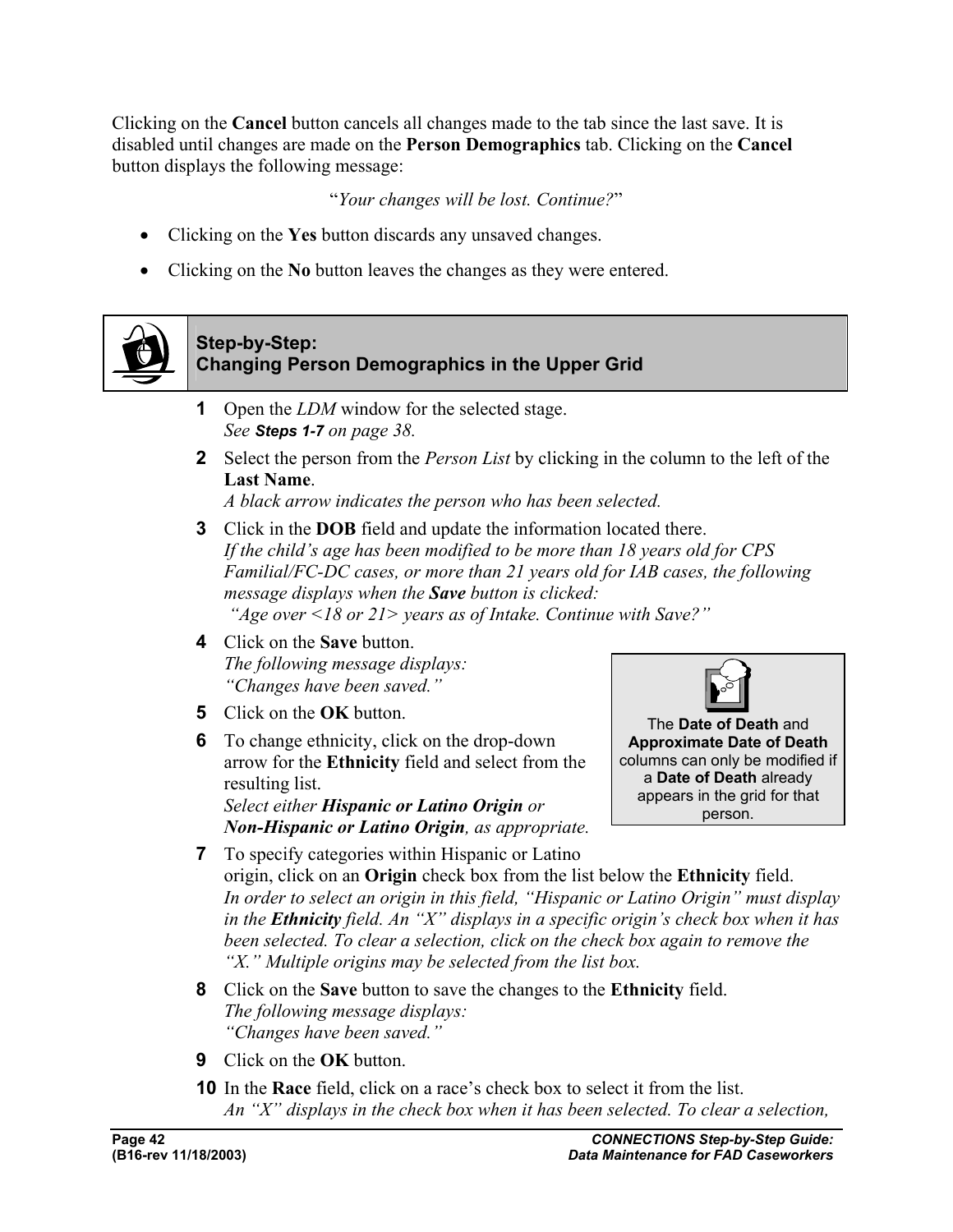*click on the check box again to remove the "X." Multiple races may be selected from the list.*

- **11** Click on the **Save** button to save the changes to the **Race** field. *The following message displays: "Changes have been saved."*
- **12** Click on the **OK** button.
- **13** Click on one of the **Language** check boxes to select a language from the list.
- **14** Click on the **Save** button. *The following message displays: "Changes have been saved."*
- **15** When you are finished correcting information on the **Person Demographics** tab, click on the **Close** button.

*The Case Summary window displays.* 

- **16** Click on the **Close** button to close the *Case Summary* window. *The Case List displays.*
- **17** Click on the **Close** button to close the *Case List*. *The Case Search Criteria window displays.*
- **18** Click on the **Close** button to close the *Case Search Criteria* window. *The CONNECTIONS Toolbar displays.*



A person's information on this tab cannot be modified if that person is associated with any open, non-ARI stage. Attempting to modify information for a person in an open non-ARI stage results in the following message:

 *"Can't modify demographic information of people in open stages. Person member of Stage ID:###"* 

Correcting demographic information for a person who is associated with an open stage can only be done on the *Person Detail* window, not through the *LDM* window. Conduct a person search to determine if the person in question is associated with any open stages and contact the primary worker associated with the open stage to discuss any changes.



#### **Step-by-Step: Changing Person Demographics in the Lower Grid**

- **1** Open the *LDM* window for the selected stage. *See "Accessing the LDM Window" on page 37.*
- **2** Select the person from the *Person List* by clicking in the column to the left of the **Last Name**.

*A black arrow indicates the person who has been selected.* 

- **3** Click on the drop-down arrow in the **INV** column and select **No**. *This indicates that the person identifier is not invalid. (Selecting Yes indicates that it is invalid.)*
- **4** Click on the drop-down arrow in the **Type** column and select the appropriate identifier from the resulting list.
- **5** Click in the **Number** column and record the identifier number.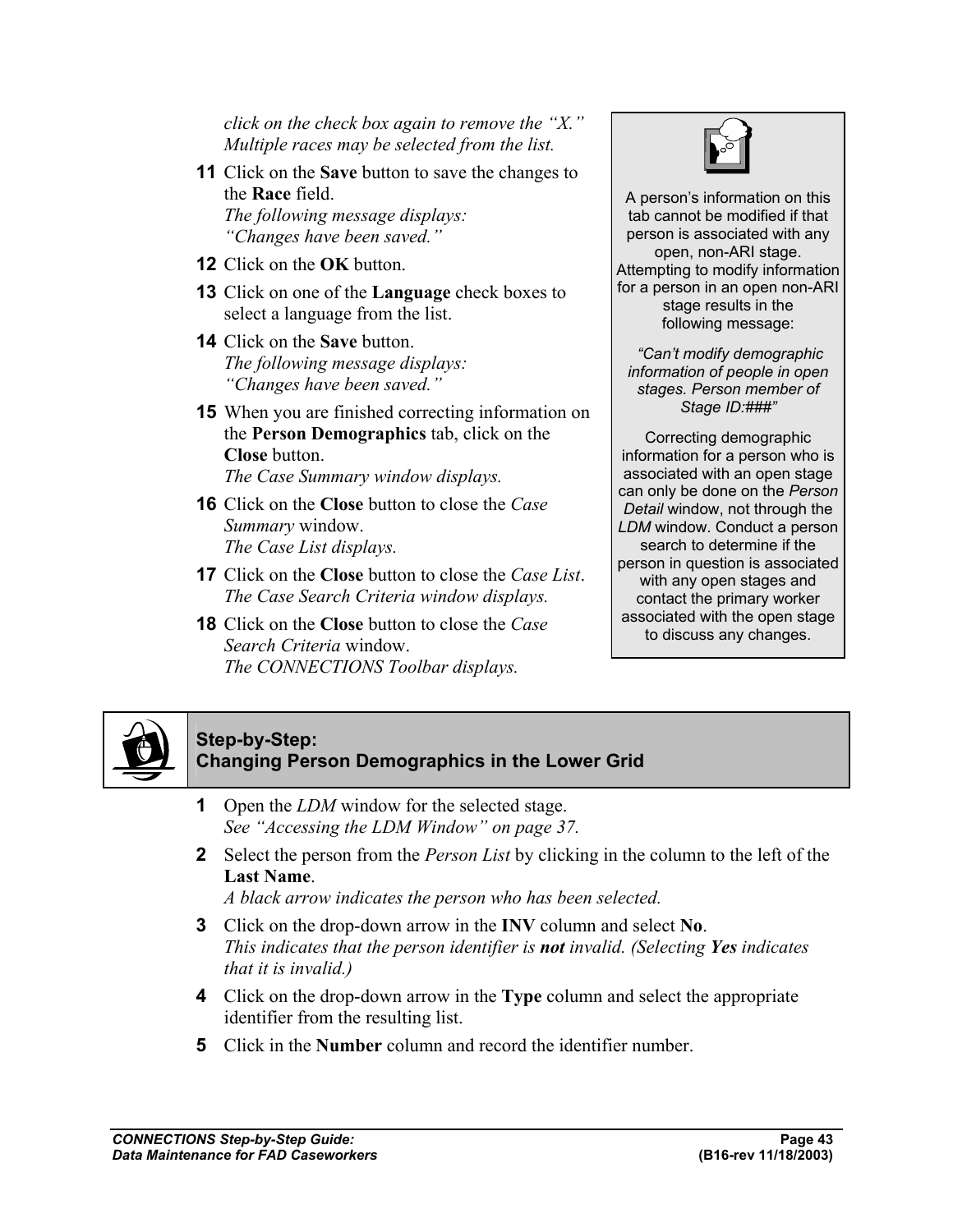- **6** Click on the **Save** button. *The following message displays "Changes have been saved."*
- **7** Click on the **OK** button.
- **8** Click on the **Close** button to close the *LDM*  window. *The Case Summary window displays.*
- **9** Click on the **Close** button to close the *Case Summary* window. *The Case List displays.*
- **10** Click on the **Close** button to close the *Case List*. *The Case Search Criteria displays.*
- **11** Click on the **Close** button.



CONNECTIONS provides an extensive Help program, which contains information on all

functions of LDM, as well as policy and procedure guidelines, law and definitions. Context-sensitive help information is available for all elements of the *LDM* window, including tabs, grids, buttons and individual fields. Click on an element to make it "active" and press the **F1** key on your keyboard to display information about that LDM element.



You must save (by clicking on the **Save** button) after *each*  change you make to the **Person Demographics** tab in order for that change to be stored in the CONNECTIONS database. Therefore, if more than one change has been made, only the last one, if unsaved, is discarded when the **No** button is clicked.



The **F1** key does not activate LDM Help when you are viewing the Investigation Conclusion narrative.

LDM Online Help includes the following features:

- A Table of Contents allowing access to all Help information
- Index and Search functions providing alternate means of finding information
- Interactive graphic examples of *LDM* window elements (clicking on certain portions of a graphic within LDM Online Help displays explanations of that element)
- Hyperlinks that display related information, such as definitions and procedural guidelines

Pressing the **F1** key opens the LDM Help system. Information specific to the *LDM* window element that was active when the **F1** key was pressed will display. Once in the Help system, the Table of Contents allows access to Help information on other elements of the *LDM* window.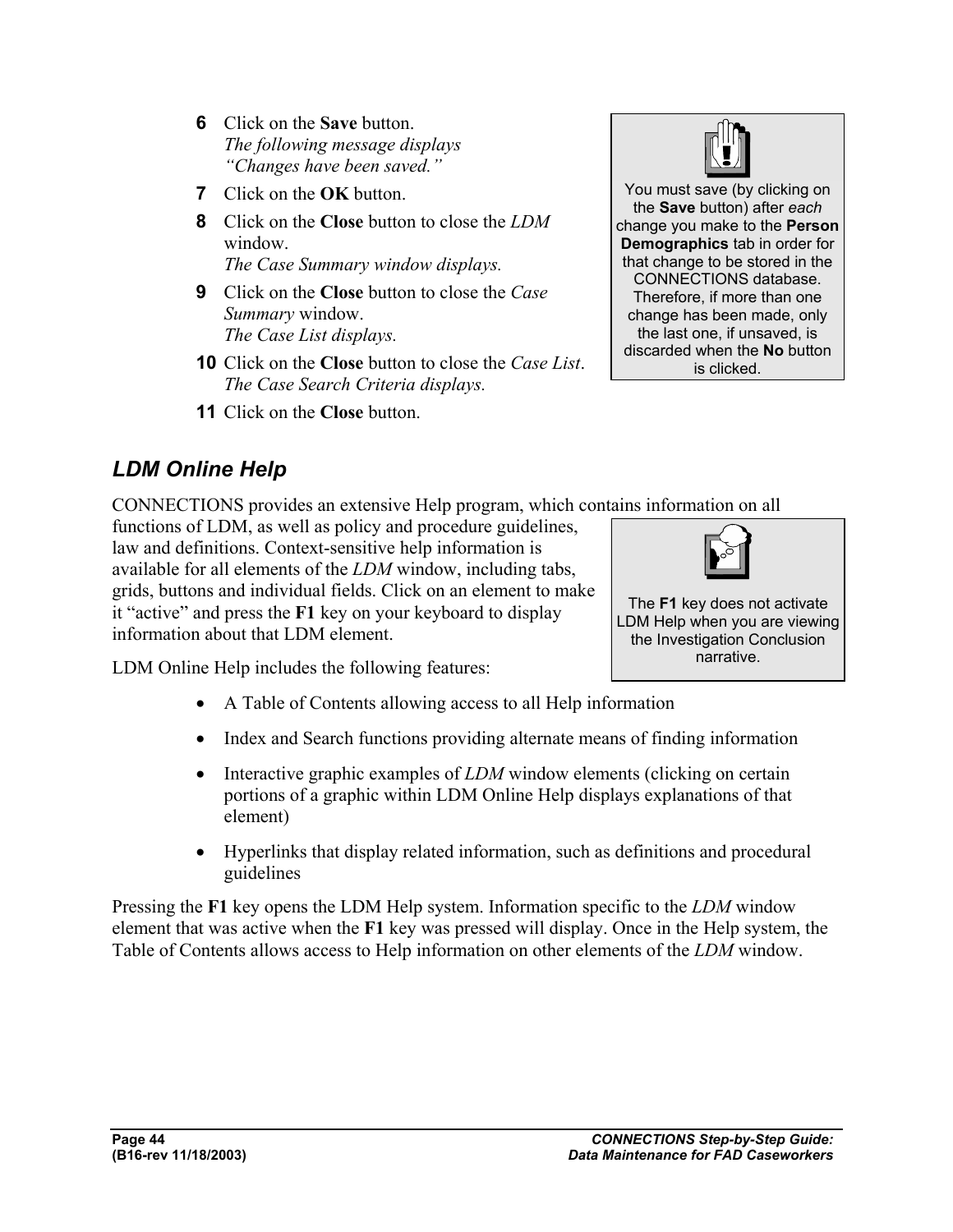Besides context-sensitive Help information on *LDM* window elements such as fields, tabs and buttons, the LDM Help system includes the following:

#### *LDM Overview*

A high level summary of LDM, including a listing of its features and functions. This overview can be accessed directly by clicking on the **Help** menu in the upper left corner of the *LDM* window and selecting the **LDM Help** command.

#### *"How Do I?"*

Information about how to navigate within the *LDM* window and how to use its functions effectively.

#### *Glossary*

Definitions of terms commonly used in casework as well as definitions of *LDM*  window elements and concepts.

#### *Guidelines*

Background on the legal, policy and procedural guidelines followed by workers as they develop and record information in the *LDM* window.

#### *Help on Help*

Instructions for using the LDM Online Help system.

Key elements of the information in this Step-by-Step Guide relating to features and functionality of the *LDM* window can also be found in the LDM Online Help.



#### **Step-by-Step: Accessing LDM Online Help**

- **1** Click on the **CASE** button on the CONNECTIONS Toolbar. *The Case Search Criteria window displays.*
- **2** Type the **Case ID** or **Case Name** in the appropriate fields.
- **3** Click on the **Search** button. *The Case List displays.*
- **4** Click on the case to be viewed/updated.
- **5** Click on the **Summary** button. *The Case Summary window displays.*
- **6** Click to select the closed FAD home to be viewed or updated.
- **7** Click on the **Options** menu and select **Maintain Closed Person Demographics.** *The LDM window opens with the Person Demographics tab displayed.*
- **8** Click in any field on the **Person Demographics** tab to make it active.
- **9** Press the **F1** key on the keyboard. *LDM Online Help information displays for the selected field.*
- **10** Click on the **Contents** tab and click on any of the items listed.
- **11** Click on the **Close** button to close the topic.
- **12** Click on the **Index** tab and click on any item listed.